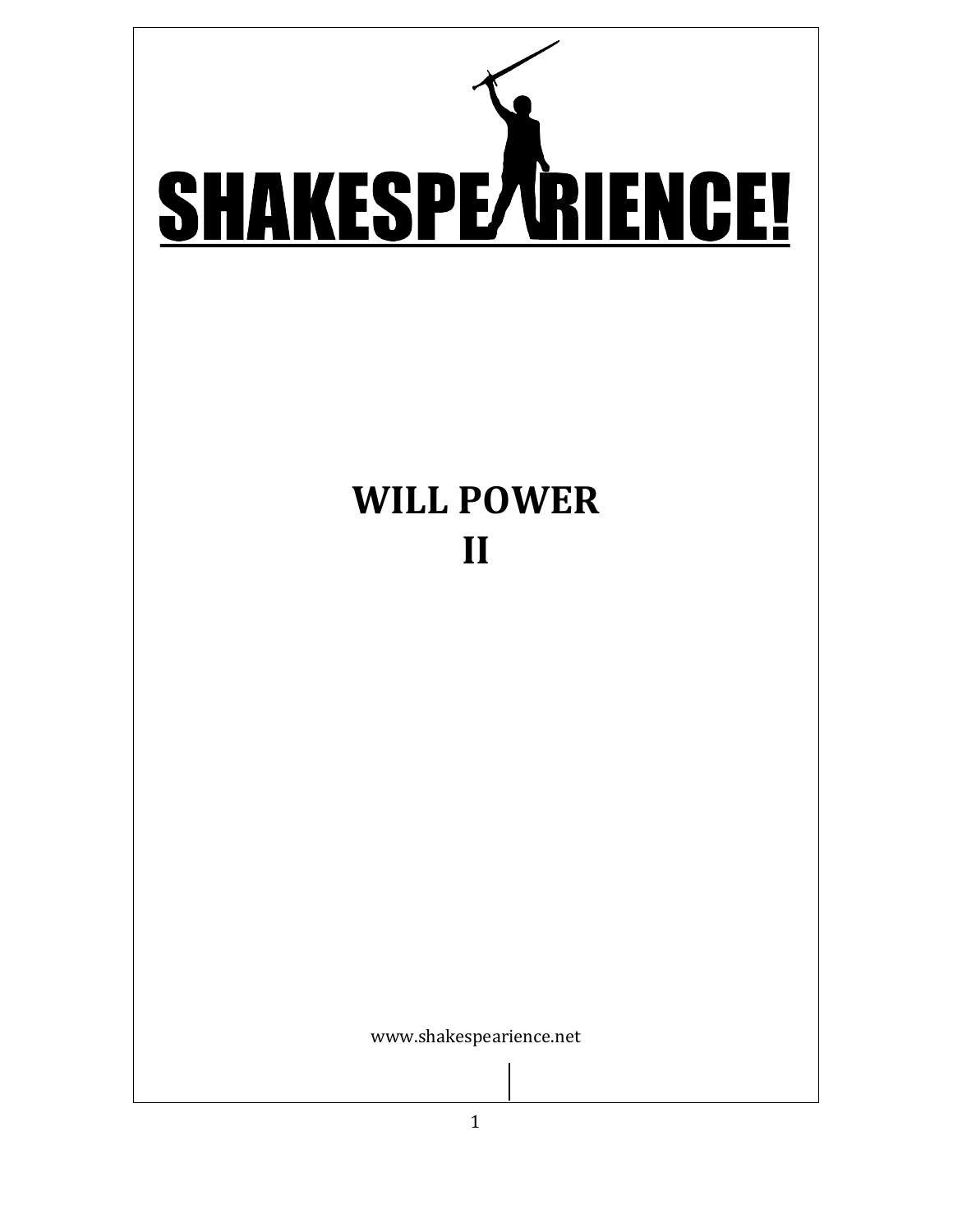### PART ONE

## **Romeo & Juliet**

### **ENSEMBLE**

Gallop apace, you fiery-footed steeds, Towards Phoebus' lodging:

such a wagoner As Phaethon would whip you to the west, And bring in cloudy night immediately.

Lovers can see to do their amorous rites By their own beauties;

or, if love be blind, It best agrees with night. Come, night; come, Romeo; come, thou day in night;

For thou wilt lie upon the wings of night Whiter than new snow on a raven's back.

Give me my Romeo; and, when he shall die, Take him and cut him out in little stars,

And he will make the face of heaven so fine That all the world will be in love with night And pay no worship to the garish sun.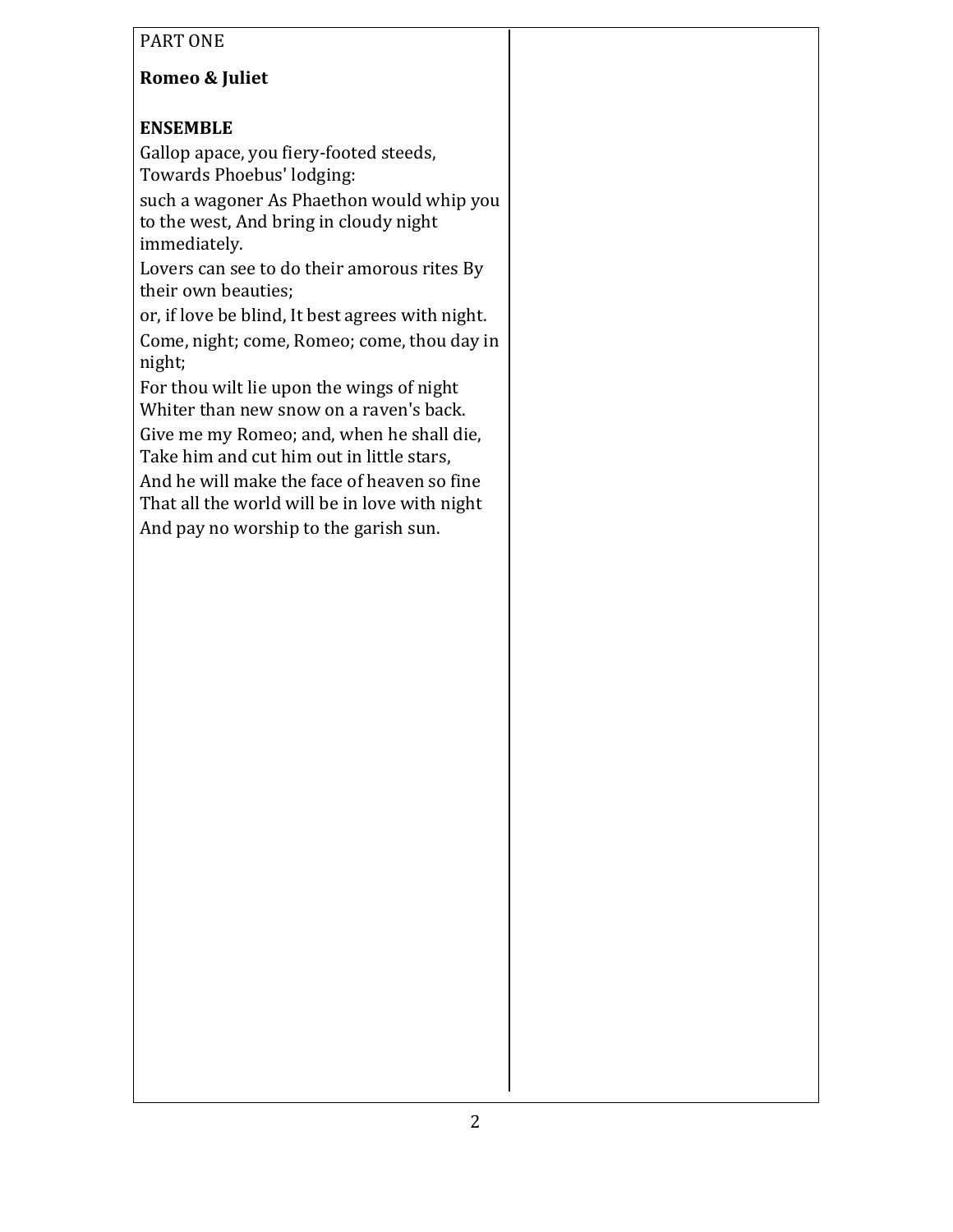#### **Prologue**

Two households, both alike in dignity, In fair Verona, where we lay our scene, From ancient grudge break to new mutiny, Where civil blood makes civil hands unclean.

From forth the fatal loins of these two foes A pair of star-cross'd lovers take their life; Whose misadventured piteous overthrows Doth with their death bury their parents' strife. 

The fearful passage of their death-mark'd love,

And the continuance of their parents' rage, Which, but their children's end, nought could remove,

Is now the two hours' traffic of our stage; The which if you with patient ears attend, What here shall miss, our toil shall strive to mend.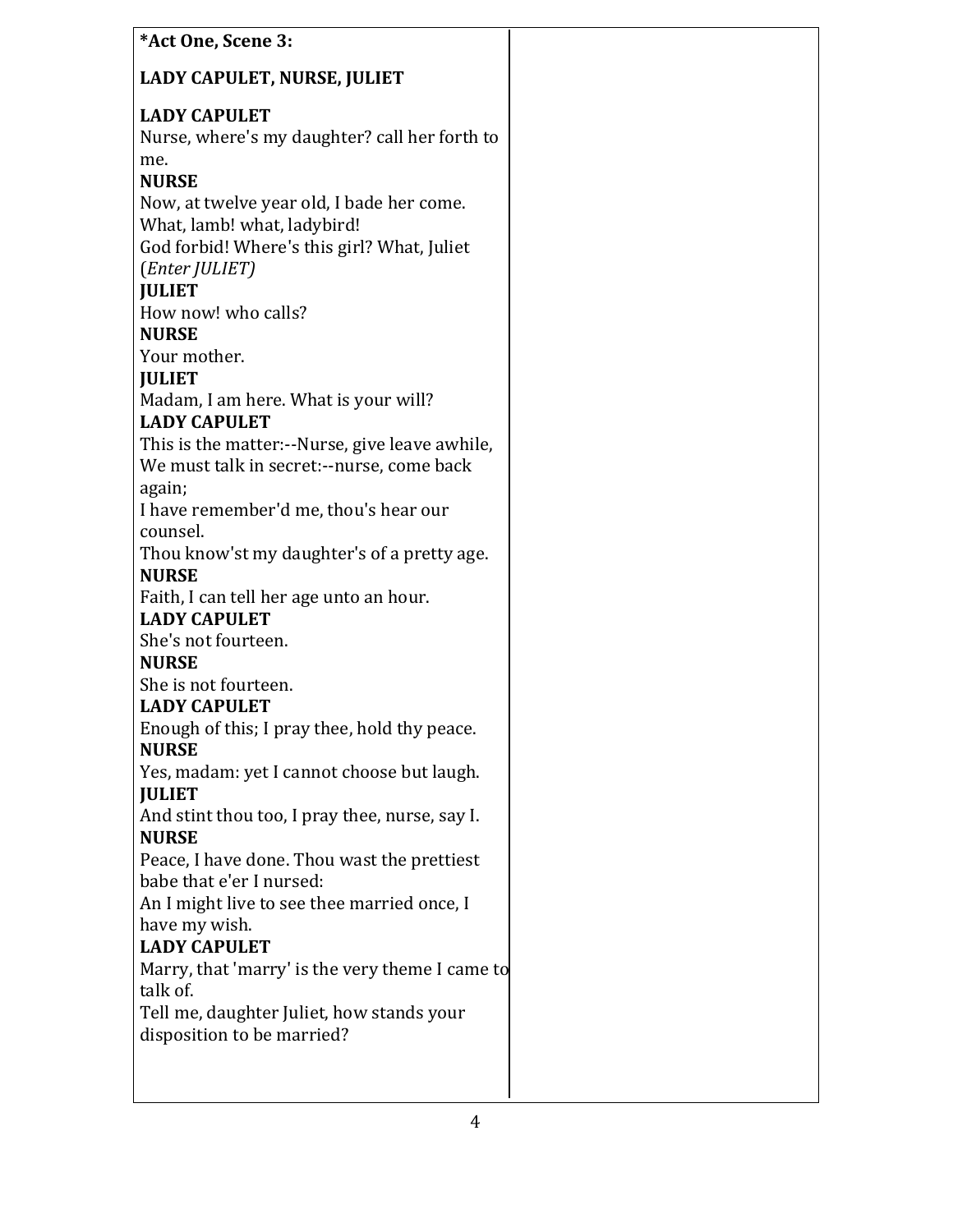### **JULIET**

It is an honour that I dream not of. **NURSE**

An honour!

#### **LADY CAPULET**

Well, think of marriage now; younger than you, here in Verona, ladies of esteem, are made already mothers:

by my count, I was your mother much upon these years that you are now a maid. Thus then in brief: The valiant Paris seeks you for his love.

## **NURSE**

A man, young lady! lady, such a man as all the world.

## **LADY CAPULET**

Verona's summer hath not such a flower. **NURSE**

Nay, he's a flower; in faith, a very flower. **LADY CAPULET**

What say you? can you love the gentleman? This night you shall behold him at our feast; Read o'er the volume of young Paris' face, and (*continue next page…)*

find delight writ there with beauty's pen; Examine every married lineament, and see how one another lends content

And what obscured in this fair volume lies find written in the margent of his eyes. This precious book of love, this unbound lover, to beautify him, only lacks a cover:

So shall you share all that he doth possess, by having him, making yourself no less.

## **NURSE**

No less! (Exit).

## **LADY CAPULET**

Speak briefly, can you like of Paris' love? **JULIET**

I'll look to like, if looking liking move: But no more deep will I endart mine eye Than your consent gives strength to make it fly.

#### *(Re-enter Nurse)* **NURSE**

Madam, the guests are come, supper served up, you called, my young lady asked for. I must hence to wait; I beseech you, follow straight.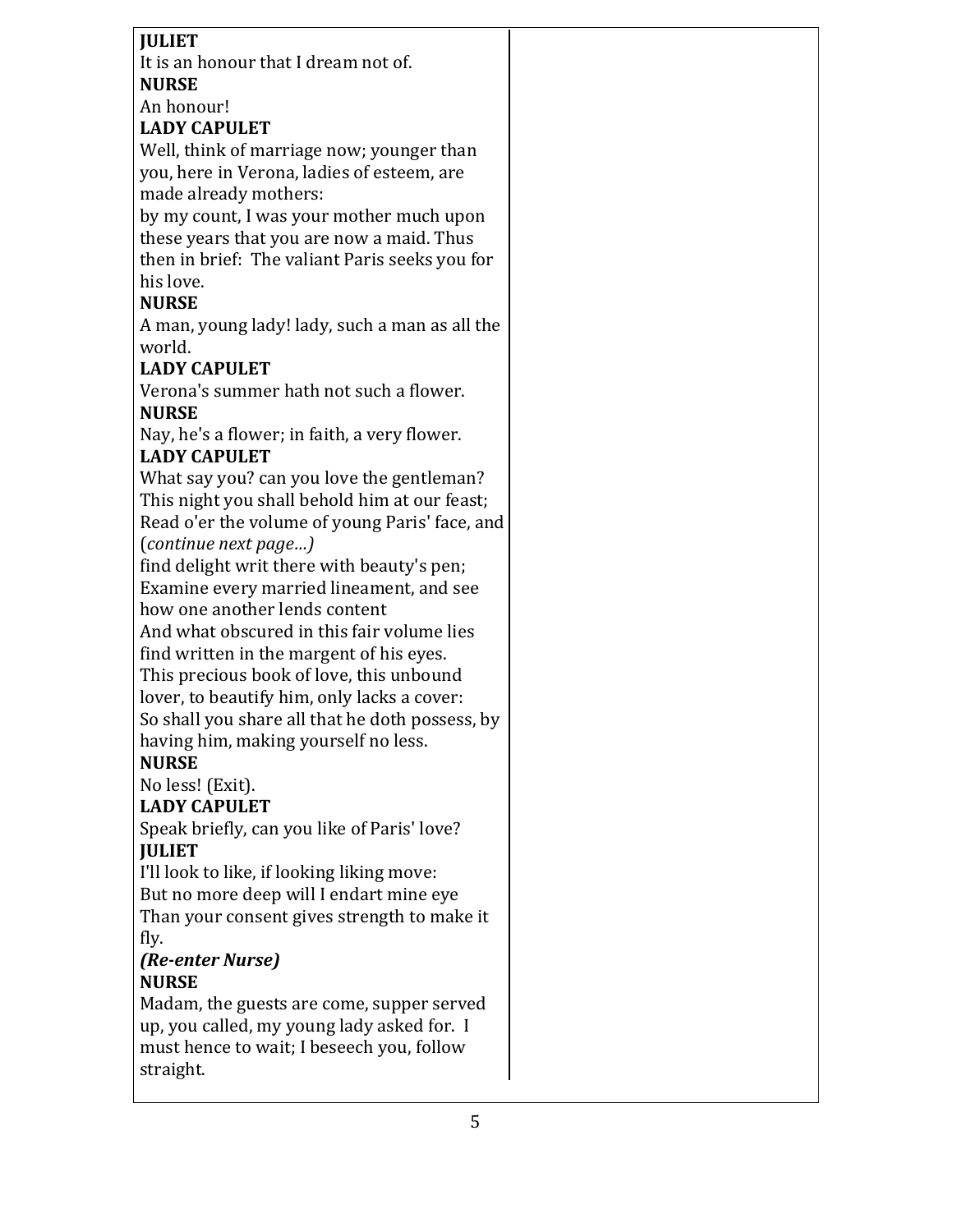| <b>LADY CAPULET</b>                                       |  |
|-----------------------------------------------------------|--|
| We follow thee. Juliet, the county stays.<br><b>NURSE</b> |  |
| Go, girl, seek happy nights to happy days.                |  |
|                                                           |  |
|                                                           |  |
|                                                           |  |
|                                                           |  |
|                                                           |  |
|                                                           |  |
|                                                           |  |
|                                                           |  |
|                                                           |  |
|                                                           |  |
|                                                           |  |
|                                                           |  |
|                                                           |  |
|                                                           |  |
|                                                           |  |
|                                                           |  |
|                                                           |  |
|                                                           |  |
|                                                           |  |
|                                                           |  |
|                                                           |  |
|                                                           |  |
|                                                           |  |
|                                                           |  |
|                                                           |  |
|                                                           |  |
|                                                           |  |
|                                                           |  |
|                                                           |  |
|                                                           |  |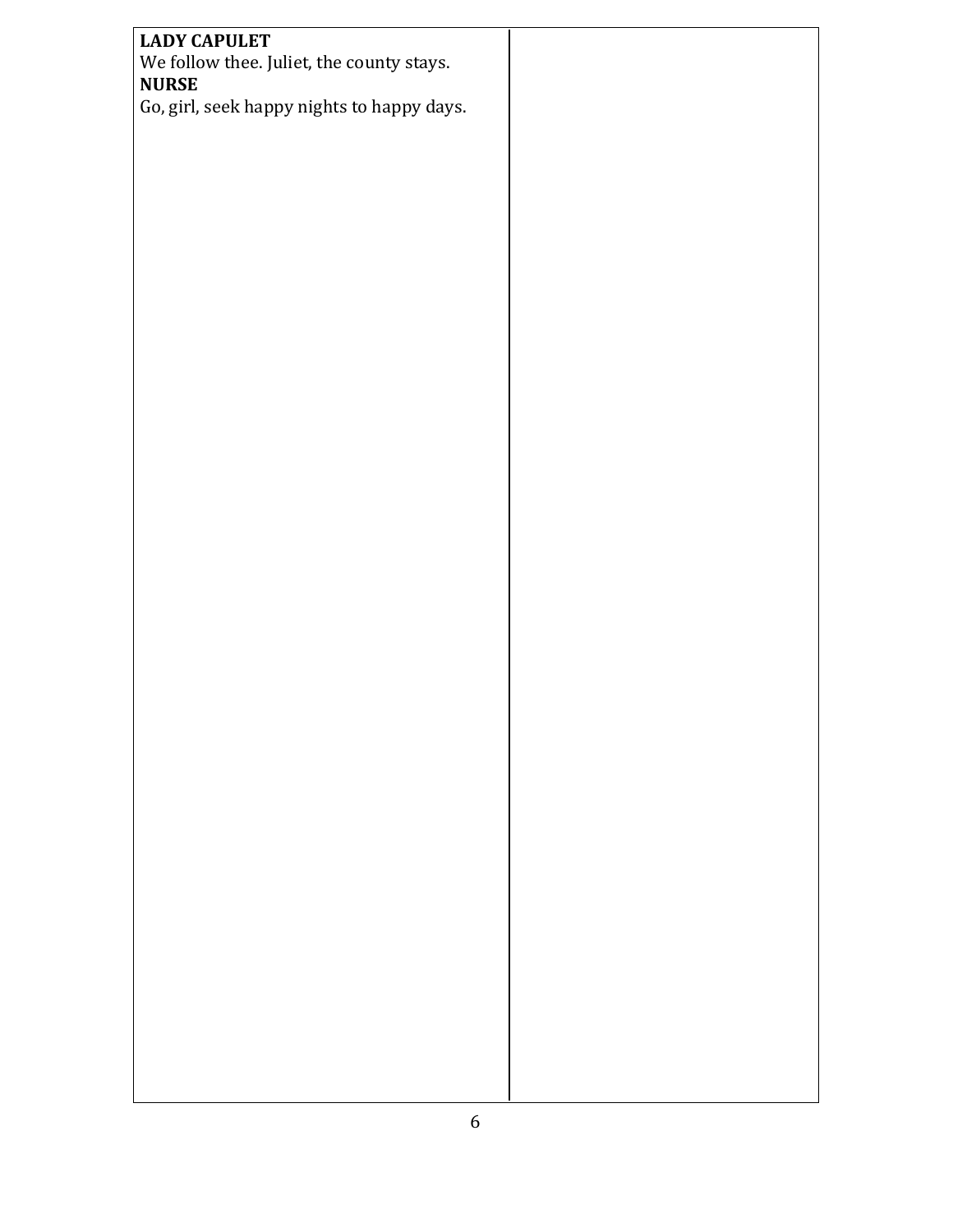| *Act One, Scene 4:                                                                                        |  |
|-----------------------------------------------------------------------------------------------------------|--|
| Romeo, Mercutio, Benvolio                                                                                 |  |
|                                                                                                           |  |
| <b>ROMEO</b>                                                                                              |  |
| Give me a torch: I am not for this ambling;<br>Being but heavy, I will bear the light.<br><b>MERCUTIO</b> |  |
| Nay, gentle Romeo, we must have you dance.<br><b>ROMEO</b>                                                |  |
| Not I, I have a soul of lead<br>So stakes me to the ground I cannot move.<br><b>BENVOLIO</b>              |  |
| You are a lover; borrow Cupid's wings, and<br>soar with them above a common bound.<br><b>ROMEO</b>        |  |
| Under love's heavy burden do I sink.<br><b>MERCUTIO</b>                                                   |  |
| And, to sink in it?<br>Too great oppression for a tender thing.                                           |  |
| <b>ROMEO</b>                                                                                              |  |
| Is love a tender thing? It is too rough,<br>Too rude, and it pricks like thorn.<br><b>MERCUTIO</b>        |  |
| If love be rough with you, be rough with love!<br><b>BENVOLIO</b>                                         |  |
| Prick for pricking and you beat love down.<br><b>ROMEO</b>                                                |  |
| The game was ne'er so fair, and I am done.<br><b>BENVOLIO</b>                                             |  |
| Come, we burn daylight ho!<br><b>ROMEO</b>                                                                |  |
| Nay, that's not so.                                                                                       |  |
| <b>BENVOLIO</b>                                                                                           |  |
| We waste our lights in vain, like lamps by day.<br><b>MERCUTIO</b>                                        |  |
| And we mean well in going to this mask                                                                    |  |
| <b>ROMEO</b><br>I dream'd a dream to-night.                                                               |  |
| <b>MERCUTIO</b>                                                                                           |  |
| And so did I.                                                                                             |  |
|                                                                                                           |  |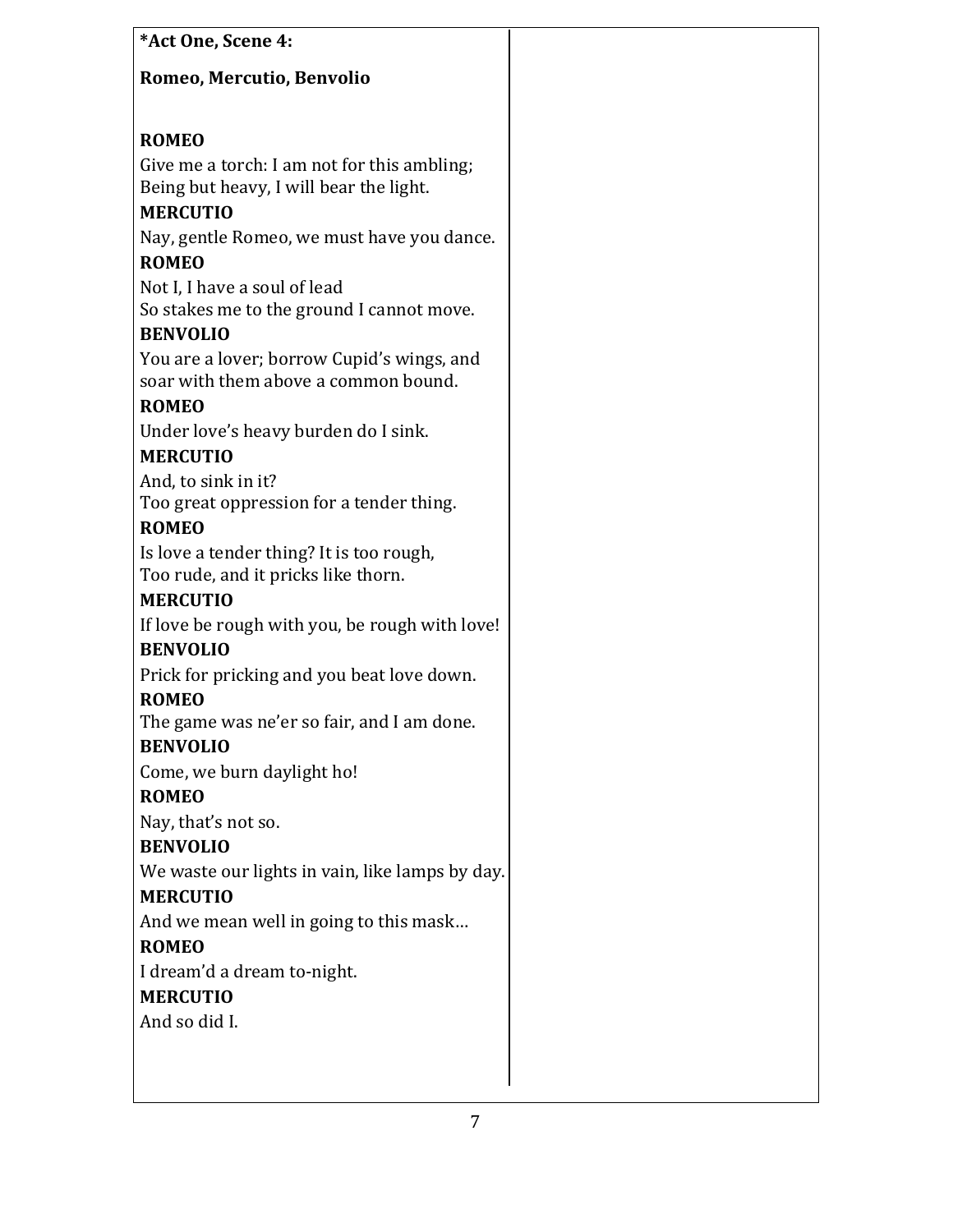## **ROMEO**

Well, what was yours?

## **MERCUTIO**

That dreamers often lie.

## **ROMEO**

In bed asleep, while they do dream things true.

# **MERCUTIO**

O, then, I see Queen Mab hath been with you. She is the fairies' midwife and she comes in shape

no bigger than an agate stone...

Her wagon-spokes made of long spiders' legs, The collars of the moonshine's watery beams, And in this state she gallops night by night Through lovers' brains, and then they dream of love:

This is she $-$ 

# **ROMEO**

Peace, peace, Mercutio, peace! Thou talk'st of nothing.

# **MERCUTIO**

True, I talk of dreams, which are the children of an idle brain,

Begot of nothing but vain fantasy which is as thin of substance as the air

## **BENVOLIO**

This wind you talk of, blows us from ourselves…

Supper is done, and we shall come too late.

# **ROMEO**

I fear, too early: for my mind misgives Some consequence yet hanging in the stars Shall bitterly begin his fearful date With this night's revels...But, on, lusty gentleman.

## **BENVOLIO**

Strike, drum!

*(exit together)*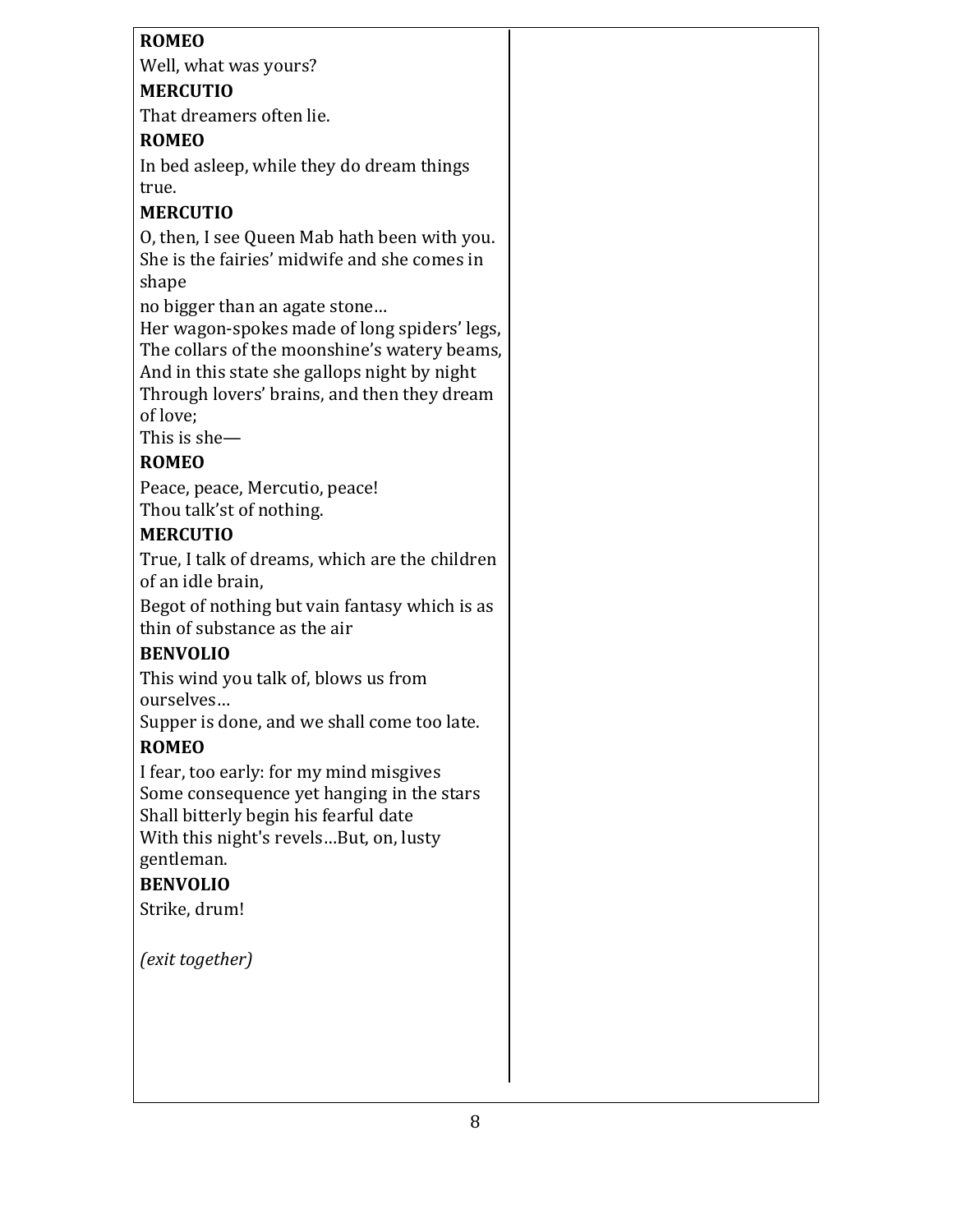| *Act 2, Scene 2:                                                                                                                                                                                                                                                                                                                                                                                                                           |
|--------------------------------------------------------------------------------------------------------------------------------------------------------------------------------------------------------------------------------------------------------------------------------------------------------------------------------------------------------------------------------------------------------------------------------------------|
| Romeo, Juliet [Nurse]                                                                                                                                                                                                                                                                                                                                                                                                                      |
| <b>Enter ROMEO</b>                                                                                                                                                                                                                                                                                                                                                                                                                         |
| <b>ROMEO</b>                                                                                                                                                                                                                                                                                                                                                                                                                               |
| JULIET appears above at a window                                                                                                                                                                                                                                                                                                                                                                                                           |
| But, soft! What light through yonder window<br>breaks?<br>It is the east, and Juliet is the sun.<br>Arise, fair sun, and kill the envious moon,<br>Who is already sick and pale with grief,<br>That thou her maid art far more fair than she:<br>It is my lady, 0, it is my love!<br>O, that she knew she were!<br>See, how she leans her cheek upon her hand!<br>O, that I were a glove upon that hand,<br>That I might touch that cheek! |
| <b>JULIET</b><br>Ay me!                                                                                                                                                                                                                                                                                                                                                                                                                    |
| <b>ROMEO</b><br>She speaks:<br>O, speak again, bright angel!<br><b>JULIET</b>                                                                                                                                                                                                                                                                                                                                                              |
| O Romeo, Romeo! Wherefore art thou Romeo?<br>Deny thy father and refuse thy name;<br>Or, if thou wilt not, be but sworn my love,<br>And I'll no longer be a Capulet.                                                                                                                                                                                                                                                                       |
| <b>ROMEO</b><br>[Aside] Shall I hear more, or shall I speak at<br>this?                                                                                                                                                                                                                                                                                                                                                                    |
| <b>JULIET</b><br>'Tis but thy name that is my enemy;<br>Thou art thyself, though not a Montague.<br>What's in a name? that which we call a rose<br>By any other name would smell as sweet;<br>So Romeo would, were he not Romeo call'd,<br><b>ROMEO</b><br>I take thee at thy word:<br>Call me but love, and I'll be new baptized;<br>Henceforth I never will be Romeo.<br><b>JULIET</b><br>What man art thou                              |
|                                                                                                                                                                                                                                                                                                                                                                                                                                            |
| 9                                                                                                                                                                                                                                                                                                                                                                                                                                          |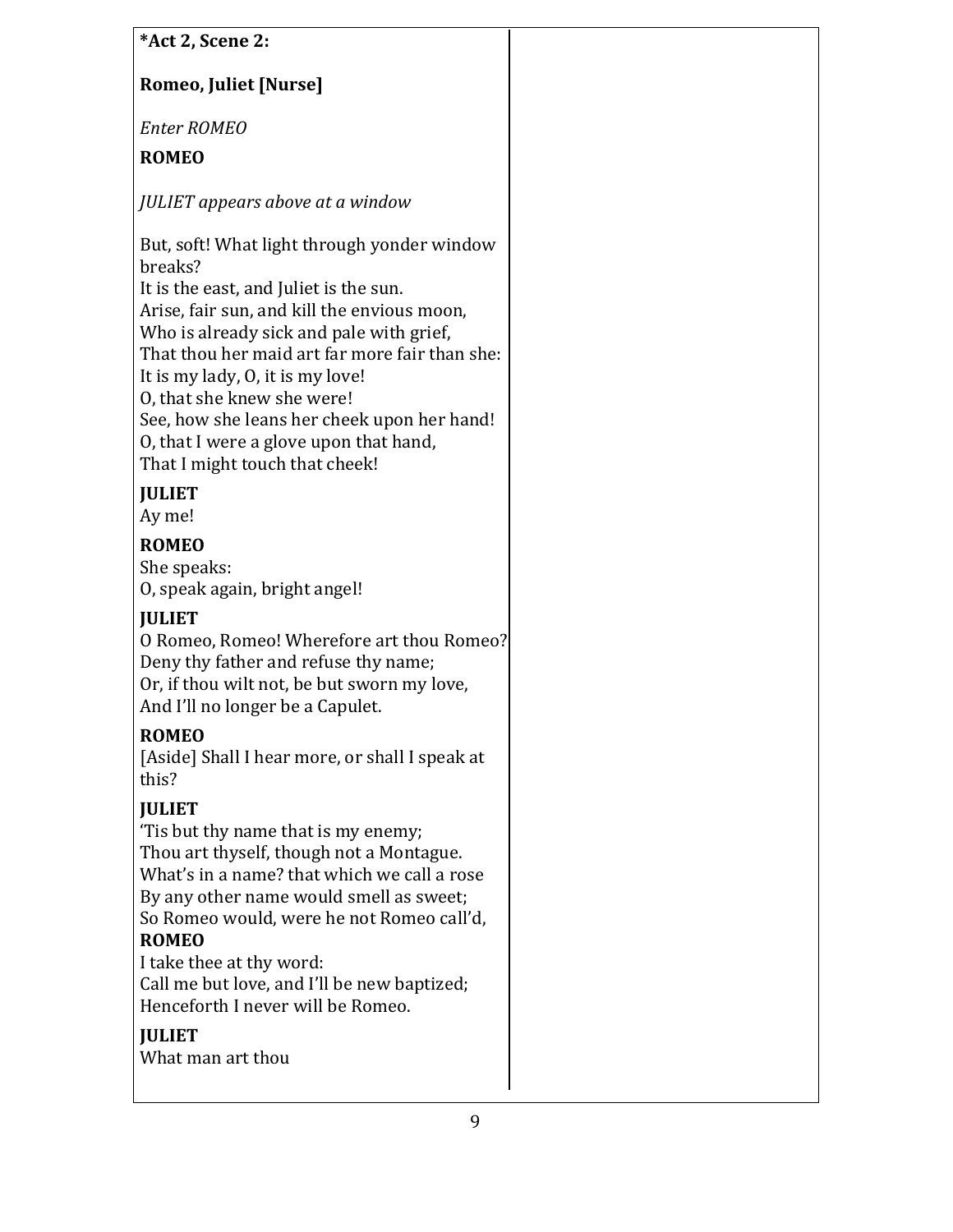| that thus bescreen'd in night                                   |  |
|-----------------------------------------------------------------|--|
| So stumblest on my counsel?                                     |  |
| <b>ROMEO</b>                                                    |  |
| By a name                                                       |  |
| I know not how to tell thee who I am:                           |  |
| <b>JULIET</b>                                                   |  |
| Art thou not Romeo and a Montague?<br><b>ROMEO</b>              |  |
| Neither, fair saint, if either thee dislike.                    |  |
| <b>JULIET</b>                                                   |  |
| How camest thou hither, tell me, and                            |  |
| wherefore?                                                      |  |
| If they do see thee, they will murder thee.                     |  |
| <b>ROMEO</b>                                                    |  |
| Alack, there lies more peril in thine eye                       |  |
| Than twenty of their swords:                                    |  |
| <b>JULIET</b>                                                   |  |
| I would not for the world they saw thee here.                   |  |
| <b>ROMEO</b>                                                    |  |
| I have night's cloak to hide me from their                      |  |
| sight;                                                          |  |
|                                                                 |  |
| <b>JULIET</b>                                                   |  |
| Thou know'st the mask of night is on my face,                   |  |
| Else would a maiden blush bepaint my cheek                      |  |
| For that which thou hast heard me speak to-                     |  |
| night                                                           |  |
| <b>ROMEO</b>                                                    |  |
| If my heart's dear love-<br><b>JULIET</b>                       |  |
| My bounty is as boundless as the sea,                           |  |
| My love as deep; the more I give to thee,                       |  |
| The more I have, for both are infinite.                         |  |
| <b>NURSE</b>                                                    |  |
| Madam! Mistress! Lady, Lady!!                                   |  |
| <b>JULIET</b>                                                   |  |
| I hear some noise within; dear love, adieu!                     |  |
| Anon, good nurse! Sweet Montague, be true.                      |  |
| Good night, good night! Parting is such                         |  |
| sweet sorrow,<br>That I shall say good night till it be morrow. |  |
|                                                                 |  |
| Exuent                                                          |  |
|                                                                 |  |
|                                                                 |  |
|                                                                 |  |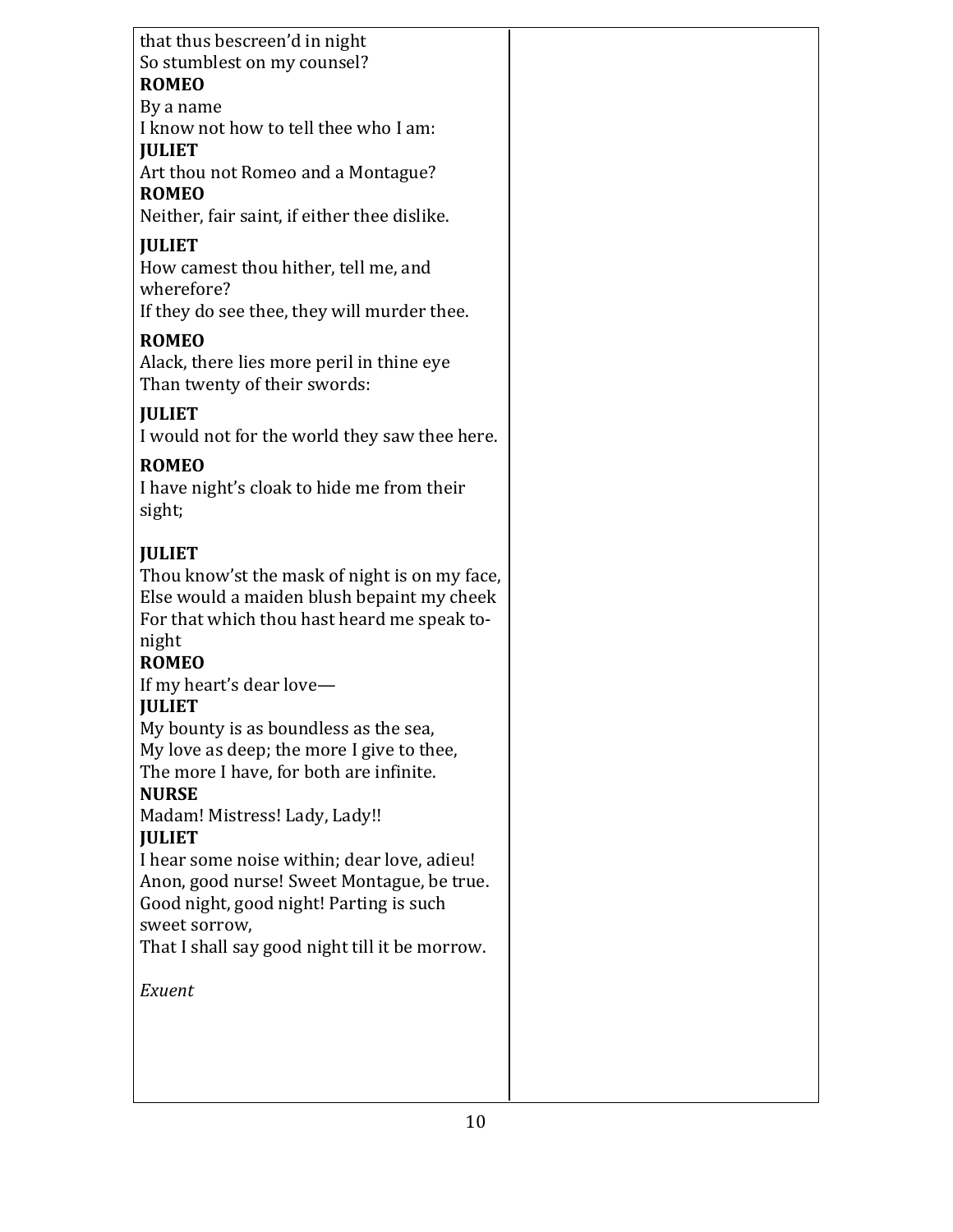## **\*Act Two, Scene 5:**

#### **Juliet and the Nurse**

## **JULIET**

The clock struck nine when I did send the nurse;

In half an hour she promised to return. O God, she comes!

*(Enter Nurse)*

O honey nurse, what news?

Hast thou met with him? O Lord, why look'st thou sad?

## **NURSE**

I am a-weary, give me leave awhile: Fie, how my bones ache!

## **JULIET**

I would thou hadst my bones, and I thy news: Nay, come, I pray thee, speak; good, good nurse, speak.

## **NURSE**

Jesu, what haste? Do you not see that I am out of breath?

## **JULIET**

How art thou out of breath, when thou hast breath

To say to me that thou art out of breath? Let me be satisfied, is't good or bad?

# **NURSE**

Well, you have made a simple choice; you know not

how to choose a man,

but, I'll warrant him, as gentle as a lamb....

What, have you dined at home?

# **JULIET**

No, no: What says he of our marriage? What of that?

# **NURSE**

Lord, how my head aches!,--O, my back, my back!

# **JULIET**

I' faith, I am sorry that thou art not well. Sweet, sweet, sweet nurse, tell me, what says my love?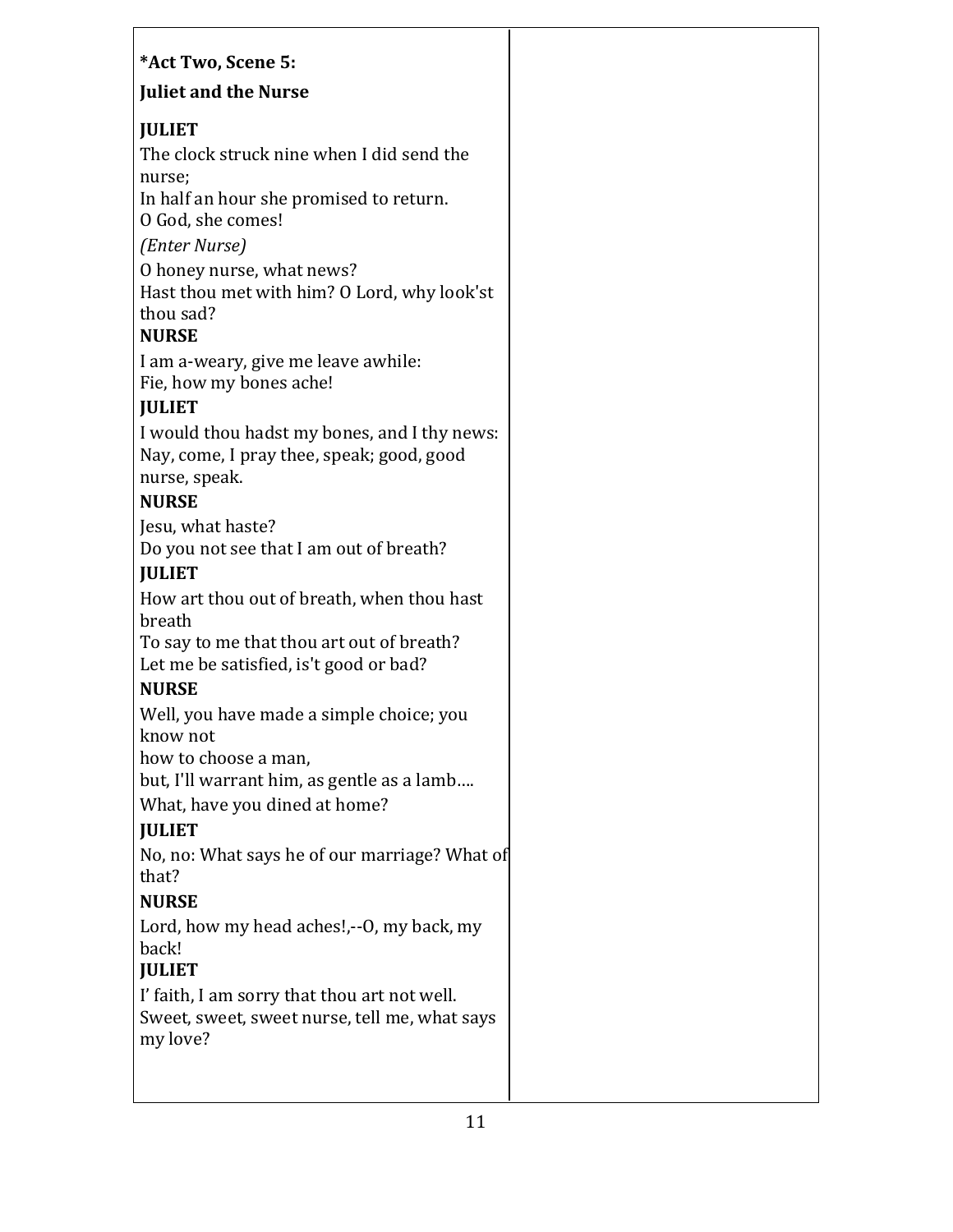| <b>NURSE</b>                                                             |  |
|--------------------------------------------------------------------------|--|
|                                                                          |  |
| Your love says, like an honest gentleman, and<br>a kind, and a handsome, |  |
|                                                                          |  |
| --Where is your mother?                                                  |  |
| <b>JULIET</b>                                                            |  |
| Where is my mother! Why, she is within;                                  |  |
| Where should she be?                                                     |  |
| <b>NURSE</b>                                                             |  |
| Are you so hot? Henceforward do your                                     |  |
| messages yourself.                                                       |  |
| <b>JULIET</b>                                                            |  |
| Come, come, what says Romeo?                                             |  |
| <b>NURSE</b>                                                             |  |
| Have you got leave to go to shrift to-day?                               |  |
| <b>JULIET</b>                                                            |  |
| I have!!!                                                                |  |
| <b>NURSE</b>                                                             |  |
| Then hie you hence to Friar Laurence' cell;                              |  |
| There stays a husband to make you a wife!                                |  |
| Hie you to church!                                                       |  |
| <b>JULIET</b>                                                            |  |
| Hie to high fortune! Honest nurse, farewell.                             |  |
| (exit separately)                                                        |  |
|                                                                          |  |
|                                                                          |  |
|                                                                          |  |
|                                                                          |  |
|                                                                          |  |
|                                                                          |  |
|                                                                          |  |
|                                                                          |  |
|                                                                          |  |
|                                                                          |  |
|                                                                          |  |
|                                                                          |  |
|                                                                          |  |
|                                                                          |  |
|                                                                          |  |
|                                                                          |  |
|                                                                          |  |
|                                                                          |  |
|                                                                          |  |
|                                                                          |  |
|                                                                          |  |
|                                                                          |  |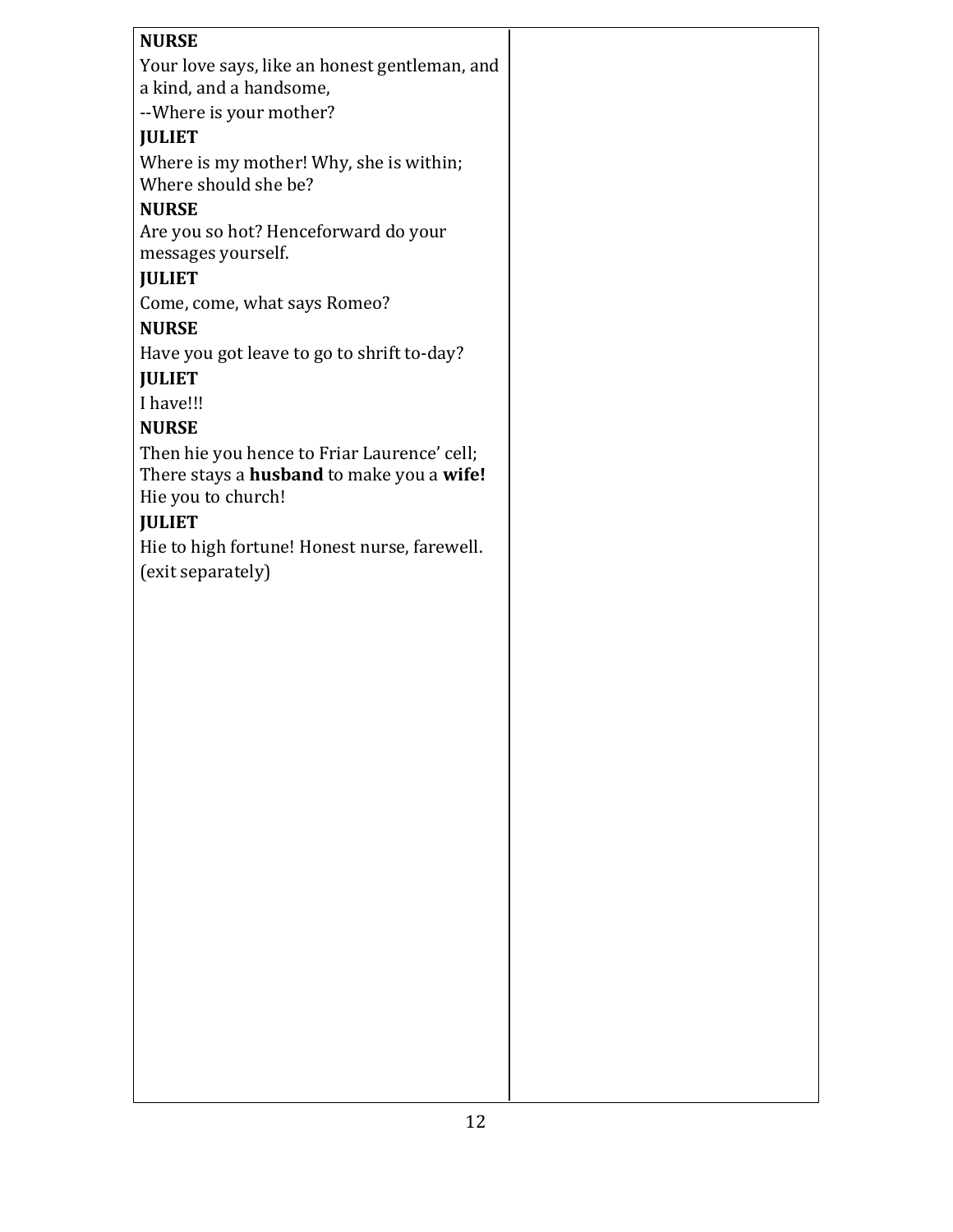| *Act Three, Scene 1:                                                         |  |
|------------------------------------------------------------------------------|--|
| Romeo, Tybalt, Mercutio, Benvolio - FIGHT                                    |  |
| <b>BENVOLIO</b>                                                              |  |
| I Pray thee good Mercutio, let's retire.                                     |  |
| The day is hot                                                               |  |
| The Capulet's abroad, And if we meet, we shall                               |  |
| not scape a brawl;                                                           |  |
| For now these hot days is the mad blood                                      |  |
| stirring.                                                                    |  |
| <b>TYBALT</b>                                                                |  |
| Good den: a word with you.                                                   |  |
| <b>MERCUTIO</b>                                                              |  |
| And but one word? Couple it with something;                                  |  |
| make it a word and a blow.                                                   |  |
| <b>TYBALT</b>                                                                |  |
| Mercutio, thou consort'st with Romeo,--                                      |  |
| <b>MERCUTIO</b>                                                              |  |
| Consort! 'What, dost thou make us minstrels?                                 |  |
| An thou make minstrels of us, look to hear<br>nothing but discords:          |  |
| here's my fiddlestick; here's that shall make<br>you dance. Zounds, consort! |  |
| <b>BENVOLIO</b>                                                              |  |
| We talk here in the public haunt of men:                                     |  |
| Either withdraw unto some private place,                                     |  |
| And reason coldly of your differences,                                       |  |
| Or else depart; Here all eyes gaze on us.                                    |  |
|                                                                              |  |
| [Enter ROMEO]                                                                |  |
| <b>TYBALT</b>                                                                |  |
| Well, peace be with you, sir: here comes my                                  |  |
| man.                                                                         |  |
| Romeo, the <b>hate</b> I bear thee can afford no                             |  |
| better term than this,--thou art a villain!                                  |  |
| <b>ROMEO</b>                                                                 |  |
| Tybalt, the reason that I have to <b>love</b> thee                           |  |
| Doth much excuse the appertaining rage to                                    |  |
| such a greeting:                                                             |  |
| villain am I none;<br>Therefore farewell.                                    |  |
|                                                                              |  |
|                                                                              |  |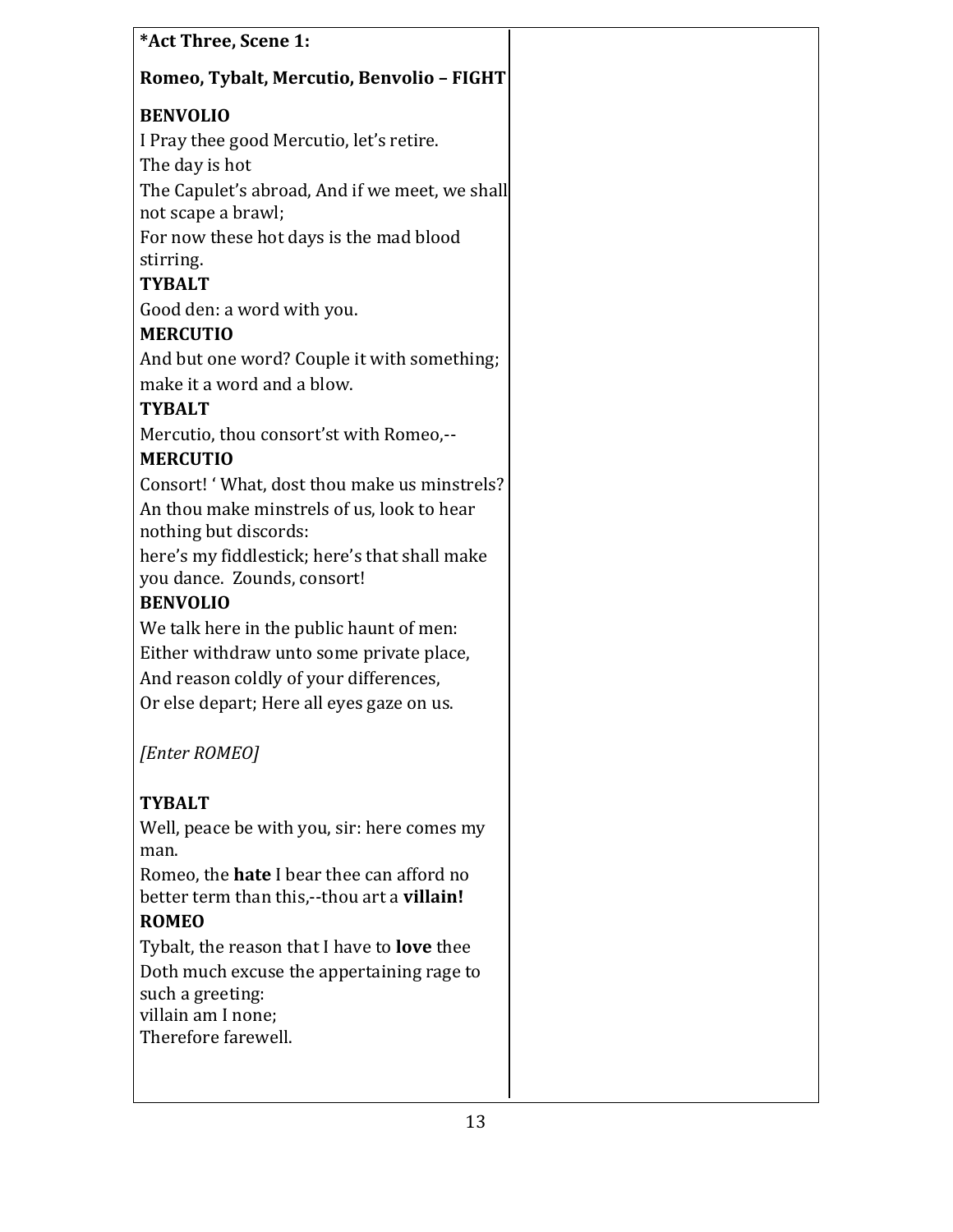| <b>TYBALT</b>                                  |  |
|------------------------------------------------|--|
| Boy, this shall not excuse the injuries that   |  |
| thou hast done me!                             |  |
| <b>ROMEO</b>                                   |  |
| I do protest, I never injured thee,            |  |
| But LOVE thee better than thou canst devise,   |  |
| And so, good Capulet,-which name I tender      |  |
| As dearly as my own,-be satisfied.             |  |
| <b>MERCUTIO</b>                                |  |
| [to Romeo]                                     |  |
| O calm, dishonourable, vile submission!        |  |
| [to Tybalt]                                    |  |
| Tybalt, you rat-catcher, will you walk?        |  |
| <b>TYBALT</b>                                  |  |
| What wouldst thou have with me?                |  |
| <b>MERCUTIO</b>                                |  |
| Good king of cats, nothing but one of your     |  |
| nine lives!                                    |  |
| Tybalt.                                        |  |
| I am for you.                                  |  |
| <b>ROMEO</b>                                   |  |
| Gentle Mercutio, put thy rapier up.            |  |
| <b>MERCUTIO</b>                                |  |
| Come, sir, your passado.                       |  |
|                                                |  |
| [Tybalt & Mercutio fight, pushing Romeo out of |  |
| the way]                                       |  |
|                                                |  |
| <b>BENVOLIO</b>                                |  |
| Mercutio, the Prince hath expressly forbidden  |  |
| bandying in Verona streets                     |  |
| <b>ROMEO</b>                                   |  |
| Hold, Tybalt! Good Mercutio!                   |  |
|                                                |  |
| [TYBALT under ROMEO's arm stabs                |  |
| MERCUTIO, and runs out]                        |  |
|                                                |  |
| <b>MERCUTIO</b>                                |  |
| I am hurt.                                     |  |
| A plague o' both your houses! I am sped.       |  |
| <b>ROMEO</b>                                   |  |
| Courage man, the hurt cannot be much           |  |
|                                                |  |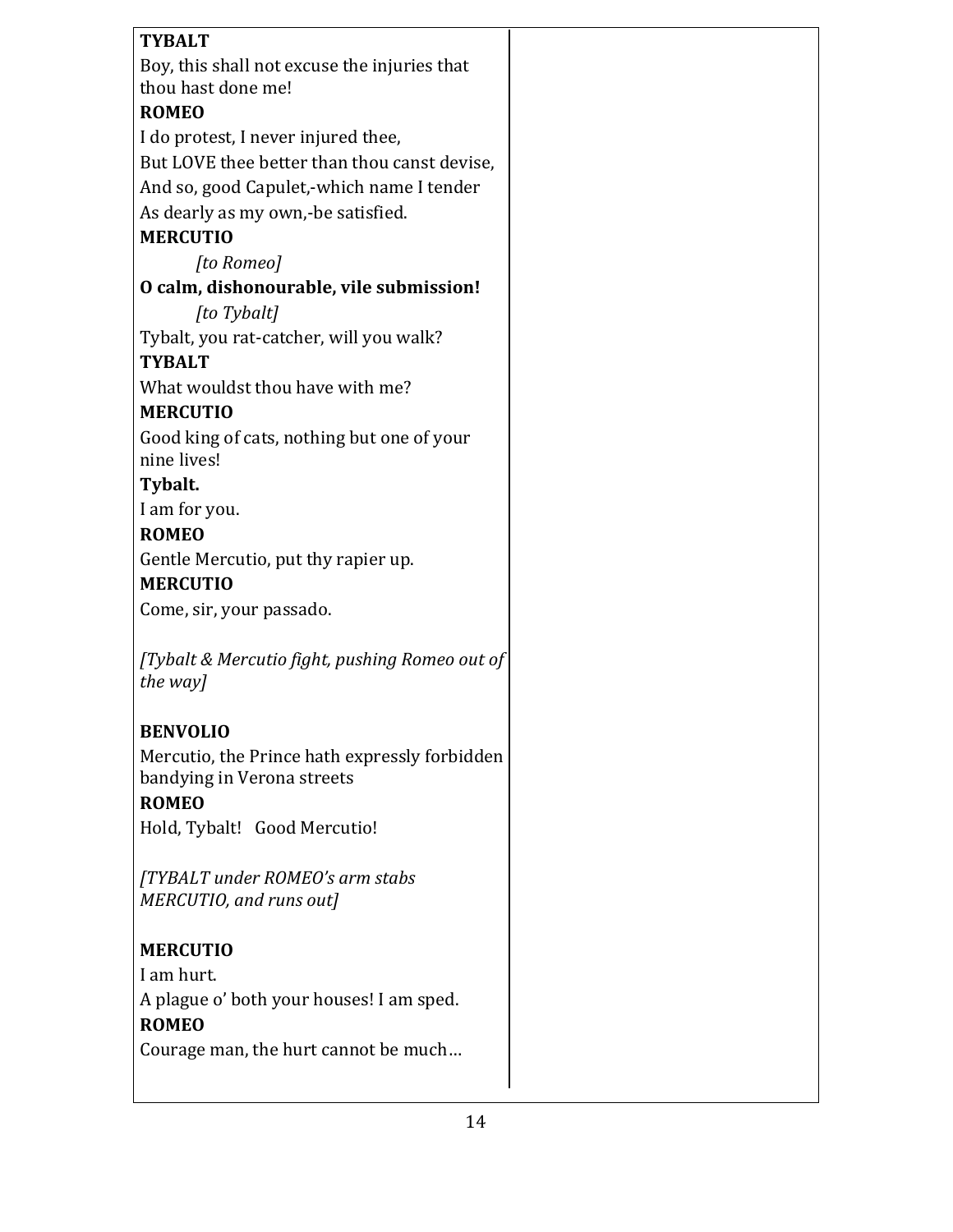| <b>MERCUTIO</b>                                                                  |
|----------------------------------------------------------------------------------|
| Ask for me to-morrow, and you shall find me a<br>grave man.                      |
| A plague o' both your houses!                                                    |
| 'Why the devil came you between us? I was<br>hurt under your arm! They have made |
| wormsmeat of me.                                                                 |
| <b>ROMEO</b>                                                                     |
| I thought all for the best.                                                      |
| [MERCUTIO dies]                                                                  |
|                                                                                  |
| <b>BENVOLIO</b>                                                                  |
| Oh Romeo, Brave Mercutio's dead.                                                 |
| That gallant spirit hath aspired the clouds,                                     |
| Which too untimely hear did scorn the earth.                                     |
| <b>ROMEO</b>                                                                     |
| This gentleman, the prince's near ally,                                          |
| My very friend, hath got his mortal hurt                                         |
| In my behalf; my reputation stain'd                                              |
| With Tybalt's slander, --Tybalt, that an hour                                    |
| Hath been my kinsman! O sweet Juliet,                                            |
| Thy beauty hath made me effeminate                                               |
| And in my temper soften'd valour's steel!                                        |
| <b>BENVOLIO</b>                                                                  |
| Here comes the furious Tybalt back again!                                        |

*[Re-enter TYBALT]*

## **ROMEO**

Now, Tybalt, for Mercutio's soul Is but a little way above our heads, Staying for thine to keep him company: Either thou, or I, or both, must go with him. **TYBALT**

Thou, wretched boy, that didst consort him here, shalt with him hence.

## **ROMEO**

This shall determine that.

[They fight; ROMEO stabs TYBALT & he dies] **ROMEO** O, I am fortune's fool!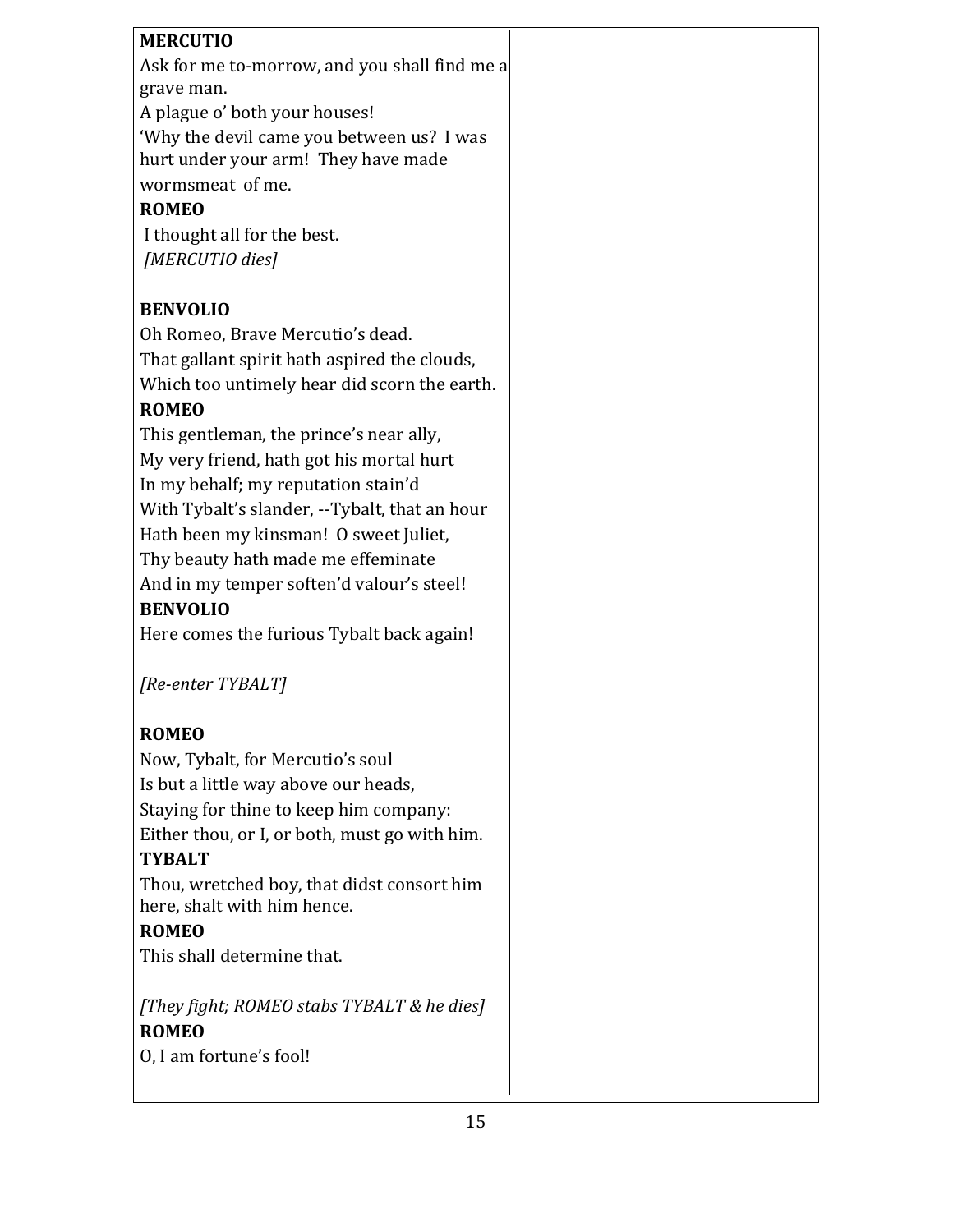| EPILOGUE/BENVOLIO                             |  |
|-----------------------------------------------|--|
| A glooming peace this morning with it brings; |  |
| The sun, for sorrow, will not show his head:  |  |
| Go hence, to have more talk of these sad      |  |
| things;                                       |  |
| Some shall be pardon 'd, and some punished:   |  |
| For never was a story of more woe             |  |
|                                               |  |
| Than this of Juliet and her Romeo.            |  |
|                                               |  |
|                                               |  |
|                                               |  |
|                                               |  |
|                                               |  |
|                                               |  |
|                                               |  |
|                                               |  |
|                                               |  |
|                                               |  |
|                                               |  |
|                                               |  |
|                                               |  |
|                                               |  |
|                                               |  |
|                                               |  |
|                                               |  |
|                                               |  |
|                                               |  |
|                                               |  |
|                                               |  |
|                                               |  |
|                                               |  |
|                                               |  |
|                                               |  |
|                                               |  |
|                                               |  |
|                                               |  |
|                                               |  |
|                                               |  |
|                                               |  |
|                                               |  |
|                                               |  |
|                                               |  |
|                                               |  |
|                                               |  |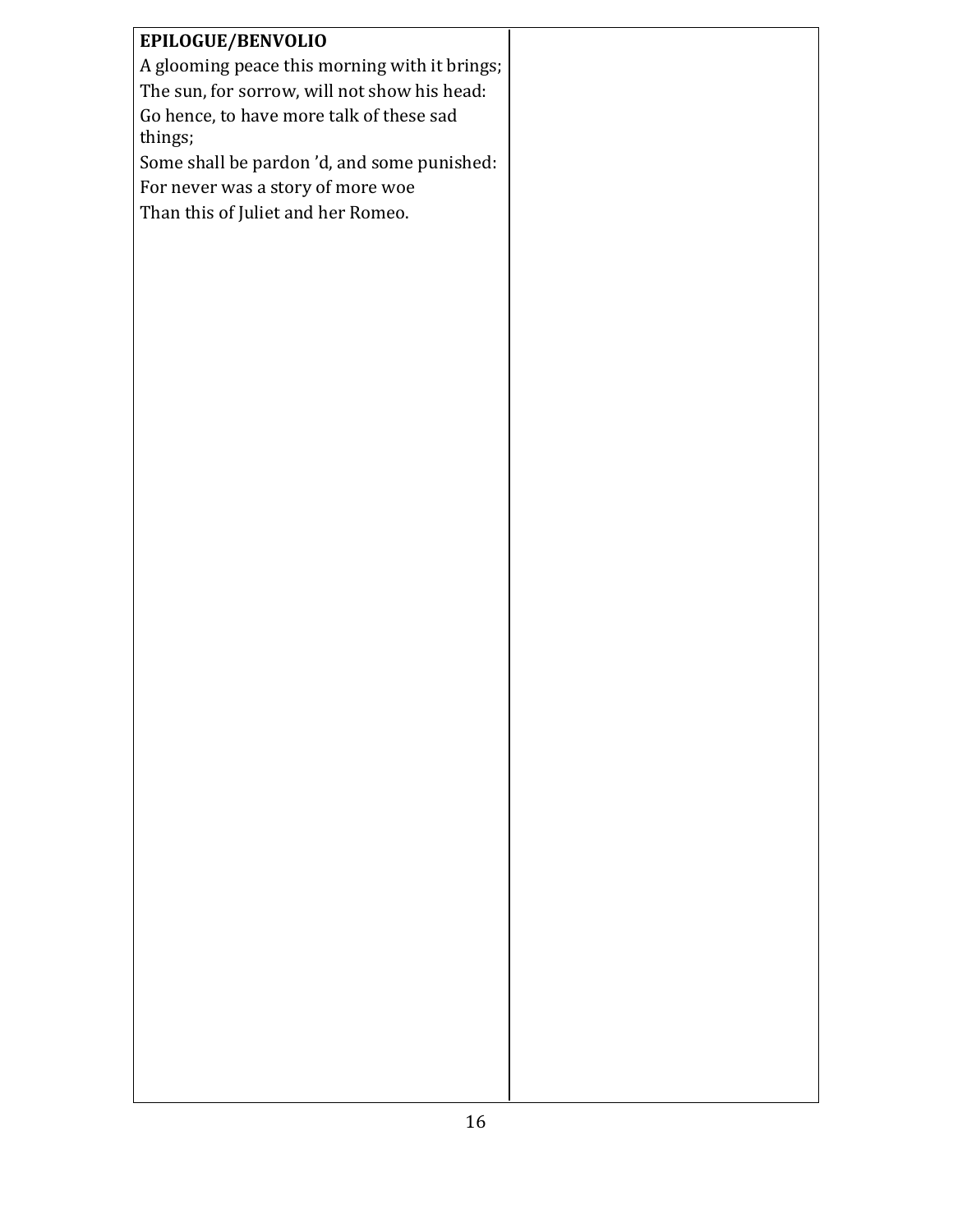#### PART TWO

# **HAMLET**

### **ENSEMBLE**

To be, or not to be--that is the question: Whether 'tis nobler in the mind

to suffer The slings and arrows of outrageous fortune, Or to take arms against a sea of troubles And by opposing end them.

To die, to sleep--No more--and by a sleep to say we end The heartache, and the thousand natural shocks That flesh is heir to.

'Tis a consummation devoutly to be wished.

To die, to sleep--To sleep--perchance to dream: ay, there's the rub,

For in that sleep of death what dreams may come When we have shuffled off this mortal coil, must give us pause.

There's the respect that makes calamity of so long life.

Thus conscience does make cowards of us all. And thus the native hue of resolution Is sicklied o'er with the pale cast of thought,

And enterprise of great pitch and moment With this regard, their currents turn awry

And lose the name of action.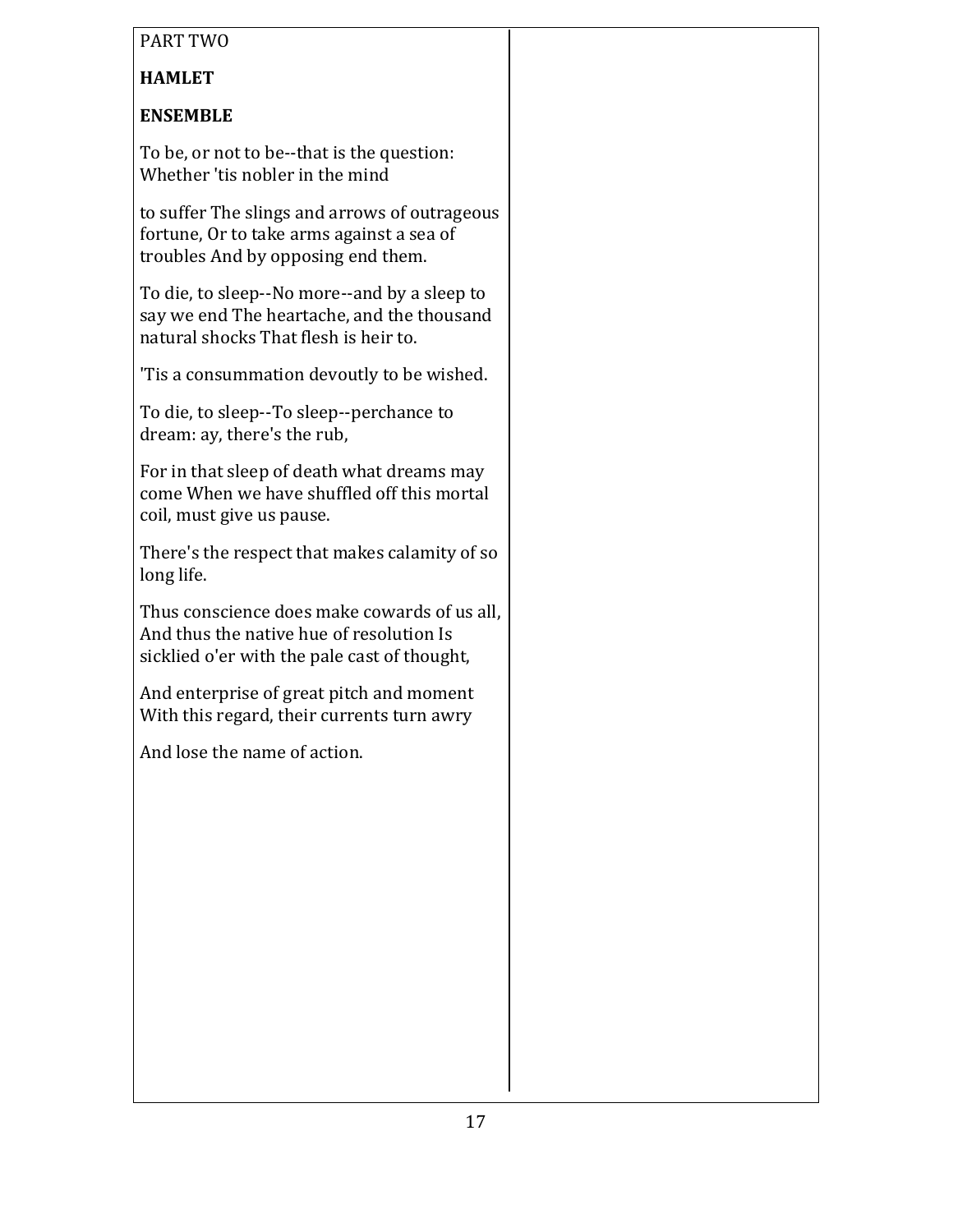| *Act 1, Scene 4       |  |
|-----------------------|--|
| Enter HORATIO, HAMLET |  |

### **HORATIO** Hail to your lordship!

**HAMLET** I am glad to see you well: Horatio,--or I do forget myself.

# **HORATIO**

The same, my lord, and your poor servant ever.

# **HAMLET**

Sir, my good friend;

I'll change that name with you: And what make you from Wittenberg?

# **HORATIO**

My lord, I came to see your father's funeral.

# **HAMLET**

I pray thee, do not mock me, fellow-student; I think it was to see my mother's wedding.

# **HORATIO**

Indeed, my lord, it follow'd hard upon.

# **HAMLET**

My father!--methinks I see my father.

# **HORATIO**

Where, my lord?

# **HAMLET**

In my mind's eye, Horatio.

# **HORATIO**

I saw him once; he was a goodly king.

# **HAMLET**

He was a man, take him for all in all, I shall not look upon his like again.

# **HORATIO**

My lord, I think I saw him yesternight.

#### **HAMLET** Saw? Who?

**HORATIO** My lord, the king your father.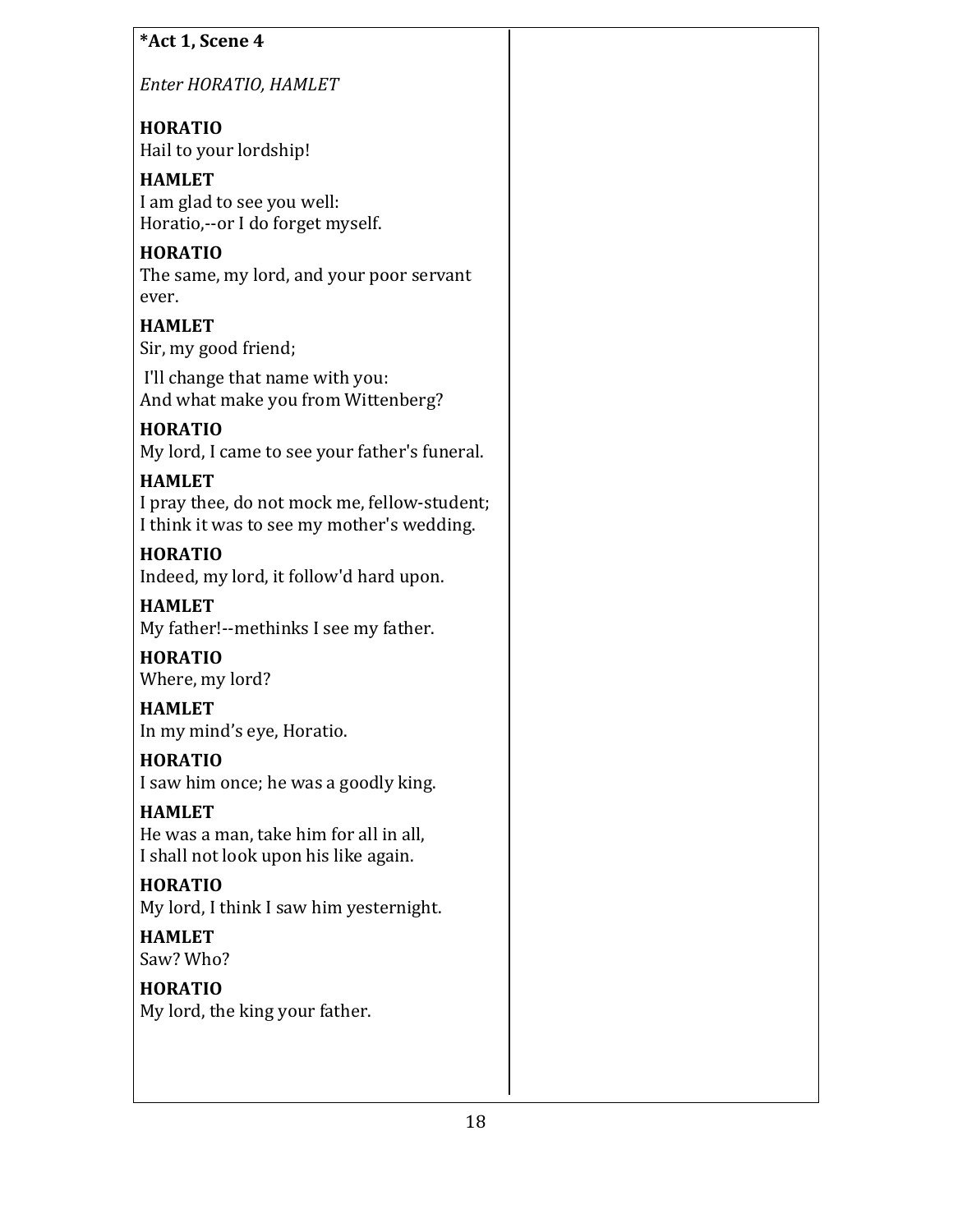### **HAMLET**

The king my father!

### **HORATIO**

Two nights together had two gentlemen, Marcellus and Bernardo, on their watch, In the dead vast and middle of the night, Been thus encounter'd. A figure like your father,

Armed at point exactly, This to me In dreadful secrecy impart they did; And I with them the third night kept the watch;

The apparition came: I knew your father; These hands are not more like.

#### **HAMLET**

Did you not speak to it?

### **HORATIO**

My lord, I did; But answer made it none: Then it vanish'd from our sight.

## **HAMLET**

And saw you not his face?

#### **HORATIO**

A countenance more in sorrow than in anger.

#### **HAMLET**

And fix'd his eyes upon you? I would I had been there.

#### **HORATIO**

It would have much amazed you.

#### **HAMLET**

I will watch to-night; Perchance 'twill walk again.

#### **HORATIO**

Look, my lord, it comes!

*Enter Ghost*

## **HAMLET**

Angels and ministers of grace defend us! I will speak to thee, I'll call the King, Father, Royal Dane! Oh Answer me!

*Ghost beckons HAMLET*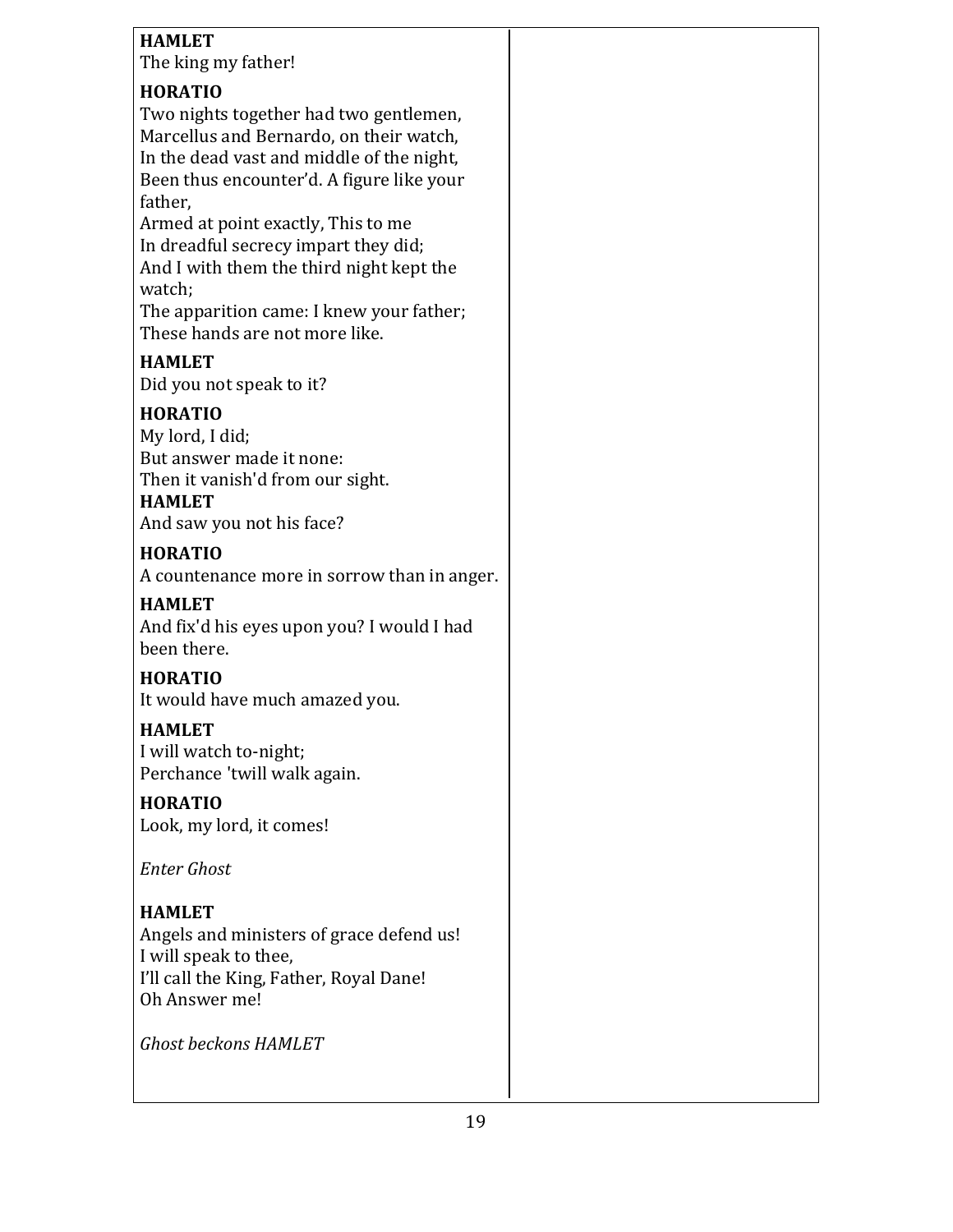# **HORATIO** It beckons you to go away with it, **HAMLET** It will not speak; then I will follow it. **HORATIO** Do not, my lord. **HAMLET** Why, what should be the fear? **HORATIO** What if it tempt you toward the flood, my lord, Or to the dreadful summit of the cliff, Which might deprive your sovereignty of reason And draw you into madness? **HORATIO** Be ruled; you shall not go. **HAMLET** Unhand me, Horatio. By heaven, I'll make a ghost of him that lets me! I say, away! Go on; I'll follow thee. **Exeunt Ghost and HAMLET HORATIO** He waxes desperate with imagination. Something is rotten in the state of Denmark. Heaven will direct it. I will follow him. *Exeunt Enter GHOST and HAMLET* **HAMLET** Where wilt thou lead me? speak; I'll go no further.

**GHOST**

Mark me.

**HAMLET** I will.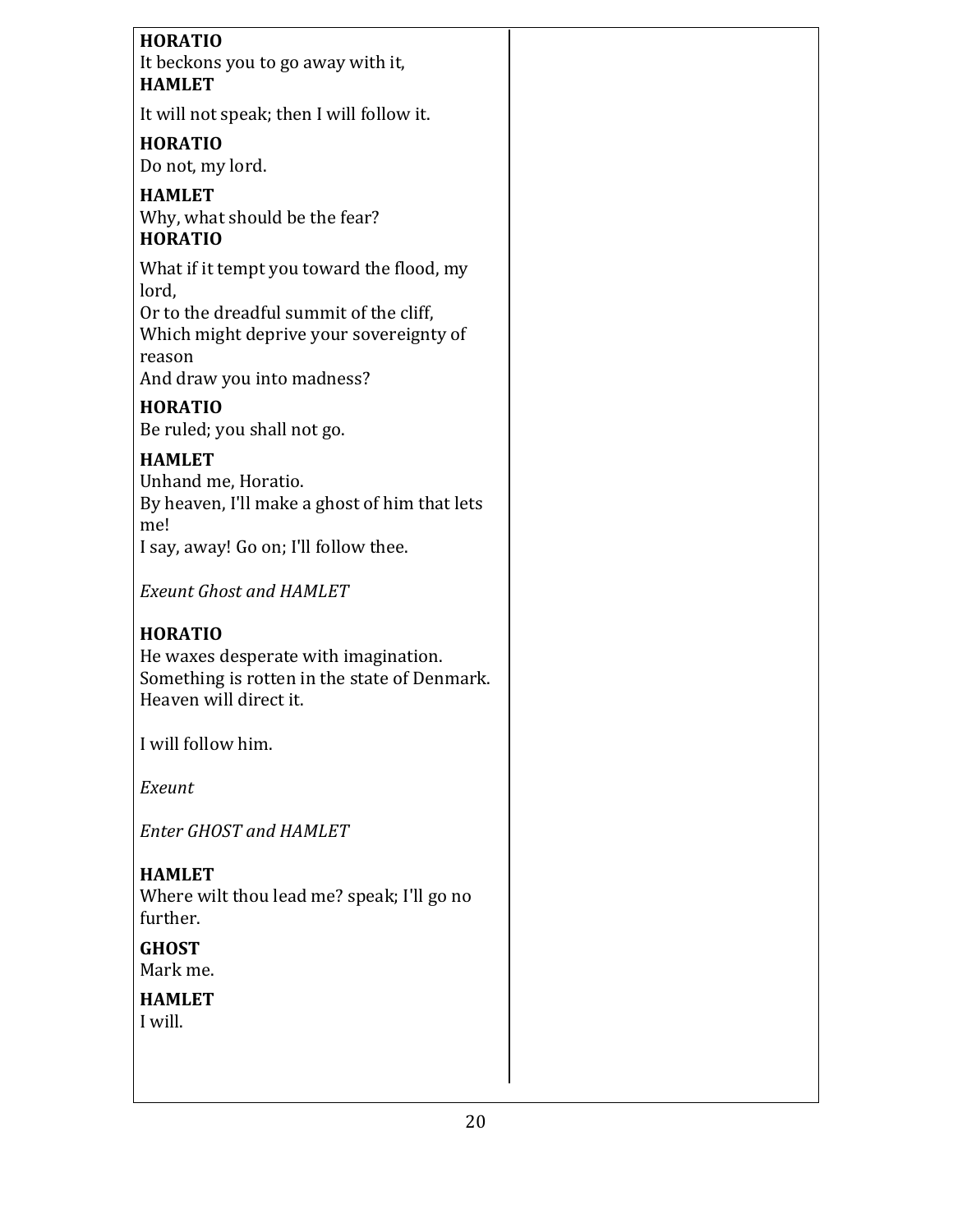| <b>GHOST</b><br>My hour is almost come,<br>When I to sulphurous and tormenting flames<br>Must render up myself. |  |
|-----------------------------------------------------------------------------------------------------------------|--|
| <b>HAMLET</b><br>Alas, poor ghost!                                                                              |  |
| <b>GHOST</b>                                                                                                    |  |
| Pity me not, but lend thy serious hearing<br>To what I shall unfold.                                            |  |
| <b>HAMLET</b>                                                                                                   |  |
| Speak; I am bound to hear.                                                                                      |  |
| <b>GHOST</b>                                                                                                    |  |
| So art thou to revenge, when thou shalt hear.                                                                   |  |
| <b>HAMLET</b><br>What?                                                                                          |  |
| <b>GHOST</b>                                                                                                    |  |
| I am thy father's spirit,                                                                                       |  |
| Doom'd for a certain term to walk the night,                                                                    |  |
| And for the day confined to fast in fires,                                                                      |  |
| Till the foul crimes done in my days of nature<br>Are burnt and purged away. List, list, O, list!               |  |
| If thou didst ever thy dear father love--                                                                       |  |
| <b>HAMLET</b>                                                                                                   |  |
| O God!                                                                                                          |  |
| <b>GHOST</b>                                                                                                    |  |
| Revenge his foul and most unnatural murder.                                                                     |  |
| <b>HAMLET</b>                                                                                                   |  |
| Murder!                                                                                                         |  |
| <b>GHOST</b>                                                                                                    |  |
| Murder most foul, as in the best it is;                                                                         |  |
| But this most foul, strange and unnatural.                                                                      |  |
| <b>HAMLET</b>                                                                                                   |  |
| Haste me to know't, that I, with wings as swift<br>As meditation or the thoughts of love,                       |  |
|                                                                                                                 |  |
|                                                                                                                 |  |
| May sweep to my revenge.                                                                                        |  |
| <b>GHOST</b>                                                                                                    |  |
| Now, Hamlet, hear:<br>'Tis given out that, sleeping in my orchard,                                              |  |
| A serpent stung me; but know, thou noble                                                                        |  |
| youth,                                                                                                          |  |
| The serpent that did sting thy father's life                                                                    |  |
| Now wears his crown.                                                                                            |  |
| <b>HAMLET</b><br>O my prophetic soul! My uncle!                                                                 |  |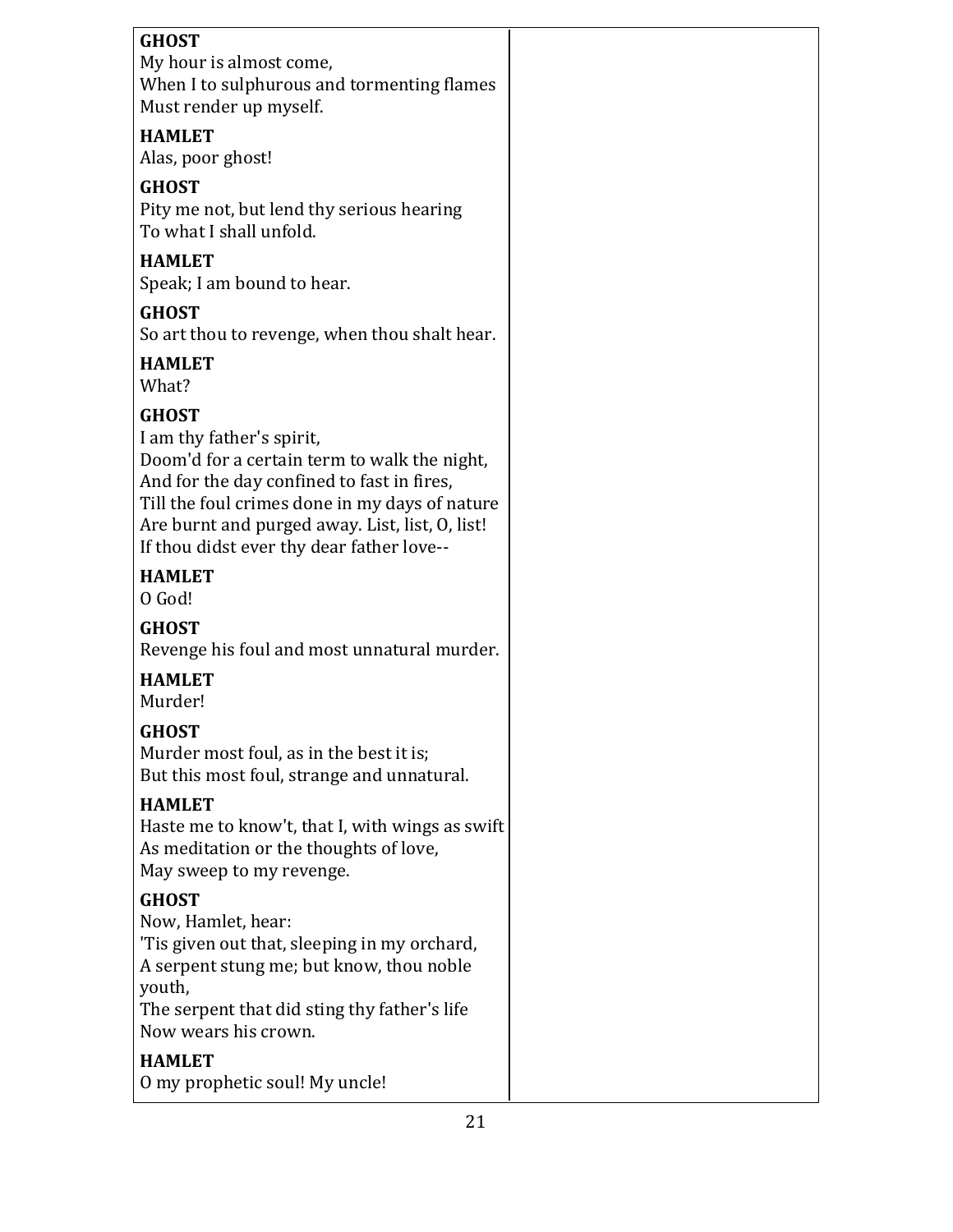#### **GHOST**

But, soft! methinks I scent the morning air; Brief let me be. Sleeping within my orchard, My custom always of the afternoon, Upon my secure hour thy uncle stole, With juice of cursed hebenon in a vial, And in the porches of my ears did pour The leperous distilment; Thus was I, sleeping, by a brother's hand Of life, of crown, of queen, at once dispatch'd: O, horrible! O, horrible! most horrible! Fare thee well at once! Adieu, adieu! Hamlet, remember me.

*Exit*

#### **HAMLET**

O all you host of heaven! O earth! what else? And shall I couple hell? Remember thee! Thy commandment all alone shall live Within the book and volume of my brain, Unmix'd with baser matter: yes, by heaven! O villain, villain, smiling, damned villain! One may smile, and smile, and be a villain; At least I'm sure it may be so in Denmark: So, uncle, there you are. Now to my word; It is 'Adieu, adieu! remember me.'

I have sworn 't.

*Exit Hamlet*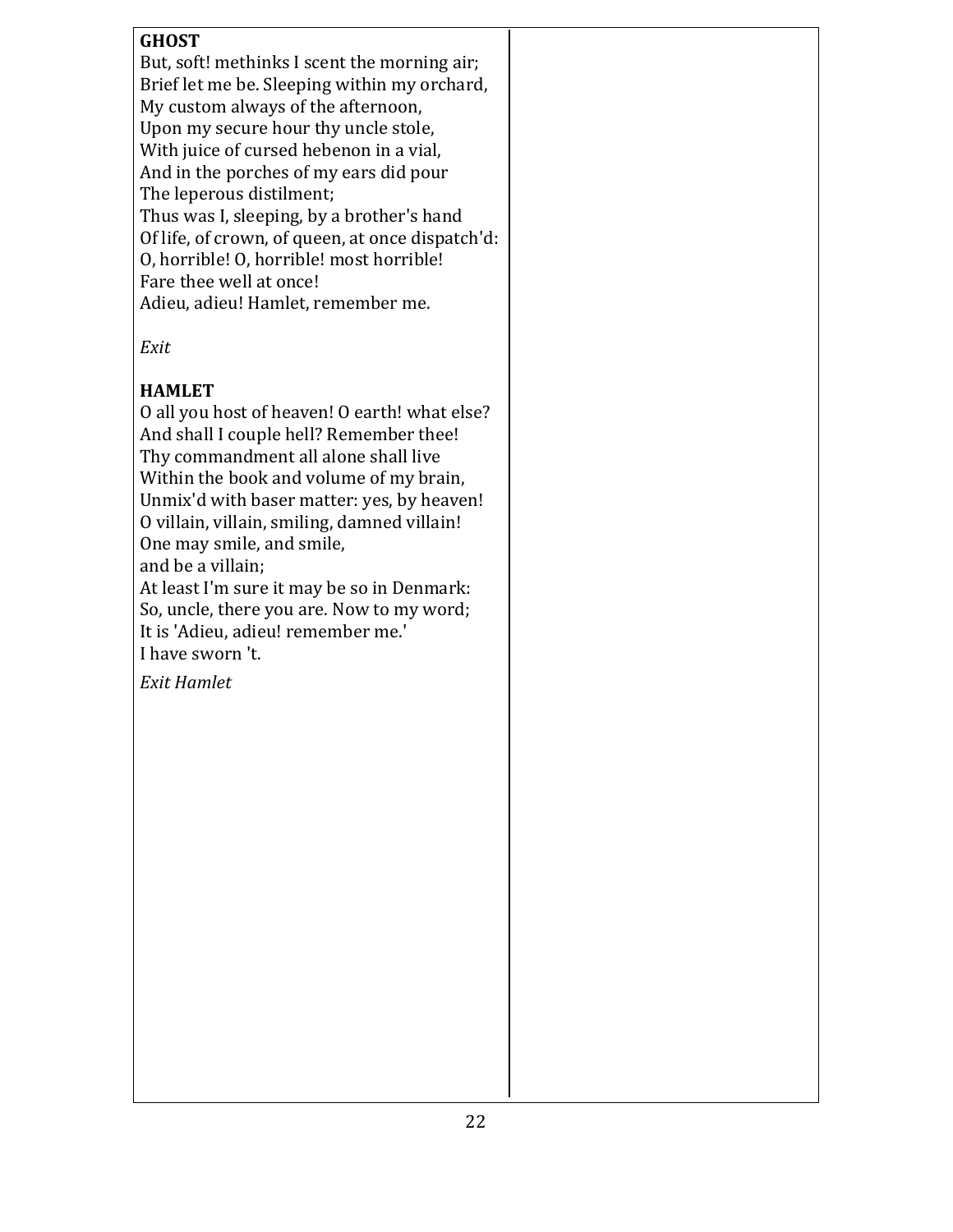| * Act One, Scene 3:                                                                      |
|------------------------------------------------------------------------------------------|
| Laertes, Ophelia, Lord Polonius                                                          |
|                                                                                          |
| <b>Enter LAERTES and OPHELIA</b>                                                         |
|                                                                                          |
| <b>LAERTES</b>                                                                           |
| My necessaries are embark'd: farewell:                                                   |
| And let me hear from you.                                                                |
| <b>OPHELIA</b>                                                                           |
| Do you doubt that?                                                                       |
| <b>LAERTES</b>                                                                           |
| For Hamlet and the trifling of his favour,<br>Hold it a fashion and a toy in blood,      |
| No more.                                                                                 |
| <b>OPHELIA</b>                                                                           |
| No more but so?                                                                          |
| <b>LAERTES</b>                                                                           |
| Think it no more;                                                                        |
| Perhaps he loves you now,                                                                |
| but you must fear,                                                                       |
| His greatness weigh'd, his will is not his own;                                          |
| For he himself is subject to his birth:                                                  |
| He may not, as unvalued persons do,                                                      |
| Carve for himself; for on his choice depends                                             |
| The safety and health of this whole state;<br>Fear it, Ophelia, fear it, my dear sister, |
| Be wary then; best safety lies in fear:                                                  |
| Youth to itself rebels, though none else near.                                           |
| <b>OPHELIA</b>                                                                           |
| I shall the effect of this good lesson keep,                                             |
| As watchman to my heart.                                                                 |
| <b>LAERTES</b>                                                                           |
| I stay too long: but here our father comes.                                              |
| <b>Enter POLONIUS</b>                                                                    |
|                                                                                          |
| <b>LORD POLONIUS</b>                                                                     |
| There; my blessing with thee!                                                            |
| And these few precepts in thy memory<br>See thou character.                              |
|                                                                                          |
| Those friends thou hast, and their adoption                                              |
| tried,<br>Grapple them to thy soul with hoops of steel;                                  |
| Give every man thy ear, but few thy voice;                                               |
|                                                                                          |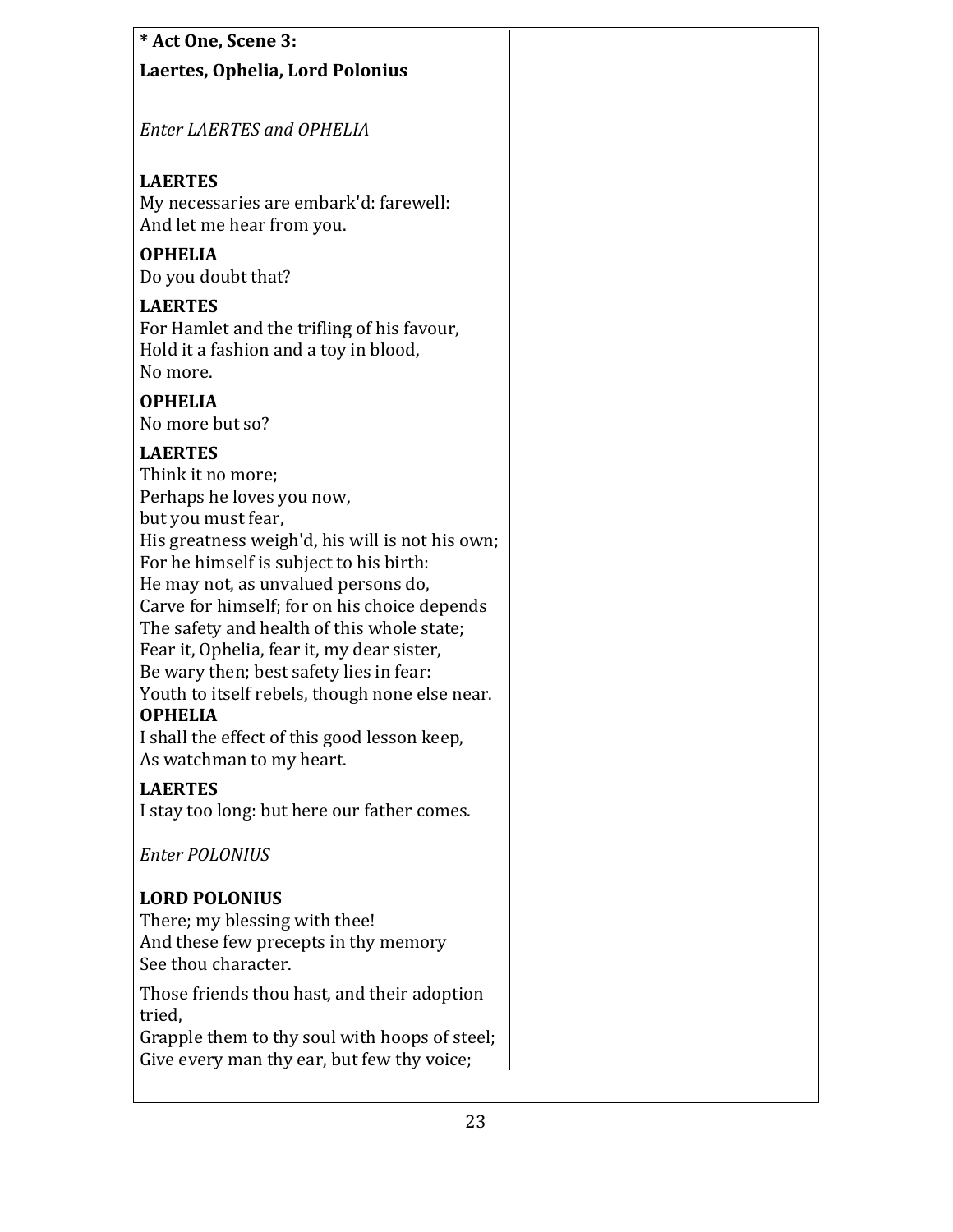| This above all: to thine ownself be true,                                             |  |
|---------------------------------------------------------------------------------------|--|
| And it must follow, as the night the day,<br>Thou canst not then be false to any man. |  |
| Farewell: my blessing season this in thee!                                            |  |
| <b>LAERTES</b>                                                                        |  |
| Most humbly do I take my leave, my lord.                                              |  |
| <b>LORD POLONIUS</b>                                                                  |  |
| The time invites you; go; your servants tend.                                         |  |
| <b>LAERTES</b>                                                                        |  |
| Farewell, Ophelia; and remember well<br>What I have said to you.                      |  |
| <b>OPHELIA</b>                                                                        |  |
| 'Tis in my memory lock'd,                                                             |  |
| And you yourself shall keep the key of it.                                            |  |
| <b>LAERTES</b><br>Farewell.                                                           |  |
| Exit                                                                                  |  |
| <b>LORD POLONIUS</b>                                                                  |  |
| What is't, Ophelia, be hath said to you?                                              |  |
| <b>OPHELIA</b>                                                                        |  |
| So please you, something touching the Lord                                            |  |
| Hamlet.                                                                               |  |
| <b>LORD POLONIUS</b><br>What is between you? give me up the truth.                    |  |
| <b>OPHELIA</b>                                                                        |  |
| He hath, my lord, of late made many tenders                                           |  |
| Of his affection to me.                                                               |  |
| <b>LORD POLONIUS</b>                                                                  |  |
| Affection! pooh! you speak like a green girl,                                         |  |
| Do you believe his tenders, as you call them?                                         |  |
| <b>OPHELIA</b>                                                                        |  |
| I do not know, my lord, what I should think.                                          |  |
| <b>LORD POLONIUS</b><br>Marry, I'll teach you: Tender yourself more                   |  |
| dearly;                                                                               |  |
| <b>OPHELIA</b>                                                                        |  |
| My lord, he hath importuned me with love                                              |  |
| In honourable fashion.                                                                |  |
| <b>LORD POLONIUS</b>                                                                  |  |
| Ay, fashion you may call it; go to, go to.                                            |  |
|                                                                                       |  |
|                                                                                       |  |
| 24                                                                                    |  |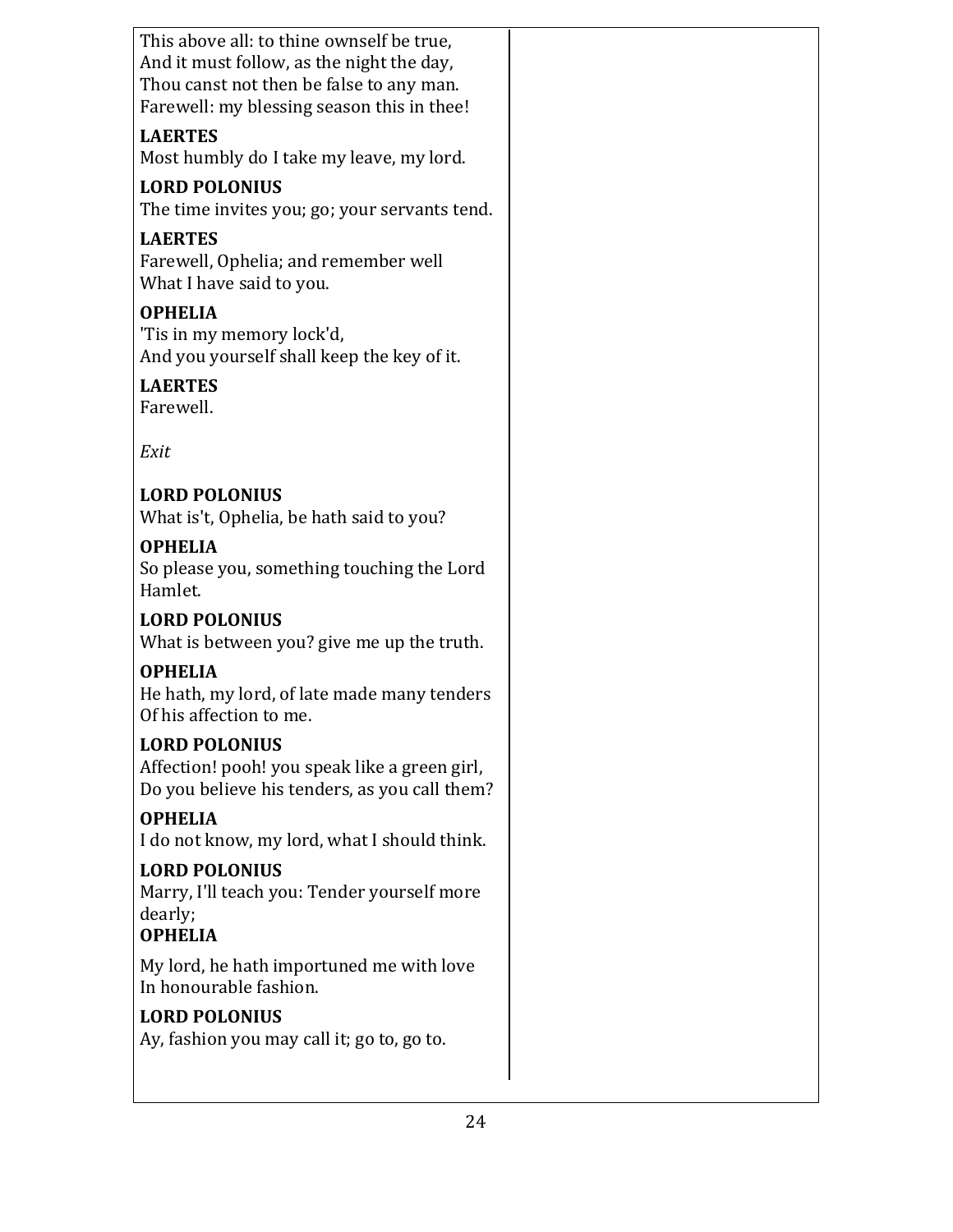### **OPHELIA**

And hath given countenance to his speech,

With almost all the holy vows of heaven.

#### **LORD POLONIUS**

For Lord Hamlet, I would not, in plain terms, from this time forth, Have you so slander any moment leisure, As to give words or talk with the Lord Hamlet. Look to't, I charge you: come your ways.

#### **OPHELIA**

I shall obey, my lord.

*Exeunt Ophelia*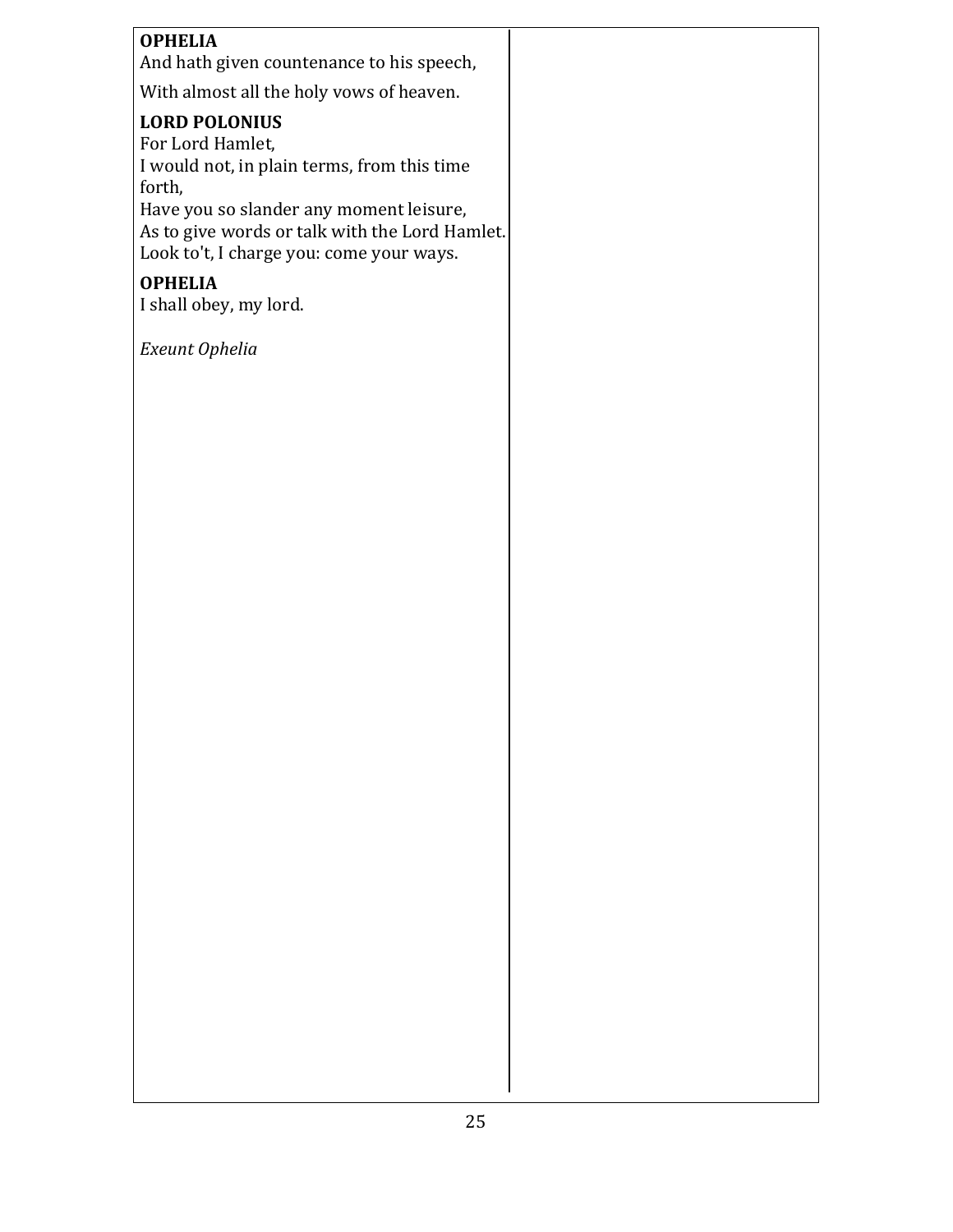| *ACT II, Scene 2:                                |  |
|--------------------------------------------------|--|
| <b>Hamlet and Polonius</b>                       |  |
|                                                  |  |
| <b>LORD POLONIUS</b>                             |  |
| How does my good Lord Hamlet?                    |  |
| <b>HAMLET</b>                                    |  |
| Well, God-a-mercy.                               |  |
| <b>LORD POLONIUS</b>                             |  |
| Do you know me, my lord?                         |  |
| <b>HAMLET</b>                                    |  |
| Excellent well; you are a <i>fishmonger</i> .    |  |
| <b>LORD POLONIUS</b>                             |  |
| Not I, my lord.                                  |  |
| <b>HAMLET</b>                                    |  |
| Then I would you were so honest a man.           |  |
| <b>LORD POLONIUS</b>                             |  |
| Honest, my lord!                                 |  |
| <b>HAMLET</b>                                    |  |
| Ay, sir; to be honest, as this world goes,       |  |
| is to be one man picked out of ten thousand.     |  |
| <b>LORD POLONIUS</b>                             |  |
| That's very true, my lord.                       |  |
| <b>HAMLET</b>                                    |  |
| Have you a daughter?                             |  |
| <b>LORD POLONIUS</b>                             |  |
| I have, my lord.                                 |  |
| <b>HAMLET</b>                                    |  |
| Let her not walk i' the sun: conception is a     |  |
| blessing:                                        |  |
| but not as your daughter may conceive.           |  |
| Friend, look to 't.                              |  |
| <b>LORD POLONIUS</b>                             |  |
| [Aside] How say you by that? Still harping on    |  |
| my                                               |  |
| daughter: yet he knew me not at first; he said I |  |
| was a fishmonger: he is far gone, far gone.      |  |
| [back to Hamlet] What do you read, my lord?      |  |
| <b>HAMLET</b>                                    |  |
| Words words words.                               |  |
| <b>LORD POLONIUS</b>                             |  |
| What is the matter, my lord?                     |  |
| <b>HAMLET</b>                                    |  |
| Slanders, sir.                                   |  |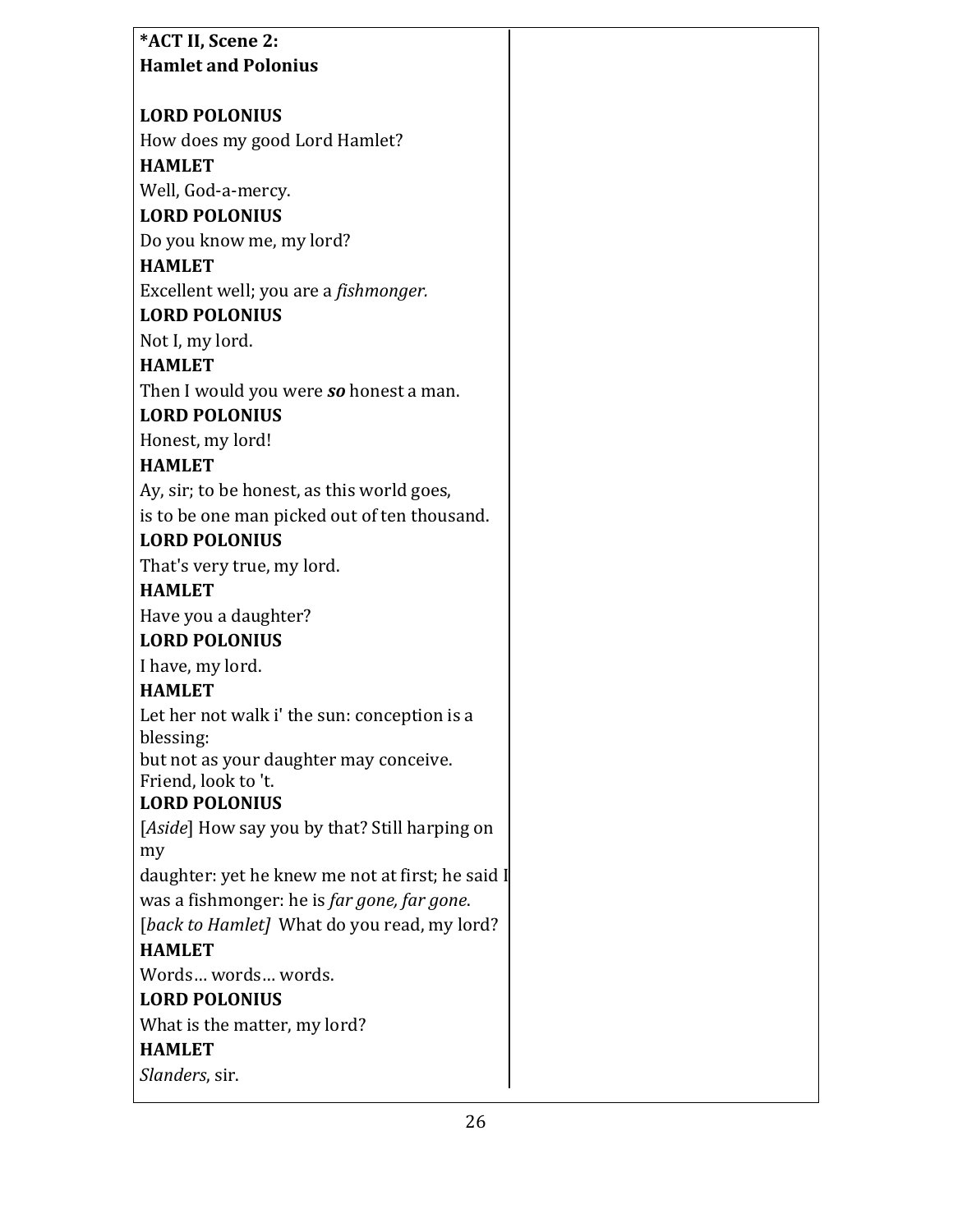| <b>LORD POLONIUS</b>                                                                                     |  |
|----------------------------------------------------------------------------------------------------------|--|
| [Aside] Though this be madness, yet there is                                                             |  |
| method in 't.                                                                                            |  |
| [back to Hamlet] Will you walk out of the air,                                                           |  |
| my lord?                                                                                                 |  |
| <b>HAMLET</b>                                                                                            |  |
| Into my grave.                                                                                           |  |
| <b>LORD POLONIUS</b>                                                                                     |  |
| Indeed, that is out o' the air!                                                                          |  |
| [Aside] I will leave him, and suddenly contrive<br>the means of meeting between him and my<br>daughter.- |  |
| [back to Hamlet] My honourable lord, I will<br>most humbly take my leave of you.                         |  |
| <b>HAMLET</b>                                                                                            |  |
| You cannot, sir,                                                                                         |  |
| take from me any thing that I will                                                                       |  |
| more willingly part withal: except my                                                                    |  |
| lifeexcept my life except my life.                                                                       |  |
| <b>LORD POLONIUS</b>                                                                                     |  |
| Fare you well, my lord. [Exit]                                                                           |  |
|                                                                                                          |  |
| <b>HAMLET</b>                                                                                            |  |
| These tedious old fools!!!!                                                                              |  |
|                                                                                                          |  |
|                                                                                                          |  |
|                                                                                                          |  |
|                                                                                                          |  |
|                                                                                                          |  |
|                                                                                                          |  |
|                                                                                                          |  |
|                                                                                                          |  |
|                                                                                                          |  |
|                                                                                                          |  |
|                                                                                                          |  |
|                                                                                                          |  |
|                                                                                                          |  |
|                                                                                                          |  |
|                                                                                                          |  |
|                                                                                                          |  |
|                                                                                                          |  |
|                                                                                                          |  |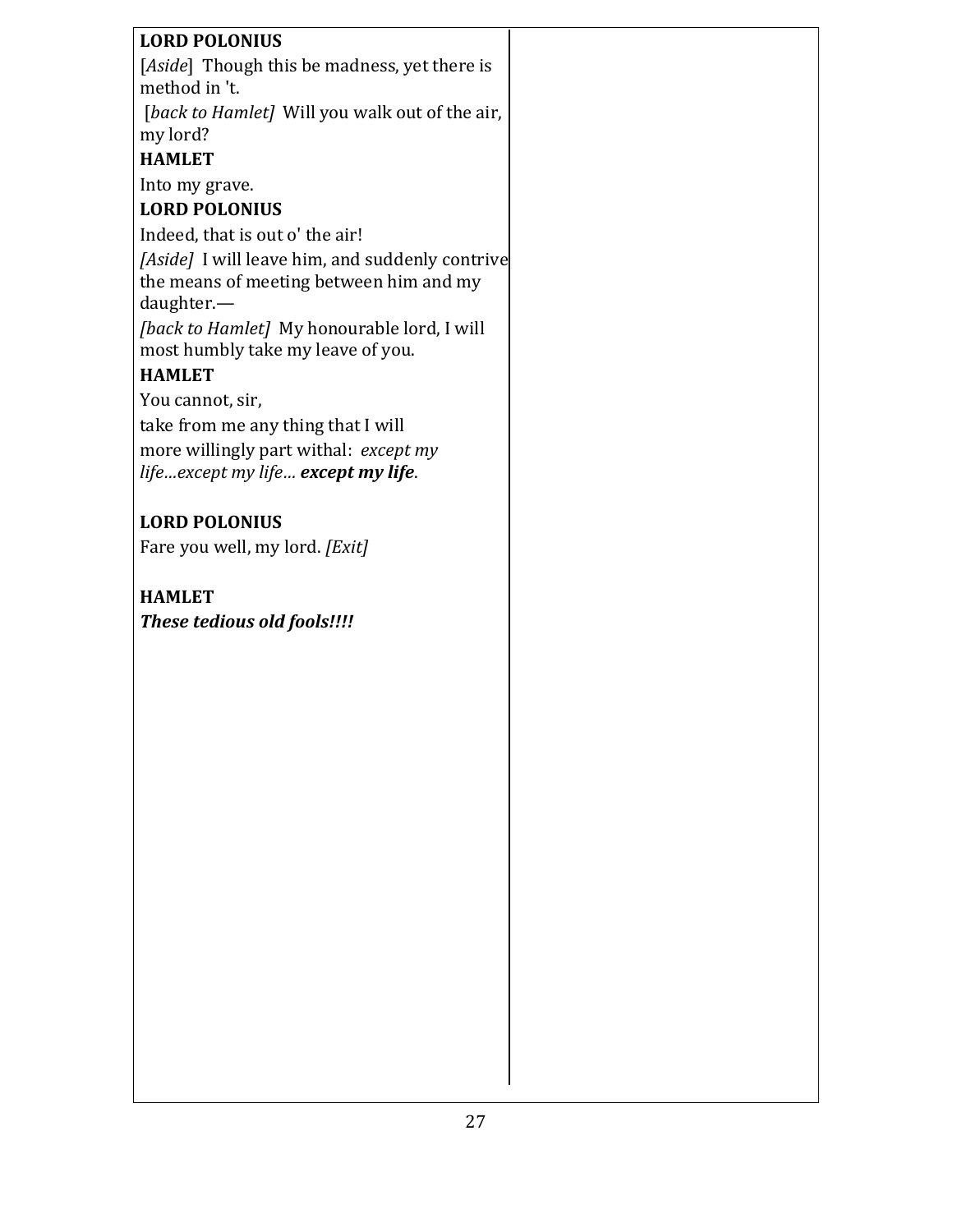| *Act Three, Scene 1:                                      |  |
|-----------------------------------------------------------|--|
| <b>Hamlet &amp; Ophelia</b>                               |  |
|                                                           |  |
| <b>OPHELIA</b>                                            |  |
| How does your honour for this many a day?                 |  |
| <b>HAMLET</b>                                             |  |
| I humbly thank you; well, well, well.                     |  |
| <b>OPHELIA</b>                                            |  |
| My lord, I have remembrances of yours, that I             |  |
| have longed long to re-deliver;                           |  |
| I pray you, now receive them.                             |  |
| <b>HAMLET</b>                                             |  |
| No, not I; I never gave you aught.<br><b>OPHELIA</b>      |  |
| My honour'd lord, you know right well you                 |  |
| did;                                                      |  |
| And, with them,                                           |  |
| words of so sweet breath composed                         |  |
| As made the things more richThere, my lord.               |  |
| <b>HAMLET</b>                                             |  |
| Ha, ha! are you honest?                                   |  |
| <b>OPHELIA</b>                                            |  |
| My lord?                                                  |  |
| <b>HAMLET</b>                                             |  |
| Are you fair?                                             |  |
| <b>OPHELIA</b>                                            |  |
| What means your lordship?                                 |  |
| <b>HAMLET</b>                                             |  |
| I did love you once.                                      |  |
| <b>OPHELIA</b>                                            |  |
| Indeed, my lord, you made me believe so.<br><b>HAMLET</b> |  |
| You should not have believed me; I loved you              |  |
| not.                                                      |  |
| <b>OPHELIA</b>                                            |  |
| I was the more deceived.                                  |  |
| <b>HAMLET</b>                                             |  |
| Get thee to a nunnery: why wouldst thou be a              |  |
| breeder of sinners?                                       |  |
| <b>Where's your father?</b>                               |  |
| <b>OPHELIA</b>                                            |  |
| At home, my lord.                                         |  |
| <b>HAMLET</b>                                             |  |
| LET THE DOORS BE SHUT UPON HIM,                           |  |
|                                                           |  |

 $\mathsf{L}$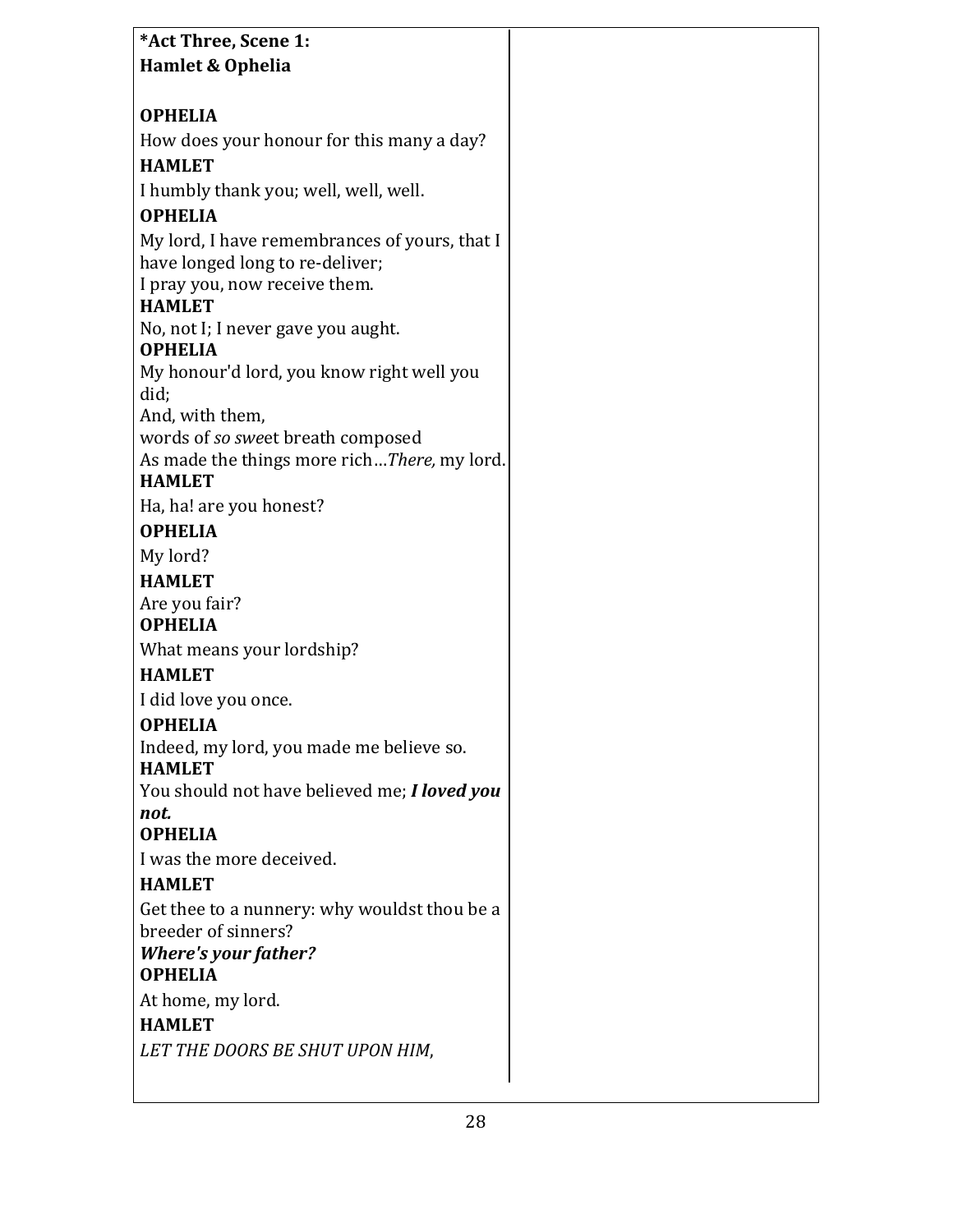# that he may play the fool no where but in's own house! **OPHELIA** O, help him, you sweet heavens! **HAMLET** If thou wilt needs marry, marry a fool; for wise men know well enough what monsters *you make of them!*  **OPHELIA** O heavenly powers, restore him! **HAMLET** God has given you one face, and you make yourselves another. Go to, I'll no more on't; it hath made me mad. I say, we will have no more marriages: To a nunnery, go. *(Exit)* **OPHELIA** O, what a noble mind is here o'erthrown! *O*, woe is me, To have seen what I have seen, *see what I see! Hamlet Exit*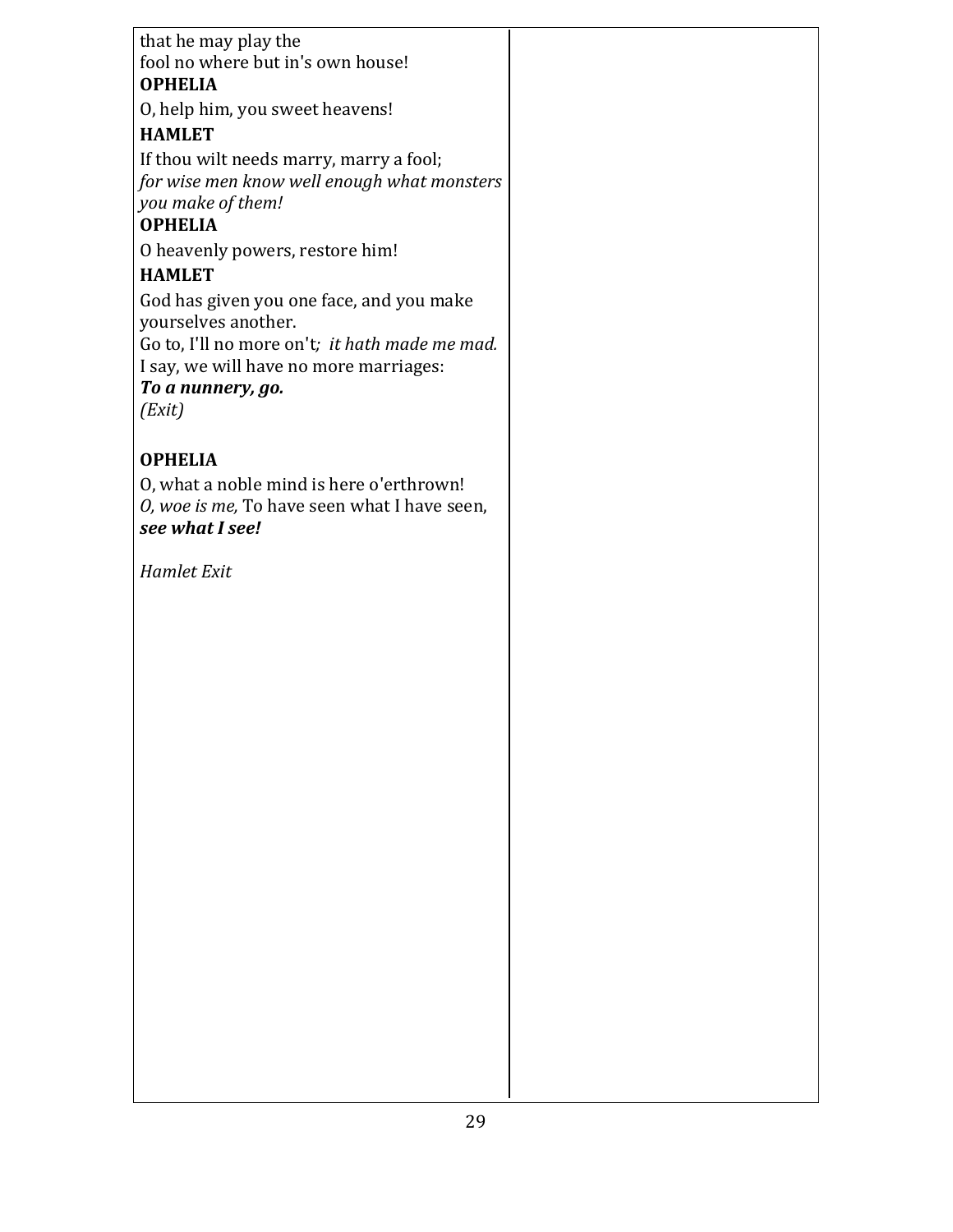| *Act Three, Scene 4:<br><b>Hamlet &amp; Gertrude and Polonius</b>   |  |
|---------------------------------------------------------------------|--|
| Gertrude enters                                                     |  |
| <b>HAMLET</b>                                                       |  |
| Mother!! Mother!!                                                   |  |
| (enters)                                                            |  |
| Now, mother, what's the matter?                                     |  |
| <b>QUEEN GERTRUDE</b>                                               |  |
| Hamlet, thou hast thy father much offended.                         |  |
| <b>HAMLET</b>                                                       |  |
| Mother, you have my father much offended.<br><b>QUEEN GERTRUDE</b>  |  |
| Come, come, you answer with an idle tongue.                         |  |
| <b>HAMLET</b>                                                       |  |
| Go go, you question with a wicked tongue.<br>What's the matter now? |  |
| <b>QUEEN GERTRUDE</b>                                               |  |
| Have you forgot me?                                                 |  |
| <b>HAMLET</b>                                                       |  |
| No, you are the queen, your husband's<br>brother's wife;            |  |
| And--would it were not sol--you are my                              |  |
| mother.                                                             |  |
| <b>QUEEN GERTRUDE</b>                                               |  |
| Nay, then, I'll set those to you that can speak.<br><b>HAMLET</b>   |  |
| Come, come, and sit you down; you shall not<br>budge.               |  |
| <b>QUEEN GERTRUDE</b>                                               |  |
| What wilt thou do? thou wilt not murder me?<br>Help, help, ho!      |  |
| *LORD POLONIUS, (from behind the curtain)                           |  |
| What, ho! help, help, help!                                         |  |
| <b>HAMLET</b>                                                       |  |
| How now! a rat?                                                     |  |
| Dead, for a ducat, dead!                                            |  |
| (Stabs Polonius through the curtain)                                |  |
| *LORD POLONIUS                                                      |  |
| 0, I am slain! (Falls and rolls out, dies)                          |  |
| <b>QUEEN GERTRUDE</b>                                               |  |
| O me, what hast thou done?!!                                        |  |
|                                                                     |  |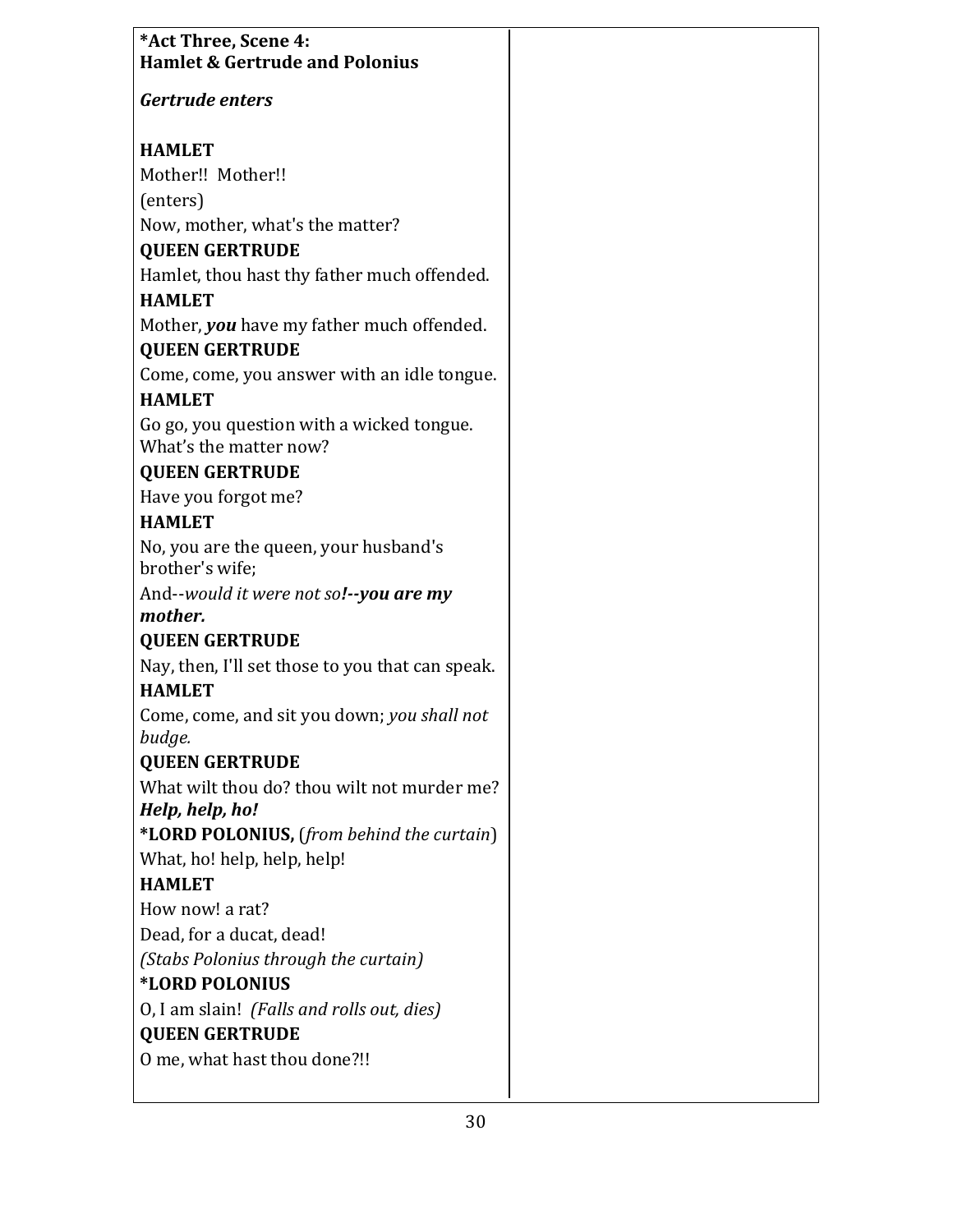| <b>HAMLET</b>                                                                 |
|-------------------------------------------------------------------------------|
| Nay, I know not: Is it the king? (THEN sees                                   |
| that it is Polonius, not Claudius)                                            |
| <b>QUEEN GERTRUDE</b>                                                         |
| O, what a rash and bloody deed is this!                                       |
| <b>HAMLET</b>                                                                 |
| A bloody deed! almost as bad, good mother, as                                 |
| kill a king, and marry with his brother.                                      |
| <b>QUEEN GERTRUDE</b>                                                         |
| As kill a king!                                                               |
| <b>HAMLET</b>                                                                 |
| Ay, lady, 'twas my word. Peace! sit you down,<br>And let me wring your heart; |
| <b>QUEEN GERTRUDE</b>                                                         |
| What have I done, that thou darest wag thy                                    |
| tongue in noise so rude against me?                                           |
| <b>HAMLET</b>                                                                 |
| Look here, upon this picture, and on this,                                    |
| the counterfeit presentment of two brothers.                                  |
| See, this was your husband.                                                   |
| <b>Here is</b> your husband;                                                  |
| Ha! have you eyes?                                                            |
| You cannot call it love!                                                      |
| <b>QUEEN GERTRUDE</b>                                                         |
| O Hamlet, speak no more: Thou turn'st mine                                    |
| eyes into my very soul!                                                       |
| <b>HAMLET</b>                                                                 |
| Nay, but to live, stew'd in corruption                                        |
| <b>QUEEN GERTRUDE</b>                                                         |
| O, speak to me no more; these words, like                                     |
| daggers, enter in mine ears;                                                  |
| <b>HAMLET</b>                                                                 |
| A murderer and a villain                                                      |
| <b>QUEEN GERTRUDE</b>                                                         |
| No more!                                                                      |
| <b>HAMLET</b>                                                                 |
| A king of shreds and patches,--                                               |
| <b>QUEEN GERTRUDE</b>                                                         |
| Hamlet, thou hast cleft my heart in twain!                                    |
|                                                                               |
| Exit                                                                          |
|                                                                               |
|                                                                               |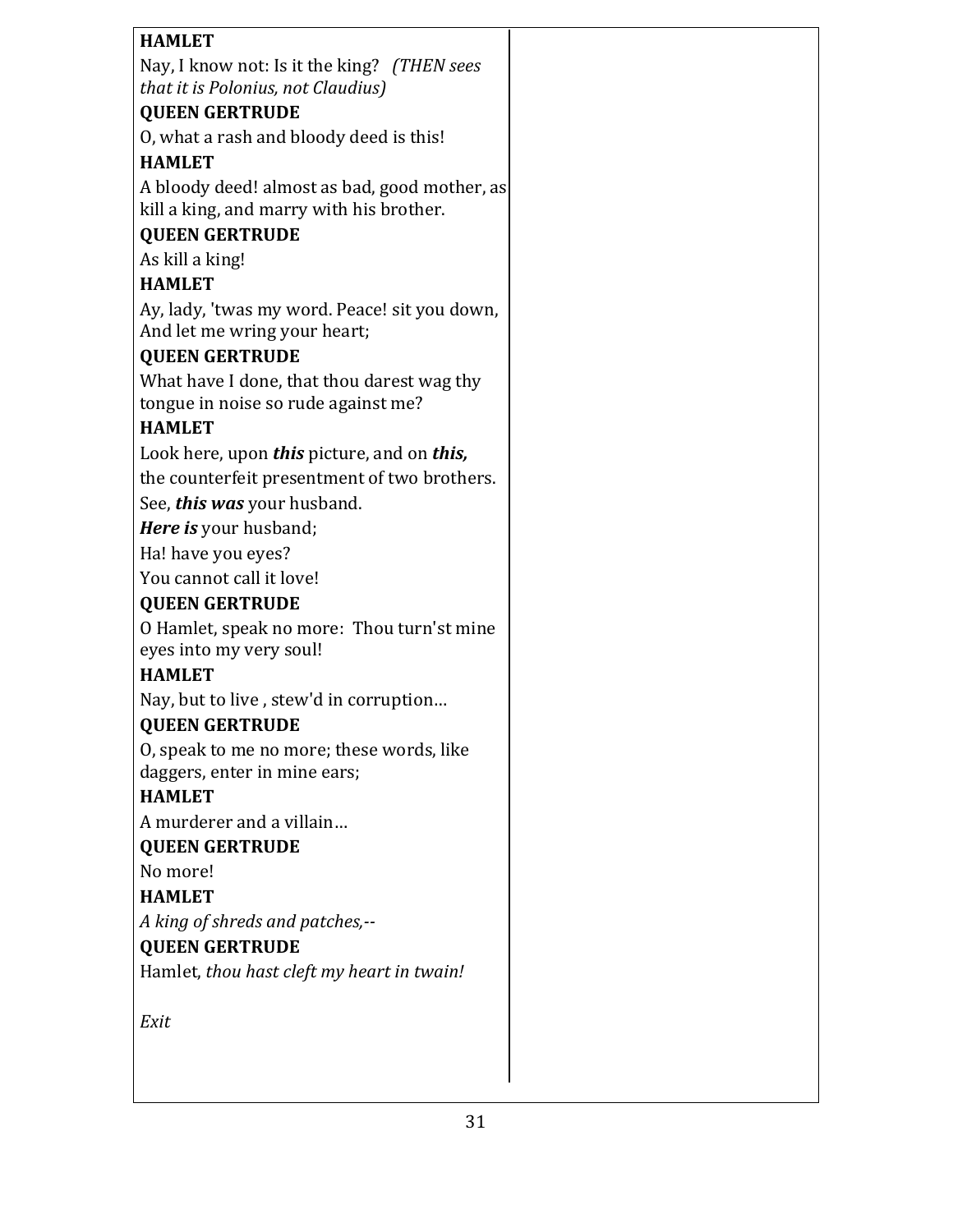| *Act Five, Scene 1:                                  |  |
|------------------------------------------------------|--|
| <b>Gravediggers One and Two, Hamlet,</b>             |  |
| <b>Horatio</b>                                       |  |
|                                                      |  |
| <b>First Gravedigger</b>                             |  |
| Is she to be buried in Christian burial that         |  |
| wilfully seeks her own salvation?                    |  |
| <b>Second Gravedigger</b>                            |  |
| I tell thee she is: and therefore make her grave     |  |
| straight: the crowner hath sat on her, and           |  |
| finds it                                             |  |
| Christian burial.                                    |  |
| <b>First</b>                                         |  |
| How can that be, unless she drowned herself          |  |
| in her                                               |  |
| own defence?                                         |  |
| <b>Second</b>                                        |  |
| Why, 'tis found so.                                  |  |
| <b>First</b>                                         |  |
| It must be 'se offendendo;' it cannot be else.       |  |
| For                                                  |  |
| here lies the point: if I drown myself wittingly,    |  |
| it argues an act: it is, to act, to do, to perform:  |  |
| argal, she drowned herself wittingly.                |  |
| <b>Second</b>                                        |  |
| Will you ha' the truth on't? If this had not         |  |
| been                                                 |  |
| a gentlewoman, she should have been buried<br>out o' |  |
| Christian burial.                                    |  |
| <b>First</b>                                         |  |
| Why, there thou say'st: There is no ancient          |  |
| gentleman but gardeners, ditchers, and grave-        |  |
| makers:                                              |  |
| they hold up Adam's profession.                      |  |
| <b>Second</b>                                        |  |
| Was he a gentleman?                                  |  |
| <b>First</b>                                         |  |
| He was the first that ever bore arms.                |  |
| <b>Second</b>                                        |  |
| Why, he had none.                                    |  |
| <b>First</b>                                         |  |
| What, art a heathen? How dost thou                   |  |
| understand the                                       |  |
| Scripture? The Scripture says 'Adam digged:'         |  |
| could he dig without arms? What is he that           |  |
| builds stronger than either the                      |  |
| mason, the shipwright, or the carpenter?             |  |
|                                                      |  |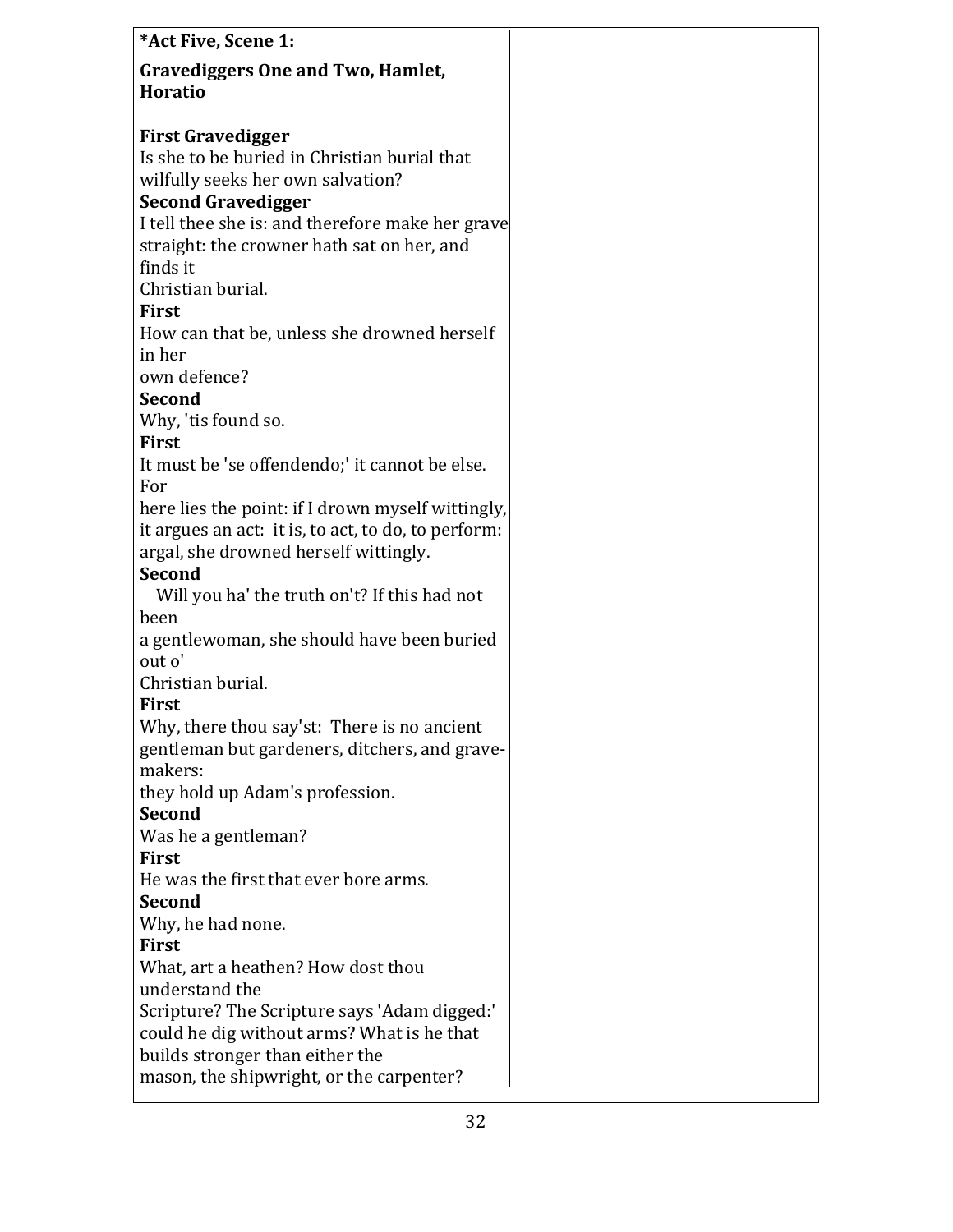| <b>Second</b>                                       |  |
|-----------------------------------------------------|--|
| The gallows-maker; for that frame outlives a        |  |
| thousand tenants.                                   |  |
| <b>First</b>                                        |  |
| I like thy wit well, in good faith: the gallows     |  |
| does well; To't again, come.                        |  |
| <b>Second</b>                                       |  |
| 'Who builds stronger than a mason, a                |  |
| shipwright, or<br>a carpenter? Mass, I cannot tell. |  |
| [Enter HAMLET and HORATIO]                          |  |
| <b>First Clown</b>                                  |  |
| Cudgel thy brains no more about it, when            |  |
| you are asked this question next, say 'a            |  |
| grave-maker: 'the houses that he makes last         |  |
| till                                                |  |
| doomsday.                                           |  |
| [they laugh]                                        |  |
|                                                     |  |
| <b>HAMLET</b>                                       |  |
| Whose                                               |  |
| grave's this, sirrah?                               |  |
| <b>GRAVEDIGGER ONE</b>                              |  |
| Mine, sir.                                          |  |
| <b>HAMLET</b>                                       |  |
| I think it be thine, indeed; for thou liest in't.   |  |
| <b>GRAVEDIGGER ONE</b>                              |  |
| I do not lie in't, and yet it is mine.              |  |
| <b>HAMLET</b>                                       |  |
| What man dost thou dig it for?                      |  |
| <b>GRAVEDIGGER TWO</b>                              |  |
| For no man, sir.                                    |  |
| <b>HAMLET</b>                                       |  |
| What woman, then?                                   |  |
| <b>GRAVEDIGGER TWO</b>                              |  |
| For none, neither.                                  |  |
|                                                     |  |
| <b>HAMLET</b><br>Who is to be buried in't?          |  |
|                                                     |  |
| <b>GRAVEDIGGER ONE</b>                              |  |
| One that was a woman, sir; but, rest her soul,      |  |
| she's dead.                                         |  |
| <b>HORATIO</b>                                      |  |
| How absolute the knave is!                          |  |
| We must speak by the                                |  |
| card, or equivocation will undo us.                 |  |
|                                                     |  |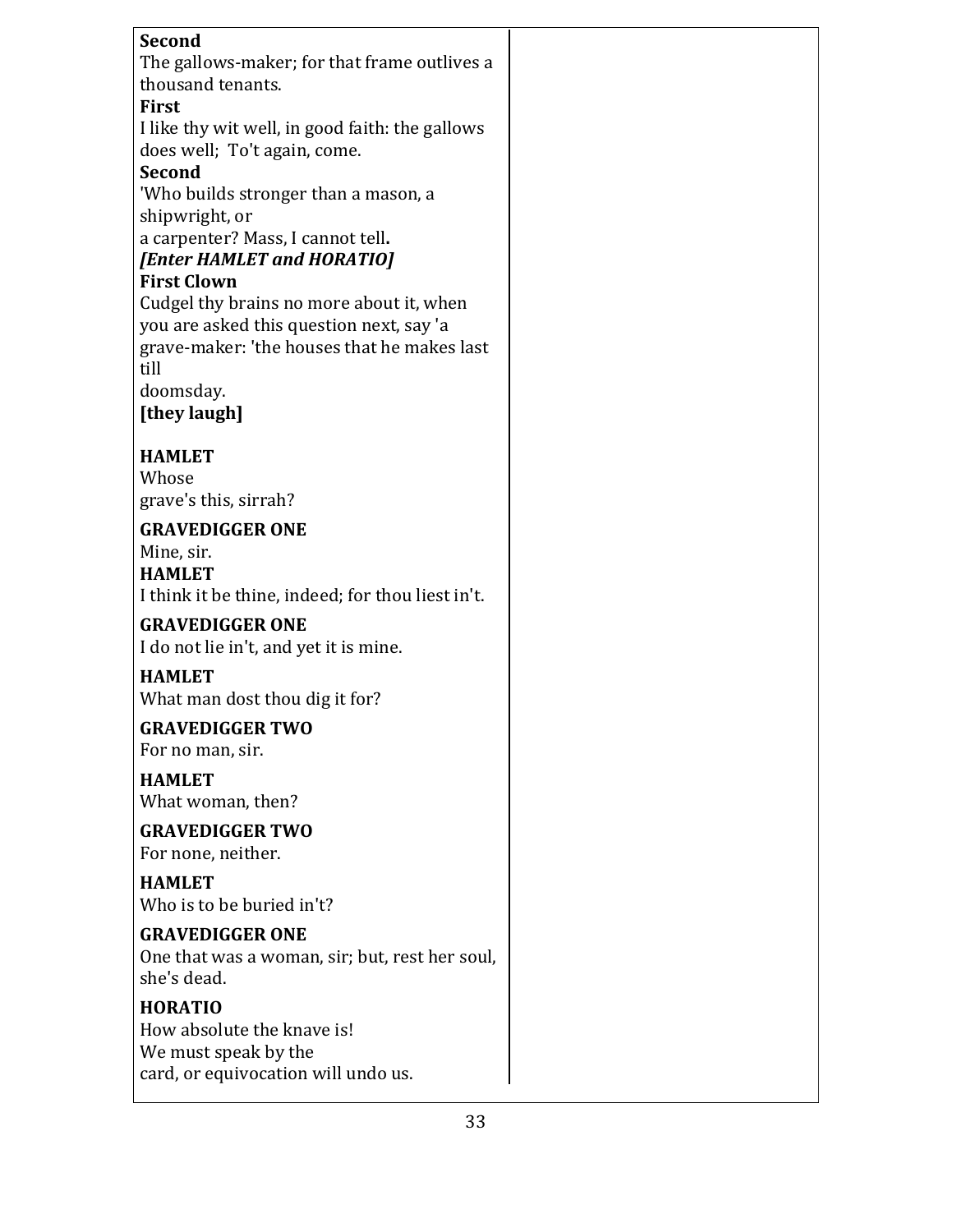| <b>HAMLET</b><br>How long hast thou been a<br>grave-maker?<br><b>GRAVEDIGGER ONE</b><br>Cannot you tell that? Every fool can tell that: it<br>was the very day that young Hamlet was born;<br><b>HORATIO</b><br>How long will a man lie I' the earth ere he rot?<br><b>GRAVEDIGGER TWO</b><br>I' faith, if he be not rotten before he die he will |  |
|---------------------------------------------------------------------------------------------------------------------------------------------------------------------------------------------------------------------------------------------------------------------------------------------------------------------------------------------------|--|
| last you some eight year<br>or nine year<br><b>HAMLET</b>                                                                                                                                                                                                                                                                                         |  |
| Why he more than another?                                                                                                                                                                                                                                                                                                                         |  |
| <b>GRAVEDIGGER TWO</b><br>Here's a skull now;<br>this skull has lain in the earth<br>three and twenty years.<br><b>HORATIO</b><br>Whose was it?                                                                                                                                                                                                   |  |
| <b>GRAVEDIGGER TWO</b><br>A whoreson mad fellow's it was: whose do<br>you think it was?                                                                                                                                                                                                                                                           |  |
| <b>HAMLET</b><br>Nay, I know not.                                                                                                                                                                                                                                                                                                                 |  |
| <b>GRAVEDIGGER ONE</b><br>This same skull, sir, was Yorick's skull, the<br>king's jester.                                                                                                                                                                                                                                                         |  |
| <b>HAMLET</b><br>This?                                                                                                                                                                                                                                                                                                                            |  |
| <b>GRAVEDIGGER'S ONE and TWO</b><br>E'en that.                                                                                                                                                                                                                                                                                                    |  |
| <b>HAMLET</b><br>Let me see.                                                                                                                                                                                                                                                                                                                      |  |
| Takes the skull                                                                                                                                                                                                                                                                                                                                   |  |
| Alas, poor Yorick! I knew him,                                                                                                                                                                                                                                                                                                                    |  |
| Horatio: a fellow<br>of infinite jest, of most excellent fancy: he hath<br>borne me on his back a thousand times; and<br>now, how<br>abhorred in my imagination it is! Prithee,<br>Horatio, tell me one thing.                                                                                                                                    |  |
|                                                                                                                                                                                                                                                                                                                                                   |  |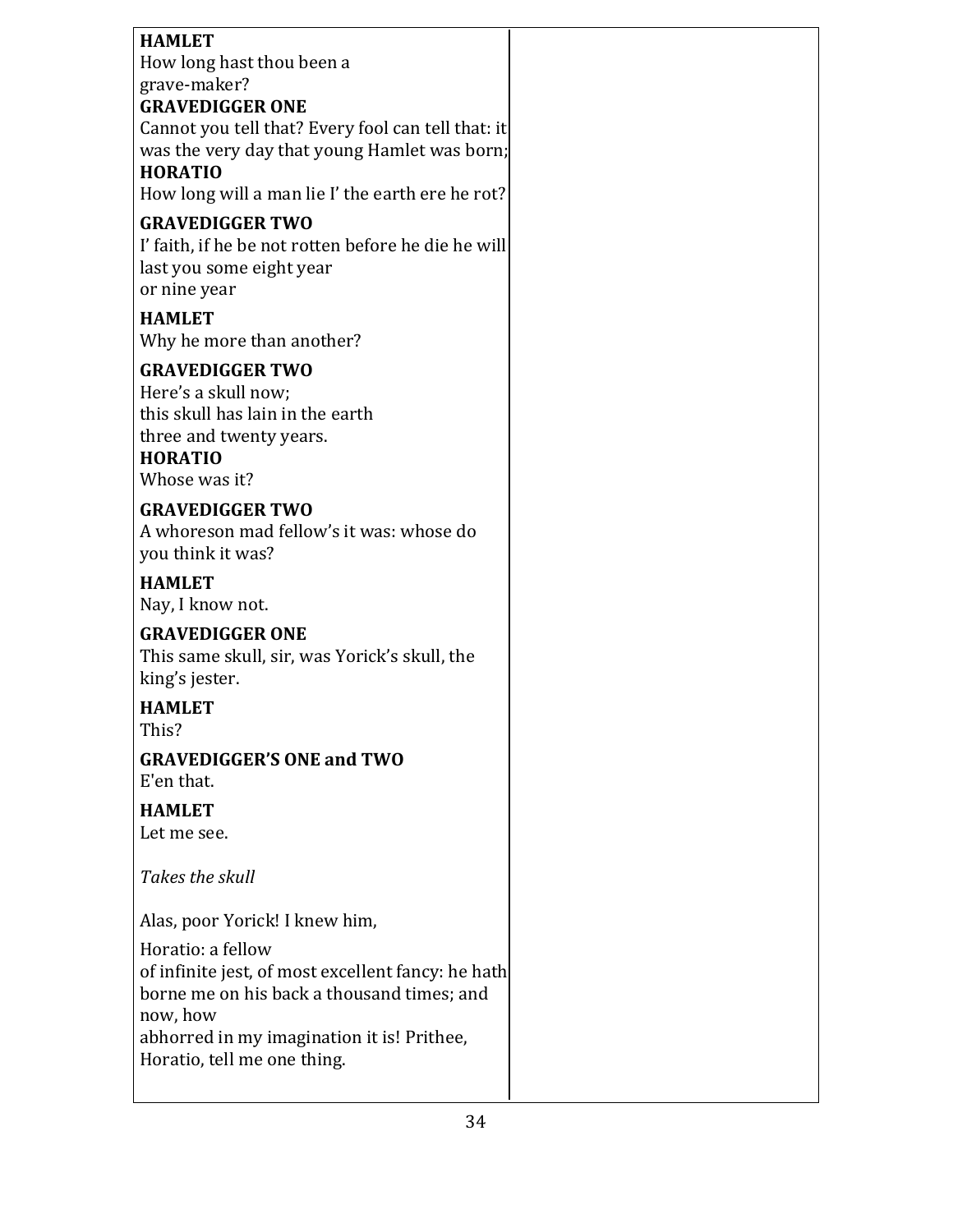## **HORATIO**

What's that, my lord?

## **HAMLET**

Dost thou think Alexander looked o' this fashion i' the earth?

### **HORATIO**

E'en so.

## **HAMLET**

And smelt so? pah! Alexander died, Alexander was buried, Alexander returneth into dust. There's a special providence in the fall of a sparrow...The readiness is all.

*Exits* with Gravediggers leaving Horatio Alone

# **HORATIO**

Let me speak to the yet unknowing world How these things came about: so shall you hear Of carnal, bloody, and unnatural acts, Of accidental judgments, casual slaughters, Of deaths put on by cunning and forced cause, And, in this upshot, purposes mistook Fall'n on the inventors' heads: all this can I truly deliver. Now cracks a noble heart. Goodnight sweet prince

And flights of angels sing thee To thy rest.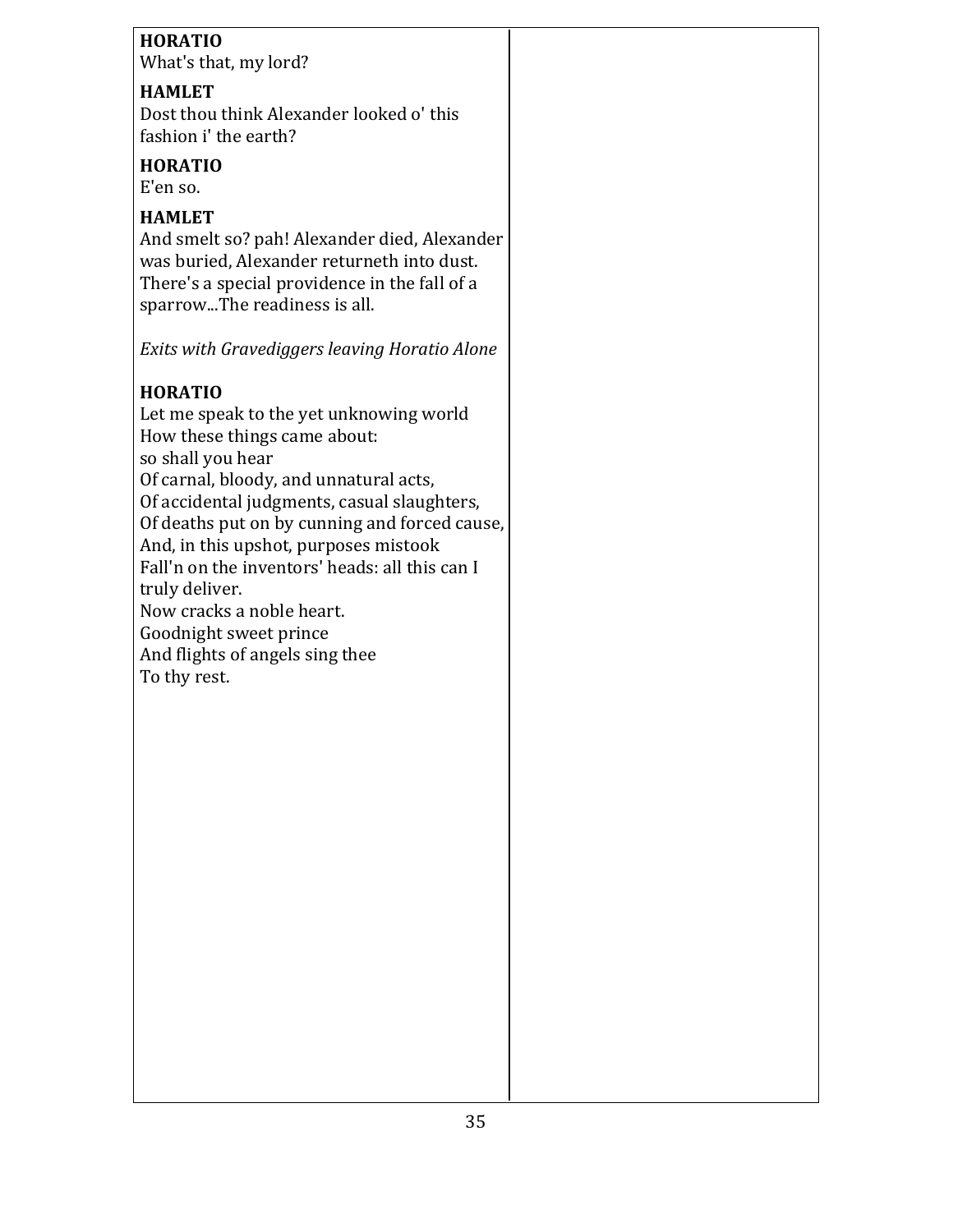| <b>PART THREE</b>                                                                                                                             |  |
|-----------------------------------------------------------------------------------------------------------------------------------------------|--|
| <b>MACBETH</b>                                                                                                                                |  |
| <b>ENSEMBLE</b>                                                                                                                               |  |
| Is this a dagger which I see before me, The<br>handle toward my hand? Come, let me clutch<br>thee. I have thee not, and yet I see thee still. |  |
| Art thou not, fatal vision, sensible To feeling<br>as to sight? or art thou but<br>A dagger of the mind,                                      |  |
| a false creation, Proceeding from the heat-<br>oppressed brain?                                                                               |  |
| I see thee yet, in form as palpable As this<br>which now I draw.<br>Thou marshall'st me the way that I was going;                             |  |
| I see thee still, And on thy blade and dudgeon<br>gouts of blood,<br>Which was not so before.                                                 |  |
| There's no such thing: It is the bloody<br>business which informs<br>Thus to mine eyes.                                                       |  |
| Now o'er the one halfworld Nature seems<br>dead, and wicked dreams abuse The curtain'd<br>sleep;                                              |  |
| Thou sure and firm-set earth, Hear not my<br>steps, which way they walk, for fear Thy very<br>stones prate of my whereabout,                  |  |
| And take the present horror from the time,<br>Which now suits with it.                                                                        |  |
| Whiles I threat, he lives: Words to the heat of<br>deeds too cold breath gives.                                                               |  |
| I go, and it is done; the bell invites me.<br>Hear it not, Duncan; for it is a knell                                                          |  |
| That summons thee to heaven or to hell.                                                                                                       |  |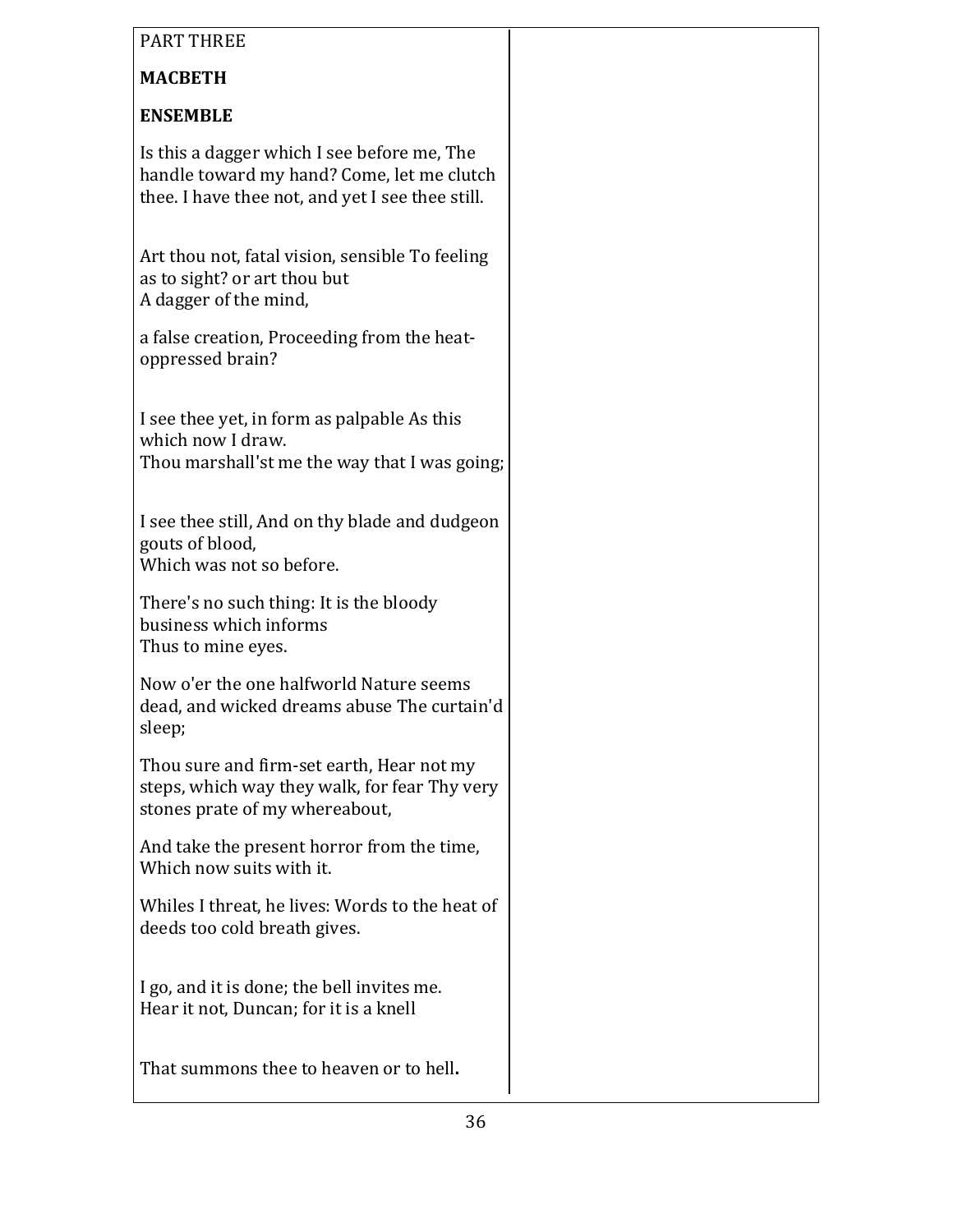| * Act One, Scene 1:                                            |
|----------------------------------------------------------------|
| <b>THREE WITCHES, Macbeth, Banquo, Ross</b>                    |
|                                                                |
| <b>FIRST WITCH</b>                                             |
| When shall we three meet again                                 |
| In thunder, lightning, or in rain?                             |
| <b>SECOND WITCH</b>                                            |
| When the hurlyburly's done,<br>When the battle's lost and won. |
| <b>THIRD WITCH</b>                                             |
| That will be ere the set of sun.                               |
| <b>FIRST WITCH</b>                                             |
|                                                                |
| Where the place?                                               |
| <b>SECOND WITCH</b>                                            |
| Upon the heath.                                                |
| <b>THIRD WITCH</b>                                             |
| There to meet with Macbeth.                                    |
| <b>THIRD WITCH</b>                                             |
| By the pricking of my thumbs, something                        |
| wicked this way comes. Open locks, whoever<br>knocks.          |
|                                                                |
| [Enter Macbeth, Banquo]                                        |
|                                                                |
| <b>MACBETH:</b>                                                |
| So foul and fair a day I have not seen.                        |
| <b>BANQUO:</b>                                                 |
| What are these, so wither'd and so wild in                     |
| their attire, that look not like the inhabitants               |
| o' the earth, and yet are on't?                                |
| <b>MACBETH:</b>                                                |
| Speak, if you can, what are you?                               |
| <b>FIRST WITCH:</b>                                            |
| All hail, Macbeth, hail to thee thane of Glamis!               |
| <b>SECOND WITCH:</b>                                           |
| All hail Macbeth, hail to thee thane of Cawdor!                |
| <b>THIRD WITCH:</b>                                            |
| All hail Macbeth, thou shalt be king hereafter!                |
| <b>BANQUO:</b>                                                 |
| If you can look into the seeds of time, speak                  |
| then to me.                                                    |
| <b>FIRST WITCH:</b>                                            |
| Lesser than Macbeth, and greater.                              |
|                                                                |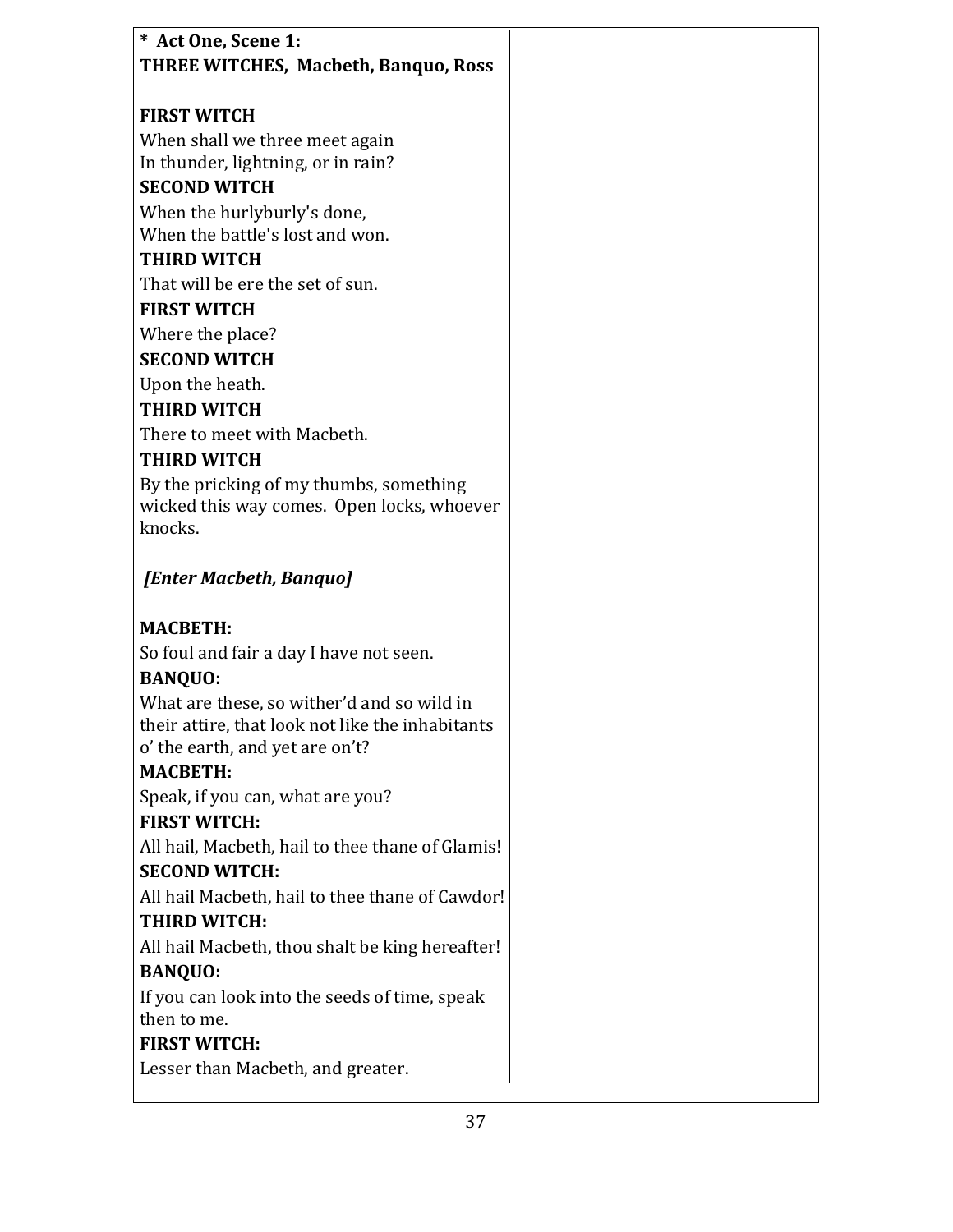| <b>SECOND WITCH:</b>                                                     |  |
|--------------------------------------------------------------------------|--|
| Not so happy, yet much happier.                                          |  |
| <b>THIRD WITCH:</b>                                                      |  |
| Thou shalt get kings, though thou be none.                               |  |
| <b>ALL WITCHES:</b>                                                      |  |
| All hail Banquo and Macbeth                                              |  |
| [witches fade back to exit]                                              |  |
| <b>MACBETH:</b>                                                          |  |
| I know I am thane of Glamis, but how of<br>Cawdor?                       |  |
| Say from whence you owe this strange                                     |  |
| intelligence?                                                            |  |
| <b>BANQUO:</b>                                                           |  |
| Whither are they vanish'd?                                               |  |
| <b>MACBETH:</b>                                                          |  |
| Into the air and what seem'd corporal melted<br>as breath into the wind. |  |
| Your children shall be kings!                                            |  |
| <b>BANQUO:</b>                                                           |  |
| You shall be king!                                                       |  |
| <b>MACBETH:</b>                                                          |  |
| And thane of Cawdor too, went it not so?                                 |  |
|                                                                          |  |
| [Enter Ross]                                                             |  |
|                                                                          |  |
| <b>ROSS:</b>                                                             |  |
| The king hath happily received Macbeth,                                  |  |
| the news of thy success; as thick as hail came                           |  |
| post with post;<br>and every one did bear thy praises in his             |  |
| kingdom's great defence,                                                 |  |
| and pour'd them down before him.                                         |  |
|                                                                          |  |
| I am sent to give thee from our royal master<br>thanks;                  |  |
| and for an earnest of a greater honour, he                               |  |
| bade me, from him, call thee Thane of Cawdor;                            |  |
| In which addition, hail, most worthy thane for                           |  |
| it is thine!                                                             |  |
| <b>BANQUO:</b>                                                           |  |
| What, can the devil speak true?                                          |  |
|                                                                          |  |
|                                                                          |  |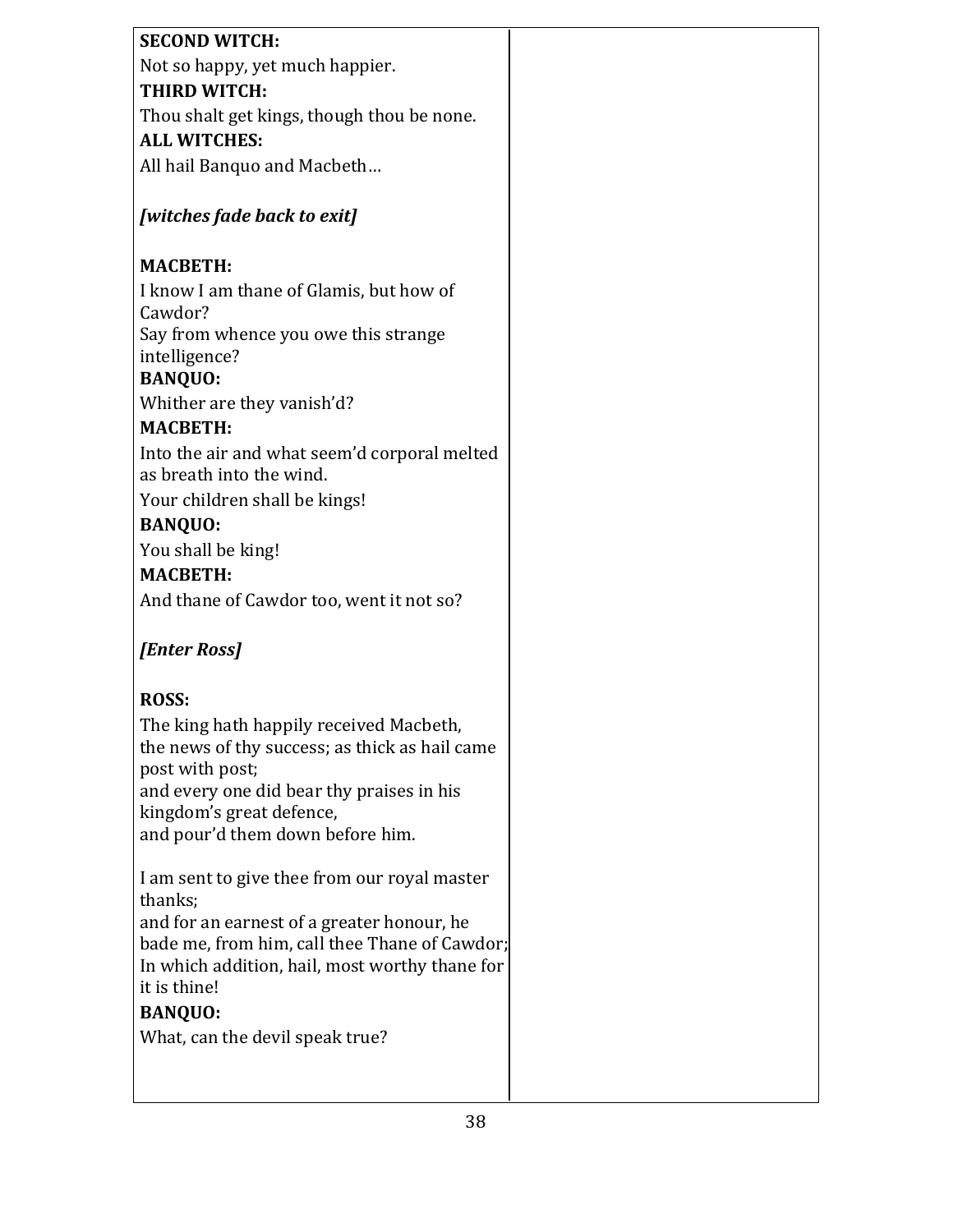## **MACBETH:**

The thane of Cawdor lives, why do you dress me in borrow'd robes?

## **ROSS:**

Who was the thane lives yet, but under heavy judgment bears that life

which he deserves to lose. Treasons capital, confess'd and proved, have overthrown him.

## **MACBETH:**

Glamis, and thane of Cawdor. The greatest is behind. Thanks for you pains.

Do you not hope your children shall be kings when those that gave the thane of Cawdor to me promised no less to them?

# **BANQUO:**

That trusted home might yet inkindle you unto the crown, besides the thane of Cawdor.

But tis strange; and oftentimes, to win us to our harm,

the instruments of darkness tell us truths, win us with honest trifles,

to betray's in deepest consequence.

*[EXIT]*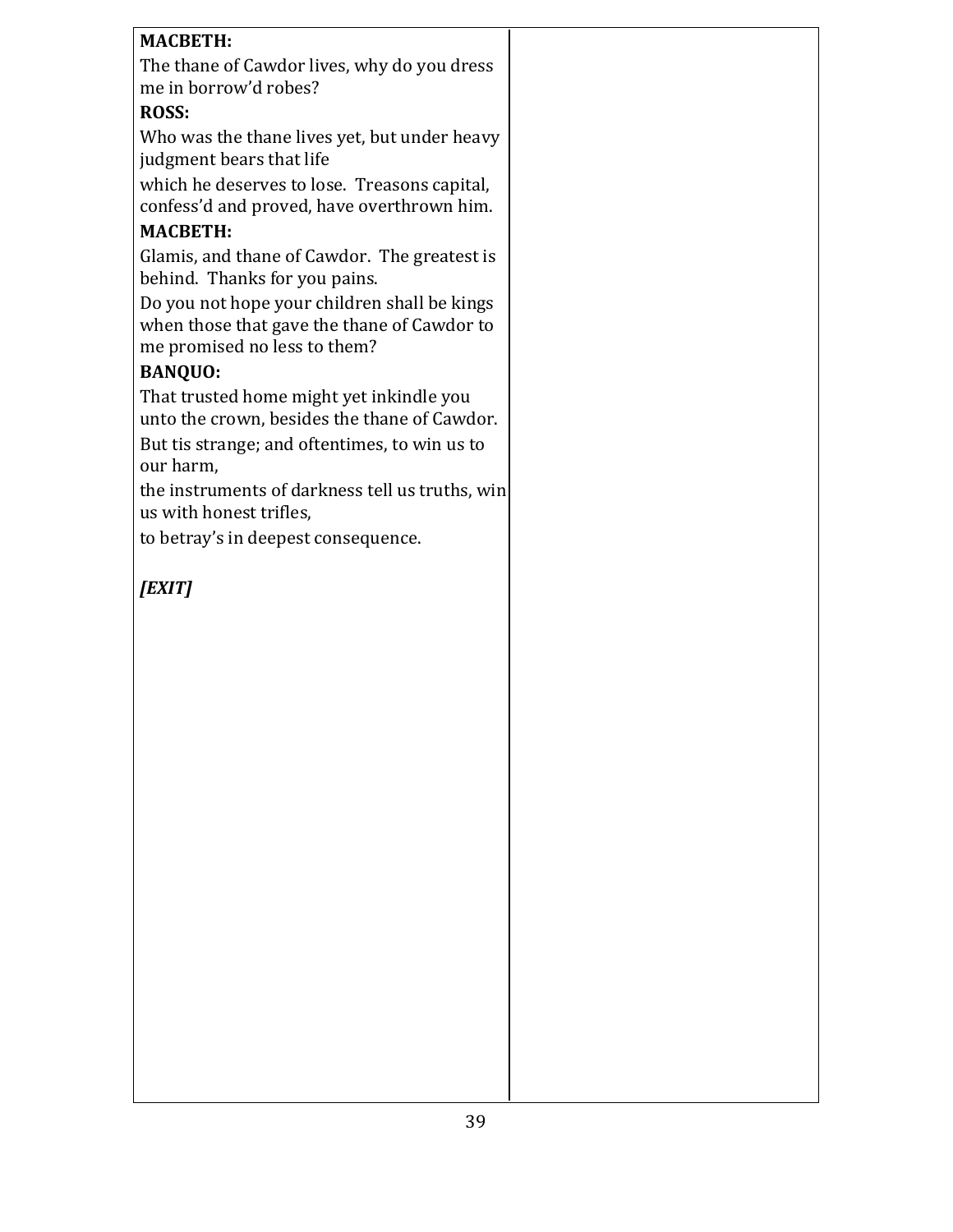## **\*Act One, Scene 7: Lady Macbeth, Macbeth**

# **MACBETH**

If it were done when 'tis done, then 'twere well It were done quickly: that but this blow might be the be-all and end-all here, but here, upon this bank and shoal of time, we'd jump the life to come.

I have no spur to prick the sides of my intent, but only vaulting ambition, which o'erleaps itself and falls on the other.

# *[Enter LADY MACBETH]*

How now! what news?

## **LADY MACBETH**

He has almost supp'd: why have you left the chamber?

### **MACBETH**

Hath he ask'd for me?

### **LADY MACBETH**

Know you not he has?

## **MACBETH**

We will proceed no further in this business: He hath honour'd me of late; and I have bought 

Golden opinions from all sorts of people, which would be worn now in their newest gloss, 

not cast aside so soon.

# **LADY MACBETH**

Was the hope drunk wherein you dress 'd yourself? Hath it slept since?

Art thou afeard to be the same in thine own act and valour as thou art in desire?

# **MACBETH**

Prithee, peace: I dare do all that may become a man.

Who dares do more is none.

## **LADY MACBETH**

What beast was't, then, that made you break this enterprise to me?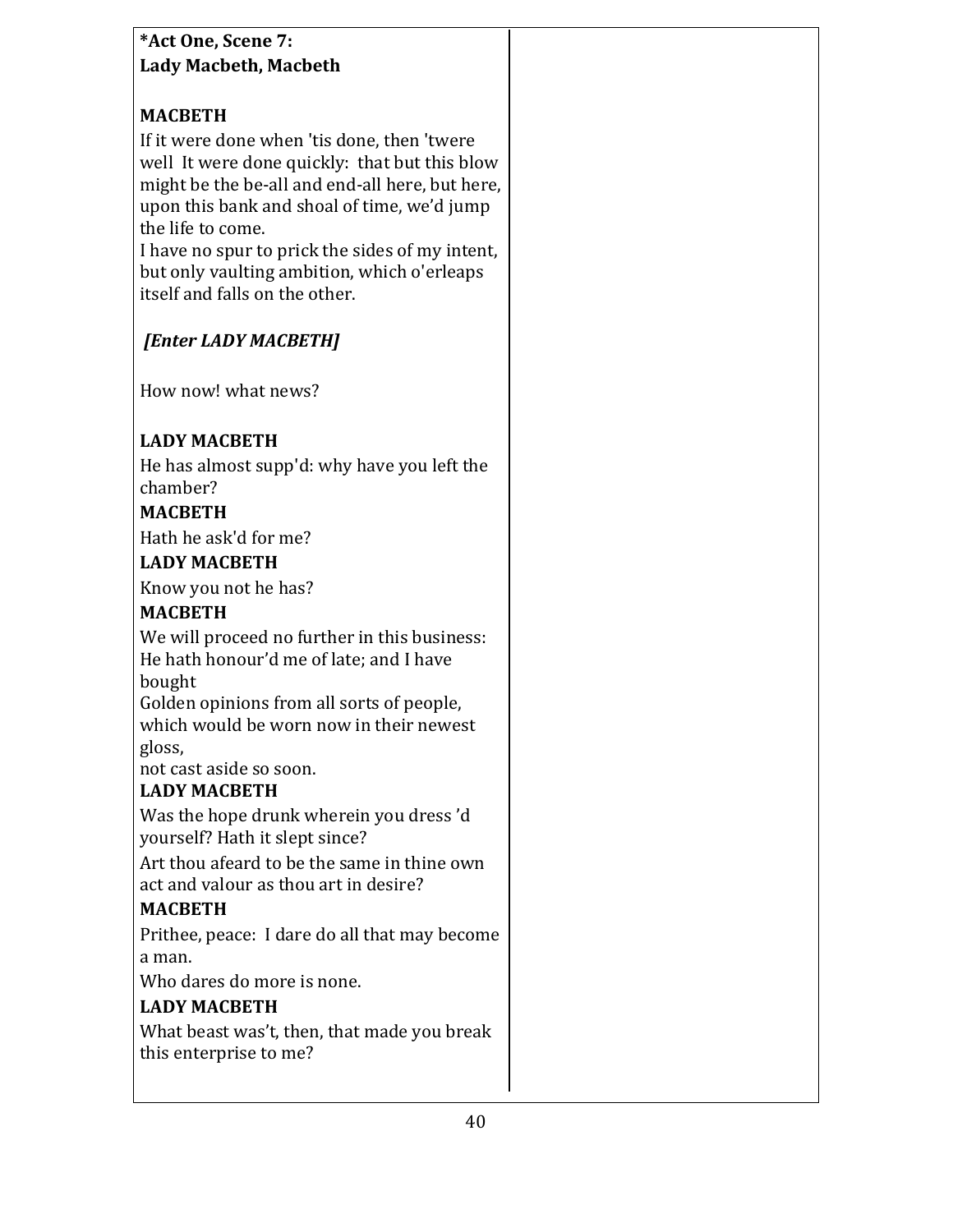| When you durst do it, then you were a man.     |  |
|------------------------------------------------|--|
| And, to be more than what you were, you        |  |
| would be so much more the man.                 |  |
| <b>MACBETH</b>                                 |  |
| If we should fail?                             |  |
| <b>LADY MACBETH</b>                            |  |
| We fail! But screw your courage to the         |  |
| sticking-place, and we'll not fail.            |  |
| What cannot you and I perform upon Th'         |  |
| unguarded Duncan?                              |  |
| <b>MACBETH</b>                                 |  |
| Bring forth men-children only;                 |  |
| For thy undaunted mettle should compose        |  |
| nothing but males.                             |  |
| <b>LADY MACBETH</b>                            |  |
| We shall make our griefs and clamour roar      |  |
| upon his death!                                |  |
| <b>MACBETH</b>                                 |  |
| I am settled.                                  |  |
| Away, and mock the time with fairest show:     |  |
| False face must hide what the false heart doth |  |
| know.                                          |  |
|                                                |  |
| [EXIT]                                         |  |
|                                                |  |
|                                                |  |
|                                                |  |
|                                                |  |
|                                                |  |
|                                                |  |
|                                                |  |
|                                                |  |
|                                                |  |
|                                                |  |
|                                                |  |
|                                                |  |
|                                                |  |
|                                                |  |
|                                                |  |
|                                                |  |
|                                                |  |
|                                                |  |
|                                                |  |
|                                                |  |
|                                                |  |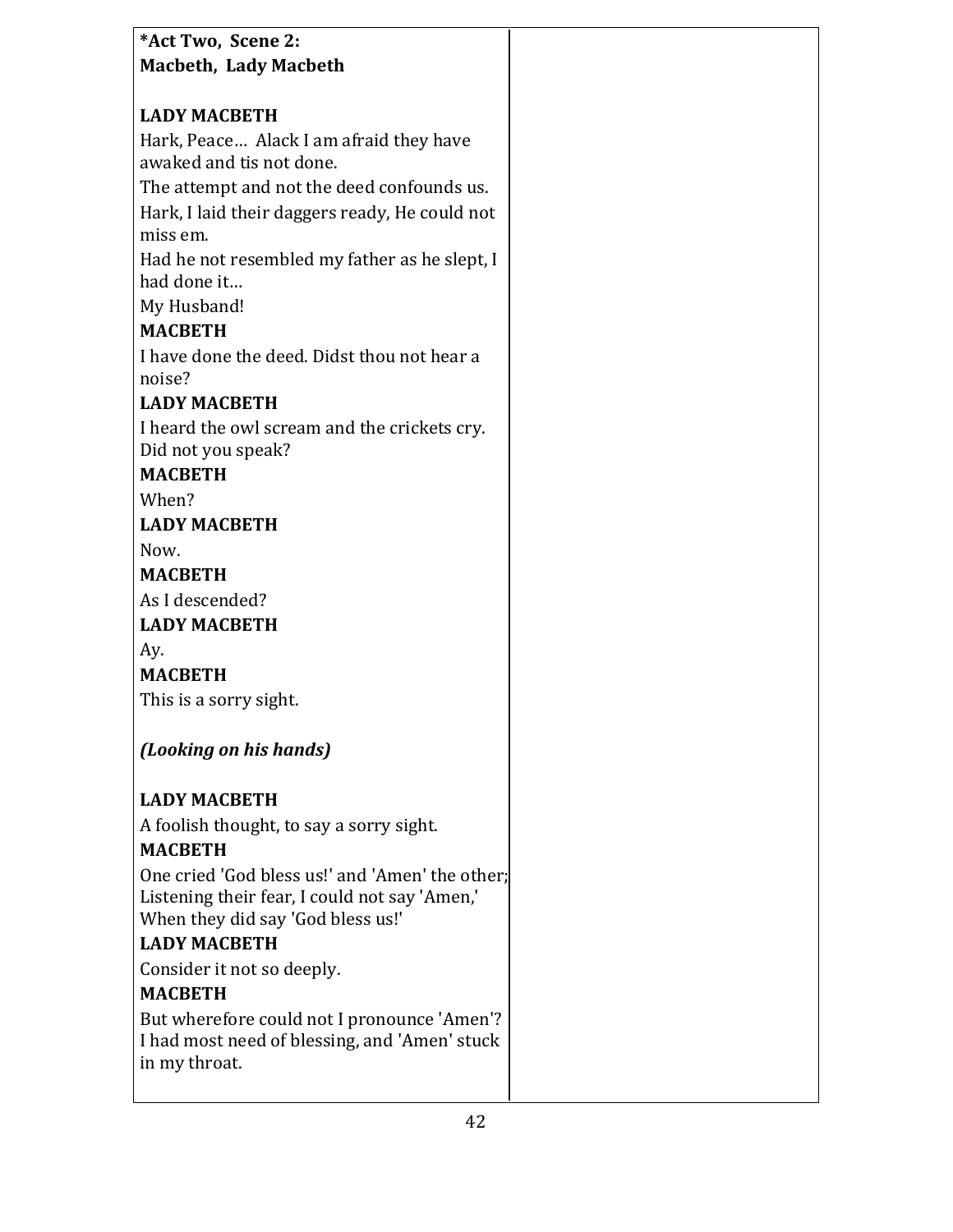| <b>LADY MACBETH</b>                               |  |
|---------------------------------------------------|--|
| These deeds must not be thought                   |  |
| After these ways; so, it will make us mad.        |  |
| <b>MACBETH</b>                                    |  |
| Methought I heard a voice cry 'Sleep no more!     |  |
| Macbeth does murder sleep', the innocent          |  |
| sleep                                             |  |
| <b>LADY MACBETH</b>                               |  |
| Who was it that thus cried? Why, worthy           |  |
| thane,                                            |  |
| You do unbend your noble strength, to think       |  |
| so brainsickly of things.                         |  |
| Go get some water, and wash this filthy           |  |
| witness from your hand.                           |  |
|                                                   |  |
| [Macbeth reveals the daggers]                     |  |
|                                                   |  |
| Why did you bring these daggers from the          |  |
| place?                                            |  |
| They must lie there: go carry them, and smear     |  |
| the sleepy grooms with blood.                     |  |
| <b>MACBETH</b>                                    |  |
| I'll go no more:                                  |  |
| I am afraid to think what I have done;            |  |
| Look on't again I dare not.                       |  |
| <b>LADY MACBETH</b>                               |  |
| Infirm of purpose!                                |  |
| Give me the daggers: the sleeping and the         |  |
| dead                                              |  |
| Are but as pictures: 'tis the eye of childhood    |  |
| that fears a painted devil.                       |  |
| If he do bleed, I'll gild the faces of the grooms |  |
| withal;                                           |  |
| For it must seem their guilt.                     |  |
|                                                   |  |
| [Exit].                                           |  |
|                                                   |  |
| <b>MACBETH</b>                                    |  |
| What hands are here?                              |  |
| Will all great Neptune's ocean wash this blood    |  |
| Clean from my hand? No.                           |  |
|                                                   |  |
| (Re-enter LADY MACBETH)                           |  |
|                                                   |  |
|                                                   |  |
|                                                   |  |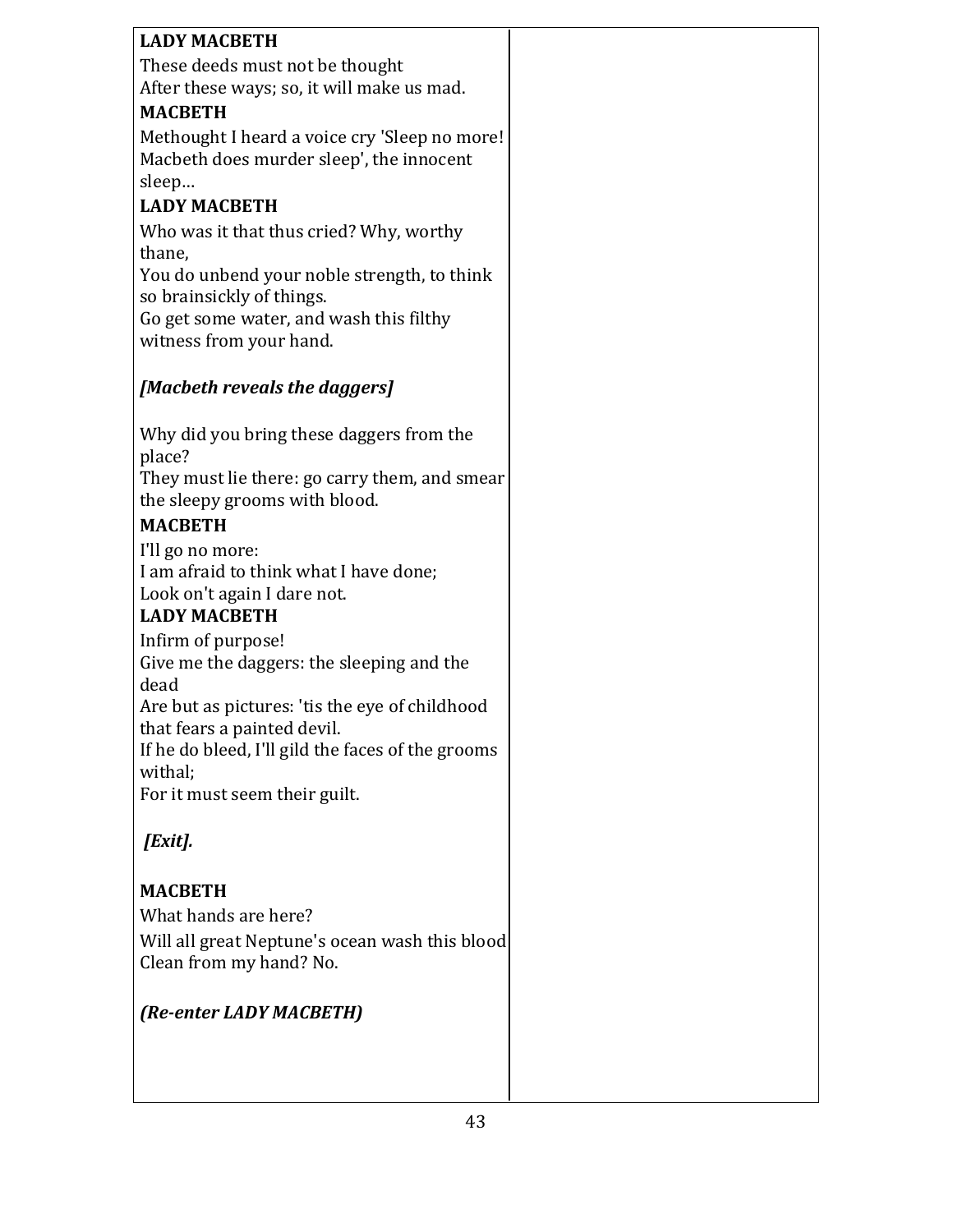| <b>LADY MACBETH</b>                             |  |
|-------------------------------------------------|--|
|                                                 |  |
| My hands are of your colour; but I shame to     |  |
| wear a heart so white.                          |  |
|                                                 |  |
|                                                 |  |
| (Knocking within)                               |  |
|                                                 |  |
|                                                 |  |
| I hear a knocking: retire we to our chamber;    |  |
| A little water clears us of this deed: How easy |  |
| is it, then!                                    |  |
|                                                 |  |
|                                                 |  |
| (Knocking within)                               |  |
|                                                 |  |
|                                                 |  |
| Hark! more knocking.                            |  |
| Be not lost so poorly in your thoughts.         |  |
|                                                 |  |
|                                                 |  |
| <b>MACBETH</b>                                  |  |
| To know my deed, 'twere best not know           |  |
| myself.                                         |  |
|                                                 |  |
|                                                 |  |
| (Knocking within)                               |  |
|                                                 |  |
|                                                 |  |
| Wake Duncan with thy knocking! I would thou     |  |
| couldst!                                        |  |
|                                                 |  |
|                                                 |  |
| [Exit together]                                 |  |
|                                                 |  |
|                                                 |  |
|                                                 |  |
|                                                 |  |
|                                                 |  |
|                                                 |  |
|                                                 |  |
|                                                 |  |
|                                                 |  |
|                                                 |  |
|                                                 |  |
|                                                 |  |
|                                                 |  |
|                                                 |  |
|                                                 |  |
|                                                 |  |
|                                                 |  |
|                                                 |  |
|                                                 |  |
|                                                 |  |
|                                                 |  |
|                                                 |  |
|                                                 |  |
|                                                 |  |
|                                                 |  |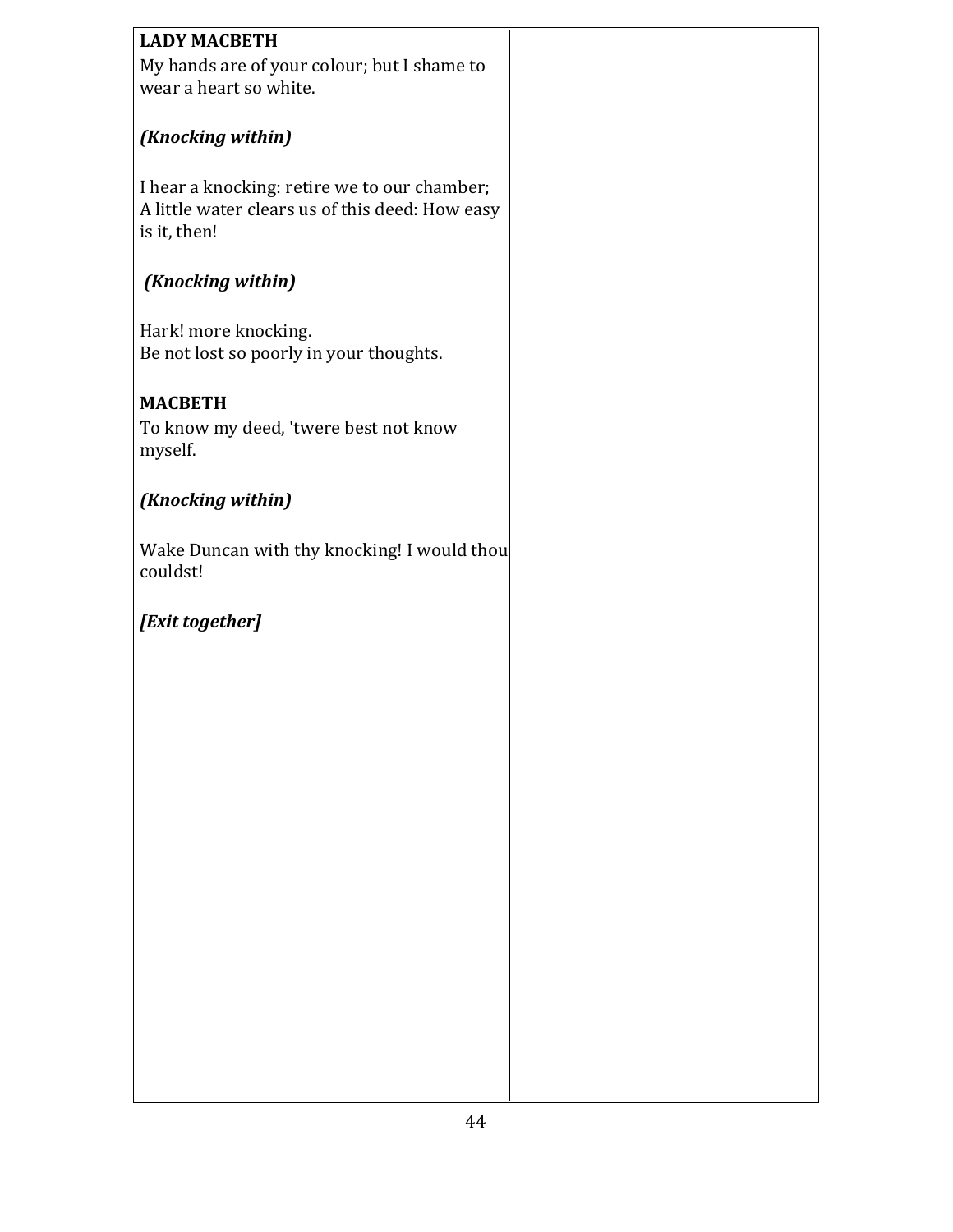| *Act Two, Scene 3:                                 |  |
|----------------------------------------------------|--|
| the Porter, Macduff, Lennox, Macbeth,              |  |
| <b>Banquo, Lady Macbeth</b>                        |  |
| <b>PORTER</b>                                      |  |
| Here's a knocking indeed! If a                     |  |
| man were porter of hell-gate,                      |  |
| he should have old turning the key.                |  |
| <b>[Knocking]</b>                                  |  |
| Knock,                                             |  |
| knock, knock! Who's there, i' the name             |  |
| of Beelzebub?                                      |  |
| Here's a farmer, that hanged                       |  |
| himself on the expectation of plenty: come in      |  |
| time; here you'll sweat for't.                     |  |
| <b>[Knocking]</b>                                  |  |
| Knock,                                             |  |
| knock! Who's there, in the other devil's name?     |  |
| Faith, here's an equivocator, that could           |  |
| swear in both the scales against either scale;     |  |
| who committed treason enough for God's             |  |
| sake,                                              |  |
| yet could not equivocate to heaven: O, come        |  |
| in, equivocator.                                   |  |
| <b>[Knocking]</b>                                  |  |
| Knock,                                             |  |
| knock, knock! Who's there? Faith, here's an        |  |
| English tailor come hither, for stealing out of    |  |
| a French hose: come in, tailor; here you may       |  |
| roast your goose.<br><b>[Knocking]</b>             |  |
| Knock,                                             |  |
| knock; never at quiet! What are you? But           |  |
| this place is too cold for hell. I'll devil-porter |  |
| it no further: I had thought to have let in        |  |
| some of all professions that go the primrose       |  |
| way to the everlasting bonfire.                    |  |
| <b>[Knocking]</b>                                  |  |
| Anon, anon! I pray you, remember the porter.       |  |
|                                                    |  |
| [Enter MACDUFF and LENNOX]                         |  |
| <b>MACDUFF</b>                                     |  |
| Was it so late, friend, ere you went to bed,       |  |
|                                                    |  |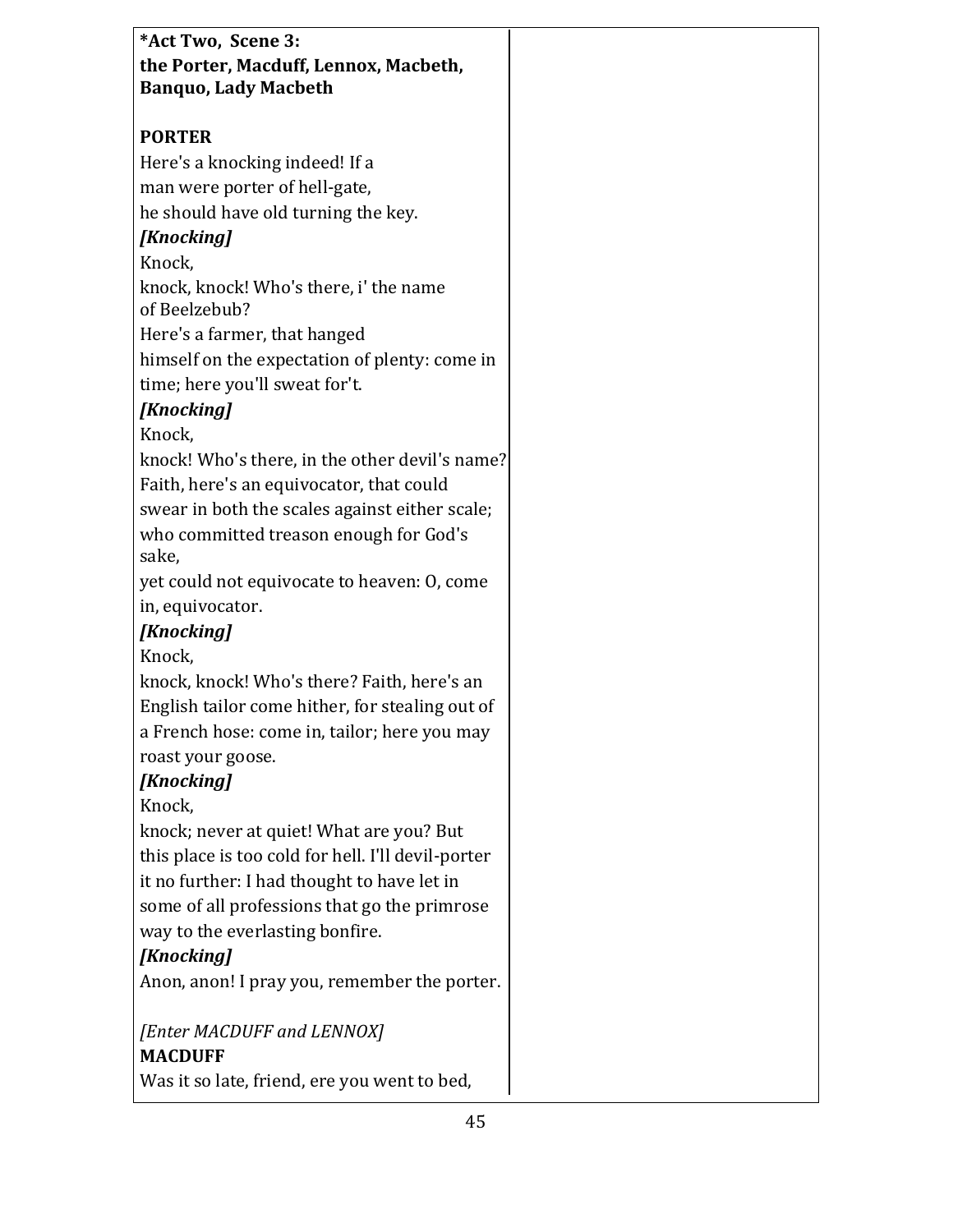| That you do lie so late?                             |  |
|------------------------------------------------------|--|
| <b>Porter</b>                                        |  |
| 'Faith sir, we were carousing till the               |  |
| second bell: and drink, sir, is a great              |  |
| provoker of three things.                            |  |
| <b>MACDUFF</b>                                       |  |
| What three things does drink especially              |  |
| provoke?                                             |  |
| <b>Porter</b>                                        |  |
| Marry, sir, nose-painting, sleep, and                |  |
| urine. Lechery, sir, it provokes, and<br>unprovokes; |  |
| therefore, much drink                                |  |
| may be said to be an equivocator with lechery:       |  |
| it makes him, and it mars him; it sets               |  |
| him on, and it takes him off; in conclusion,         |  |
| equivocates him                                      |  |
| in a sleep, and, giving him the lie, leaves him.     |  |
| <b>MACDUFF</b>                                       |  |
| I believe drink gave thee the lie last night.        |  |
| <b>Porter</b>                                        |  |
| That it did, sir, i' the very throat on              |  |
| me.                                                  |  |
| <b>MACDUFF</b>                                       |  |
| Is thy master stirring?                              |  |
| [Enter MACBETH]                                      |  |
| Our knocking has awaked him; here he comes.          |  |
| <b>LENNOX</b>                                        |  |
| Good morrow, noble sir.                              |  |
| <b>MACBETH</b>                                       |  |
| Good morrow, both.                                   |  |
| <b>MACDUFF</b>                                       |  |
| Is the king stirring, worthy thane?                  |  |
| <b>MACBETH</b>                                       |  |
| Not yet.                                             |  |
| <b>MACDUFF</b>                                       |  |
| He did command me to call timely on him: I           |  |
| have almost slipp'd the hour.                        |  |
| <b>MACBETH</b>                                       |  |
| I'll bring you to himThis is the door.               |  |
|                                                      |  |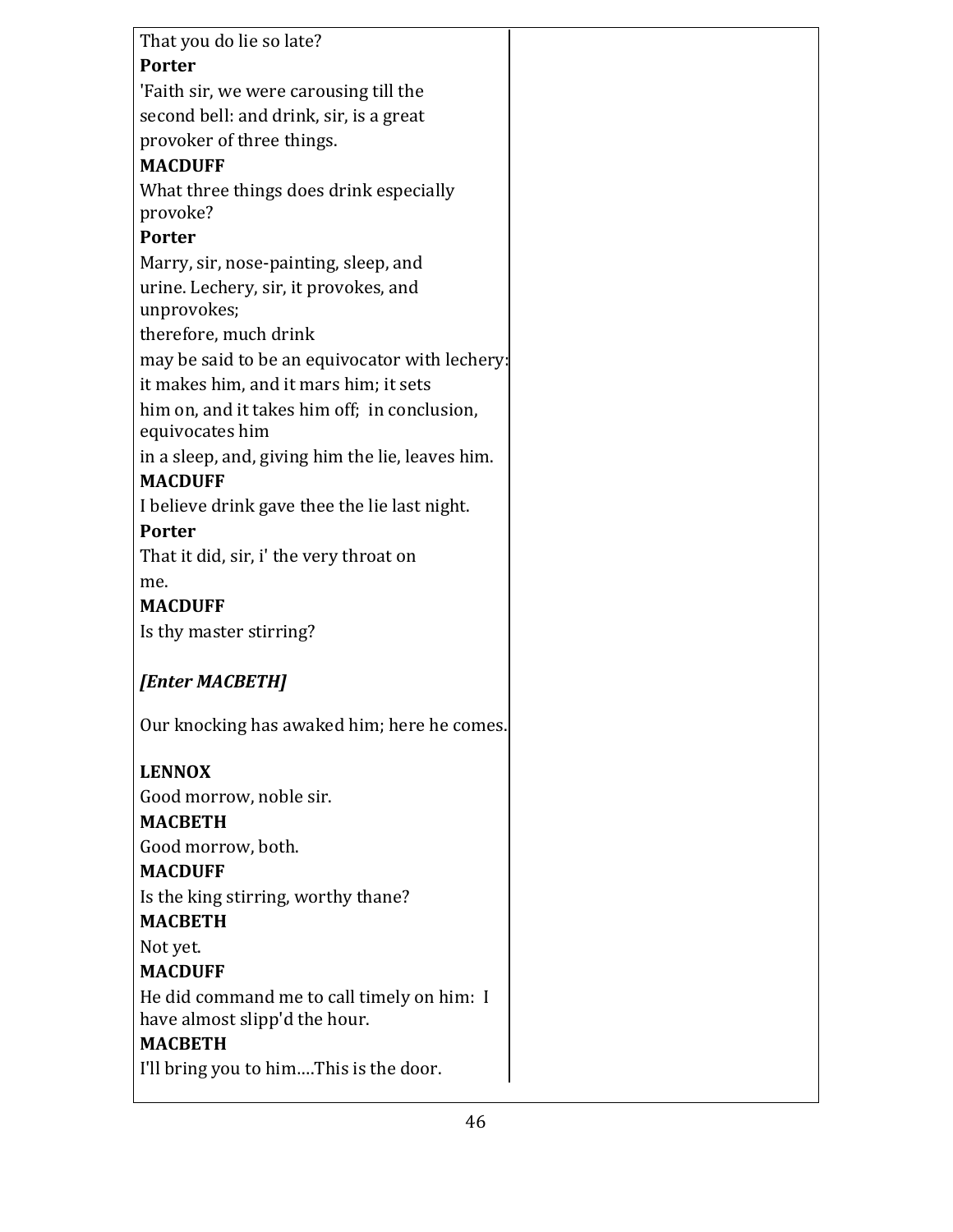| <b>MACDUFF</b>                                                            |
|---------------------------------------------------------------------------|
| I'll make so bold to call, for 'tis my limited                            |
| service.                                                                  |
|                                                                           |
| [Exit]                                                                    |
|                                                                           |
| <b>LENNOX</b>                                                             |
| Goes the king hence to-day?                                               |
| <b>MACBETH</b>                                                            |
| He does: he did appoint so.                                               |
| <b>LENNOX</b>                                                             |
| The night has been unruly: where we lay,                                  |
| our chimneys were blown down; and, as they                                |
| say,                                                                      |
| Lamentings heard i' the air;                                              |
| strange screams of death,                                                 |
| and prophesying with accents terrible                                     |
| Of dire combustion and confused events new<br>hatch'd to the woeful time: |
| the obscure bird clamour'd the livelong night:                            |
| some say, the earth was feverous and did                                  |
| shake.                                                                    |
| <b>MACBETH</b>                                                            |
| 'Twas a rough night.                                                      |
| <b>LENNOX</b>                                                             |
| My young remembrance cannot parallel a                                    |
| fellow to it.                                                             |
|                                                                           |
| [Re-enter MACDUFF]                                                        |
| <b>MACDUFF</b>                                                            |
| O horror, horror, horror! Tongue nor heart                                |
| cannot conceive nor name thee!                                            |
| <b>MACBETH and LENNOX</b>                                                 |
| What's the matter?                                                        |

#### **MACDUFF**

Most sacrilegious murder hath broke open The Lord's anointed temple, and stole thence the life o' the building!

#### **MACBETH**

What is 't you say? the life?

#### **LENNOX**

Mean you his majesty?

### **MACDUFF**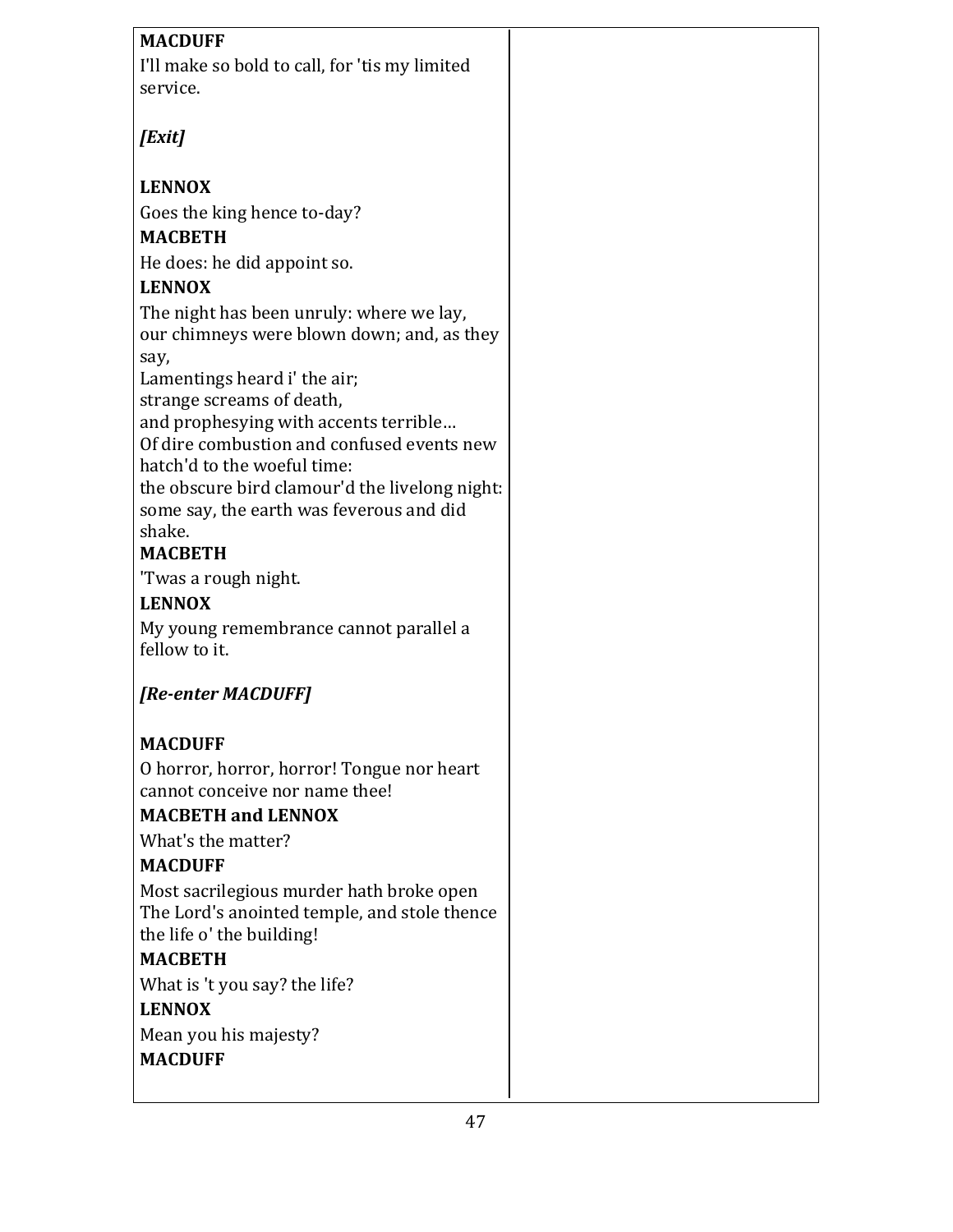| Those of his chamber, as it seem'd, had done't: |
|-------------------------------------------------|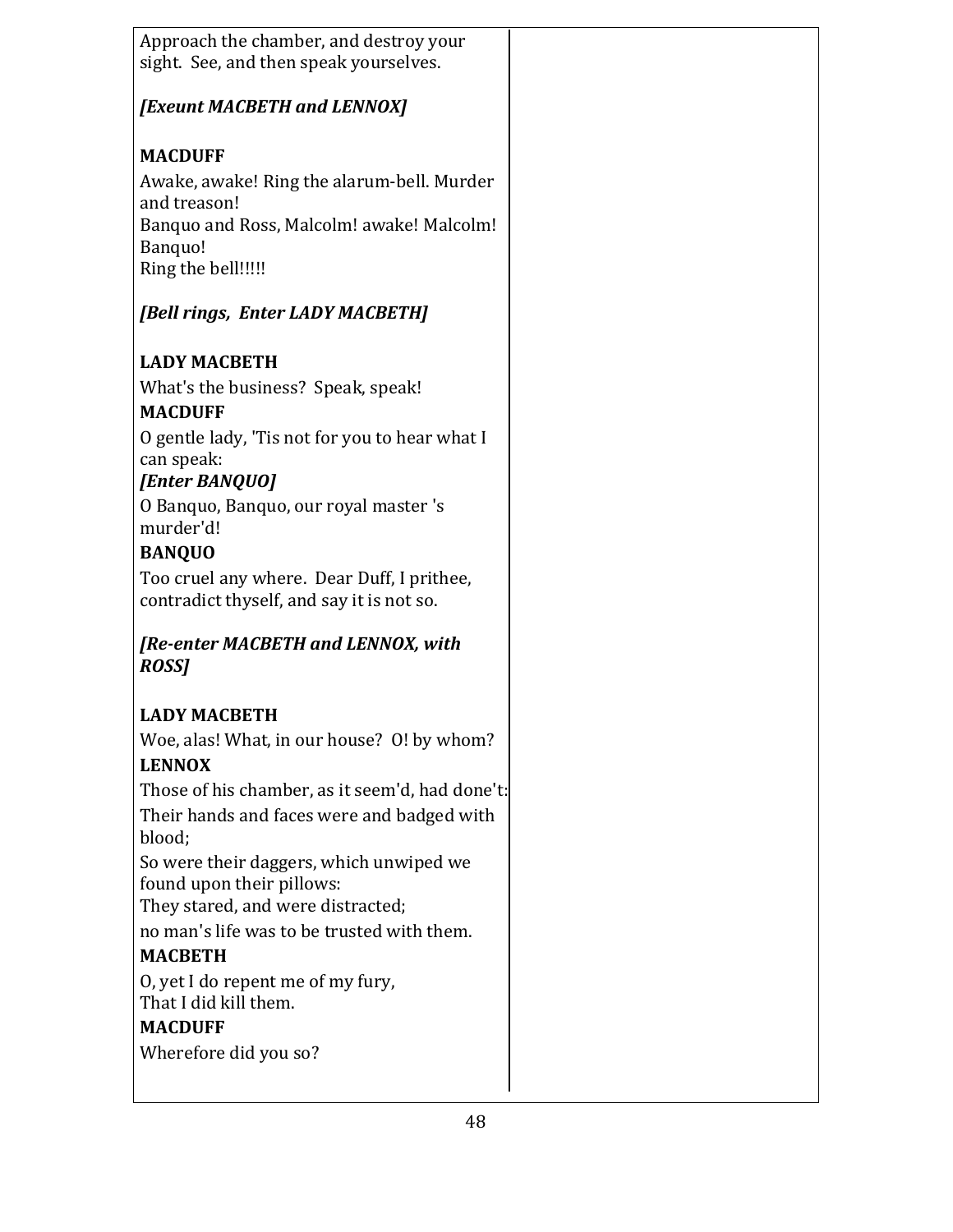| <b>MACBETH</b>                                                                            |  |
|-------------------------------------------------------------------------------------------|--|
| Who can be wise, amazed, temperate and                                                    |  |
| furious? No man:                                                                          |  |
| There lay Duncan, his silver skin laced with<br>his golden blood                          |  |
| <b>LADY MACBETH</b>                                                                       |  |
| Help me hence, ho!                                                                        |  |
|                                                                                           |  |
| [She pretends to faint]                                                                   |  |
| <b>MACDUFF</b>                                                                            |  |
| Look to the lady.                                                                         |  |
| <b>BANQUO</b>                                                                             |  |
| Look to the lady:                                                                         |  |
| let us meet, and question this most bloody                                                |  |
| piece of work,                                                                            |  |
| To know it further.<br>In the great hand of God I stand;                                  |  |
| and thence against the undivulged pretence                                                |  |
| I fight of treasonous malice.                                                             |  |
| <b>MACDUFF</b>                                                                            |  |
| And so do I.                                                                              |  |
| <b>ALL</b>                                                                                |  |
| So all.                                                                                   |  |
| <b>MACBETH</b>                                                                            |  |
| Let's briefly put on manly readiness, and meet<br>i' the hall together.                   |  |
| <b>ALL</b>                                                                                |  |
| Well contented.                                                                           |  |
| [Exeunt all but BANQUO]                                                                   |  |
| <b>BANQUO</b>                                                                             |  |
| Thou hast it now: king, Cawdor, Glamis, all,                                              |  |
| As the weird women promised, and, I fear,                                                 |  |
| Thou play'dst most foully for't: yet it was said<br>It should not stand in thy posterity, |  |
| but that myself should be the root and father                                             |  |
| Of many kings.                                                                            |  |
| If there come truth from them--                                                           |  |
| As upon thee, Macbeth, their speeches shine--                                             |  |
| Why, by the verities on thee made good,                                                   |  |
| May they not be my oracles as well,                                                       |  |
| And set me up in hope?                                                                    |  |
| But hush! no more.                                                                        |  |
| [EXIT]                                                                                    |  |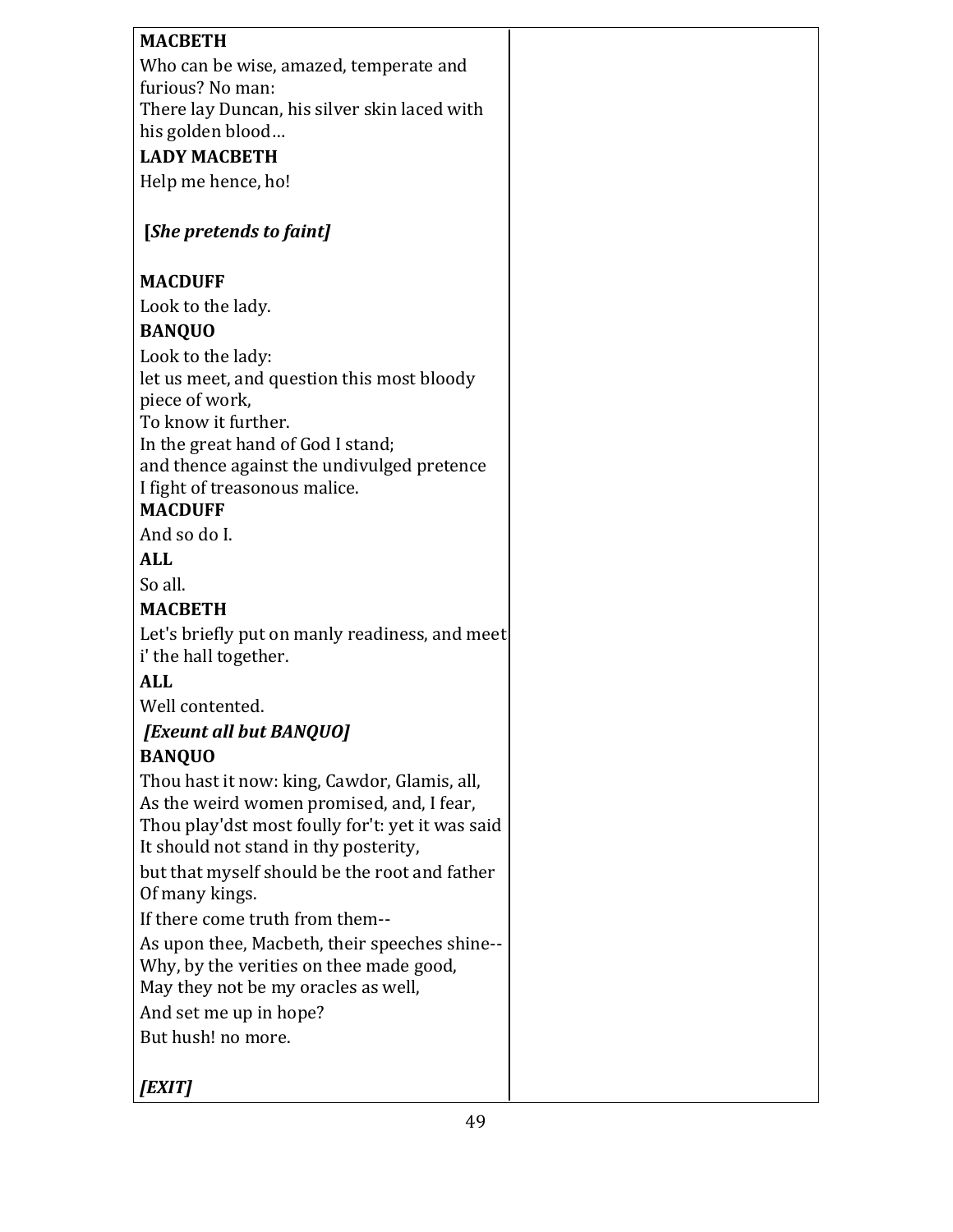| *Act Four, Scene 1:<br><b>THREE WITHCHES, Macbeth</b>                                                                                                                                                                                                                                     |  |
|-------------------------------------------------------------------------------------------------------------------------------------------------------------------------------------------------------------------------------------------------------------------------------------------|--|
| <b>MACBETH</b><br>How now, you secret, black, and midnight<br>hags! What is't you do?<br><b>ALL</b>                                                                                                                                                                                       |  |
| A deed without a name.                                                                                                                                                                                                                                                                    |  |
| <b>MACBETH</b><br>I conjure you, by that which you profess,<br>answer me to what I ask you.                                                                                                                                                                                               |  |
| <b>FIRST WITCH</b><br>Speak.                                                                                                                                                                                                                                                              |  |
| <b>SECOND WITCH</b><br>Demand.                                                                                                                                                                                                                                                            |  |
| <b>THIRD WITCH</b><br>We'll answer.                                                                                                                                                                                                                                                       |  |
| <b>First Witch</b><br>Say, if thou'dst rather hear it from our<br>mouths, or from our masters?                                                                                                                                                                                            |  |
| <b>MACBETH</b><br>Call 'em; let me see 'em.                                                                                                                                                                                                                                               |  |
| <b>ALL</b><br>Come, high or low;<br>Thyself and office deftly show!<br><b>FIRST WITCH</b><br>Macbeth! Macbeth! Macbeth! beware Macduff;<br>Beware the thane of Fife. Dismiss me. Enough.<br><b>MACBETH</b><br>Whate'er thou art, for thy good caution,<br>thanks; but one<br>word more,-- |  |
| <b>FIRST WITCH</b><br>I will not be commanded: here's another,<br>More potent than the first.<br><b>SECOND WITCH</b><br>Macbeth! Macbeth! Macbeth!                                                                                                                                        |  |
| <b>MACBETH</b><br>Had I three ears, I'd hear thee.                                                                                                                                                                                                                                        |  |
| <b>SECOND WITCH</b><br>Be bloody, bold, and resolute; laugh to scorn<br>The power of man, for none of woman born<br>Shall harm Macbeth.                                                                                                                                                   |  |
|                                                                                                                                                                                                                                                                                           |  |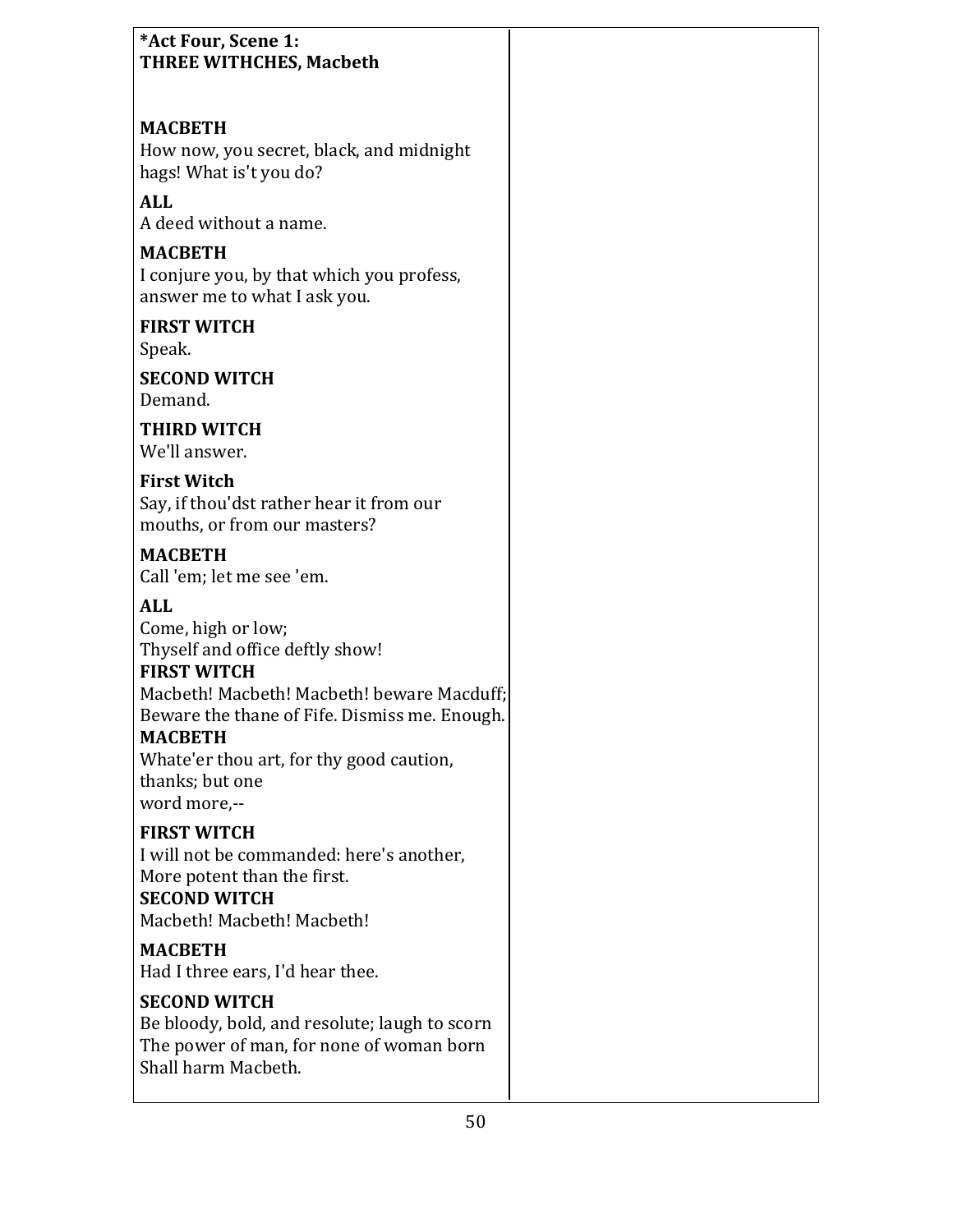| <b>MACBETH</b>                                                                |  |
|-------------------------------------------------------------------------------|--|
| Then live, Macduff: what need I fear of thee?                                 |  |
| <b>THIRD WITCH</b>                                                            |  |
| Macbeth shall never vanquish'd be until                                       |  |
| Great Birnam wood to high Dunsinane hill                                      |  |
| Shall come against him.                                                       |  |
| <b>MACBETH</b><br>That will never be                                          |  |
|                                                                               |  |
| Who can impress the forest, bid the tree<br>Unfix his earth-bound root? Sweet |  |
| bodements! good!                                                              |  |
| Yet my heart throbs to know one thing: tell                                   |  |
| me, if your art Can tell so much:                                             |  |
| shall Banquo's issue ever                                                     |  |
| Reign in this kingdom?                                                        |  |
| <b>ALL</b>                                                                    |  |
| Seek to know no more.                                                         |  |
| <b>MACBETH</b>                                                                |  |
| I will be satisfied: deny me this,                                            |  |
| And an eternal curse fall on you! Let                                         |  |
| me know.                                                                      |  |
| <b>FIRST WITCH</b>                                                            |  |
| Show!                                                                         |  |
| <b>SECOND WITCH</b>                                                           |  |
| Show!                                                                         |  |
| <b>THIRD WITCH</b>                                                            |  |
| Show!                                                                         |  |
|                                                                               |  |
| <b>ALL</b>                                                                    |  |
| Shown his eyes, and grieved his heart;<br>Come like shadows, so depart!       |  |
| <b>MACBETH</b>                                                                |  |
| Where are they? Gone?                                                         |  |
| Come in, without there!                                                       |  |
|                                                                               |  |
| <b>Enter LENNOX</b>                                                           |  |
|                                                                               |  |
| <b>LENNOX</b>                                                                 |  |
| What's your grace's will?                                                     |  |
| <b>MACBETH</b>                                                                |  |
| Saw you the weird sisters?                                                    |  |
| <b>LENNOX</b>                                                                 |  |
| No, my lord.                                                                  |  |
| <b>MACBETH</b>                                                                |  |
| Came they not by you?                                                         |  |
| <b>LENNOX</b>                                                                 |  |
|                                                                               |  |
| No, indeed, my lord.                                                          |  |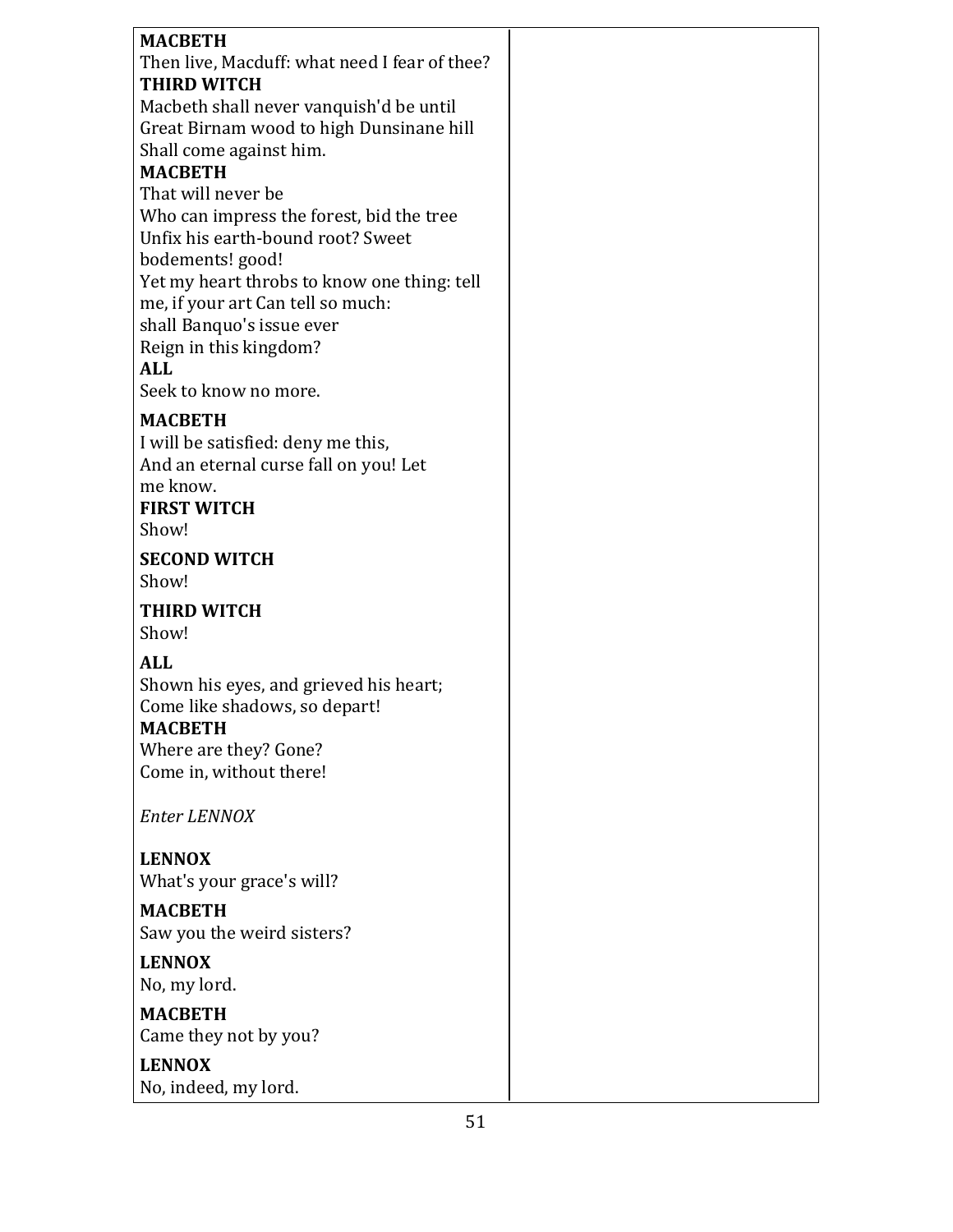#### **MACBETH** Infected be the air whereon they ride;

And damn'd all those that trust them! I did hear The galloping of horse: who was't came by?

## **LENNOX**

'Tis two or three, my lord, that bring you word Macduff is fled to England.

## **MACBETH**

Fled to England!

## **LENNOX**

Ay, my good lord.

## **MACBETH**

The castle of Macduff I will surprise; Seize upon Fife; give to the edge o' the sword His wife, his babes, and all unfortunate souls That trace him in his line. No boasting like a fool;

This deed I'll do before this purpose cool. But no more sights!

*Exeunt*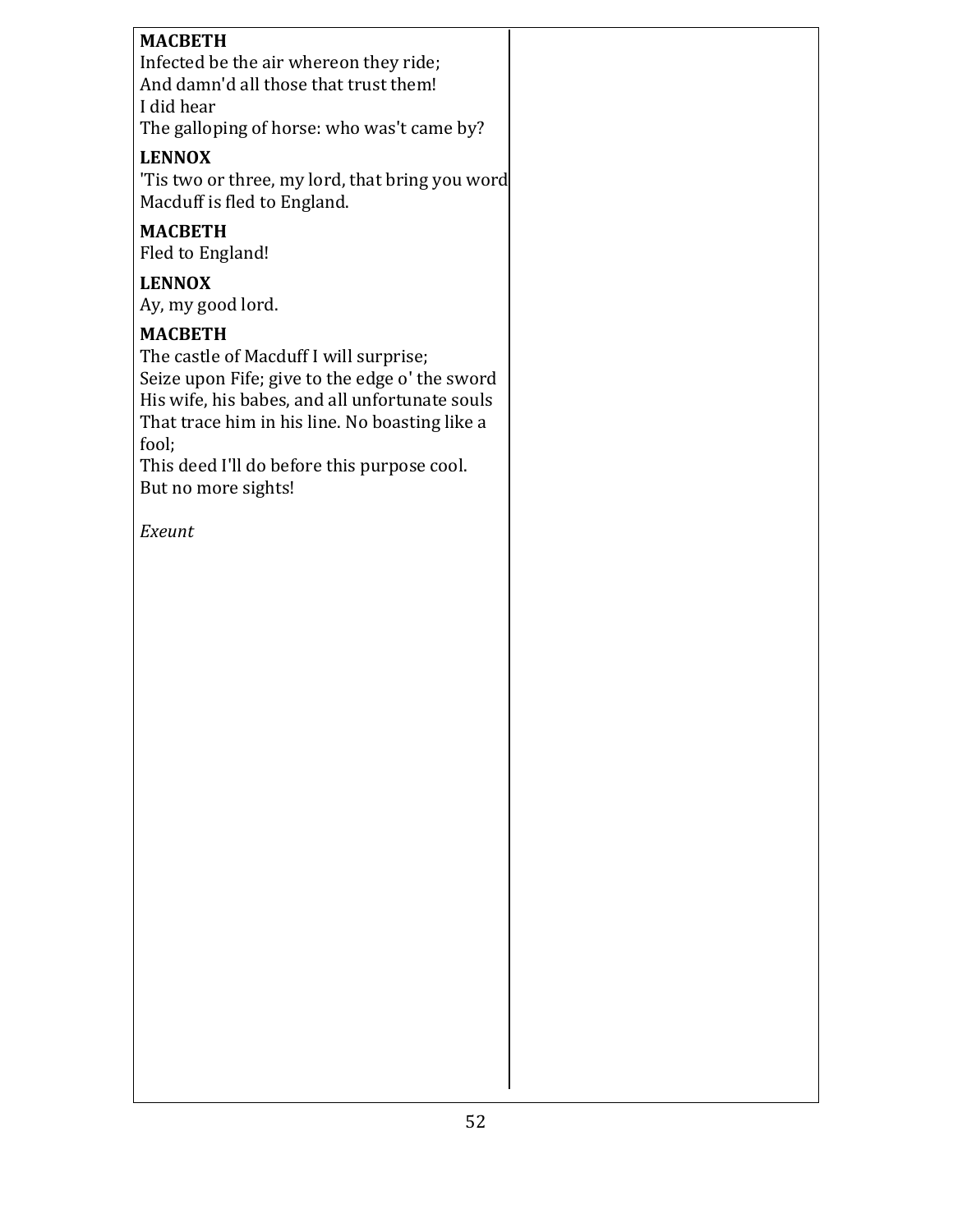# **\*Act Five, Scene 7: Macbeth, Macduff - FIGHT MACBETH**

Tomorrow, and tomorrow, and tomorrow Creeps in this petty pace from day to day to the last syllable of recorded time And all our yesterdays have lighted fools the way to dusty death. Out, out, brief candle! Life's but a walking shadow, a poor player that struts and frets his hour upon the stage And then is heard no more. It is a tale told by an idiot, full of sound and fury signifying nothing.

# *[Exit, as Macduff Enters]*

# **MACDUFF**

Tyrant, show thy face! If thou be'est slain and with no stroke of mine, My wife and children's ghosts will haunt me still. Let me find him, fortune! And more I beg not.

## *[Exit, as Macbeth Enters]*

# **MACBETH**

Why should I play the Roman fool, and die On mine own sword? whiles I see lives, the gashes do better upon them.

# *[Enter Macduff]*

# **MACDUFF**

Turn, hell-hound, turn!

# **MACBETH**

Of all men else I have avoided thee: But get thee back; my soul is too much charged with blood of thine already.

# **MACDUFF**

I have no words: My voice is in my sword: thou bloodier villain than terms can give thee out!